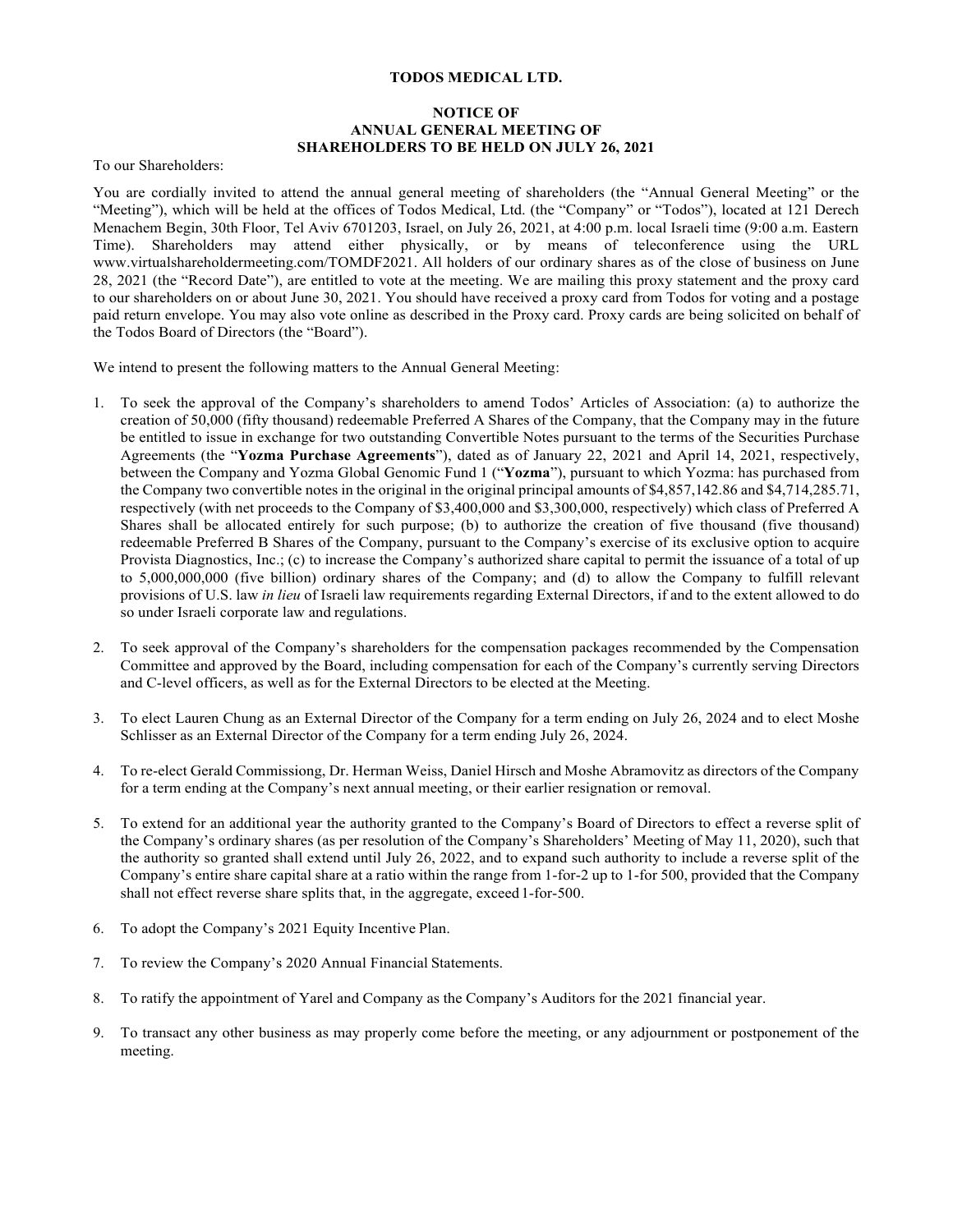These items of business to be transacted at the Extraordinary General Meeting, as well as the procedure by which shareholders may request that additional items be placed on the agenda for this Meeting, are more fully described in the Proxy Statement, which is part of this notice.

The meeting will begin promptly at 4:00 p.m. local Israeli time (9:00 a.m. Eastern Time) and check-in will begin at 3:00 p.m. local Israeli time. Only holders of record of ordinary shares at the close of business on June 28, 2021, the Record Date, are entitled to notice of, to attend and to vote at the meeting and any adjournments or postponements of the meeting.

Currently, we are not aware of any other matters that will come before the Meeting. If any other business is properly brought before the Meeting, the persons named as proxies may vote in respect thereof in accordance with their best judgment.

Shareholders who do not expect to attend the meeting in person are requested to complete, date, sign, and mail the enclosed proxy card as promptly as possible in the enclosed stamped envelope. Even if you plan to attend the meeting, please complete, date, and sign the enclosed proxy card, and return it promptly in the postage-paid return envelope in order to ensure that your vote will be counted if you later decide not to, or are unable to, attend the meeting.

Even if you have given your proxy, you may still attend and vote in person at the meeting after revoking your proxy prior to the meeting.

The Company is mailing to its shareholders a Notice of Internet Availability of Proxy Materials instead of a paper copy of the proxy materials. The Notice contains instructions on how to access the proxy materials and to cast your vote via the Internet. Under Israeli law, all shareholders have the right to examine a copy of the text of all resolutions to be adopted at the Meeting; however, in lieu thereof, the Company has the right to, and will, furnish a copy of the proposed resolutions by electronic mail to any shareholder who requests such resolutions. All shareholders who do not receive a Notice will receive a paper copy of the proxy materials by mail. This process allows the Company to provide its shareholders with the information they need on a more timely basis, while reducing the environmental impact and lowering the costs of printing and distributing our proxy materials.

# **IMPORTANT NOTICE REGARDING THE AVAILABILITY OF PROXY MATERIALS FOR THE EXTRAORDINARY GENERAL MEETING TO BE HELD ON JULY 26, 2021, AT 4:00 p.m. LOCAL TIME, AT THE OFFICES OF TODOS MEDICAL LTD.,** 121 **DERECH MENACHEM BEGIN, 30TH FLOOR, TEL AVIV 6701203, ISRAEL OR BY MEANS OF TELECONFERENCE USING THE URL WWW.VIRTUALSHAREHOLDERMEETING.COM/TOMDF2021.**

The proxy statement is available at https://investor.todosmedical.com/proxy-statement.

By Order of the Board of Directors

*/s/ Dr. Herman Weiss*

Dr. Herman Weiss Chairman of the Board of Directors June 30, 2021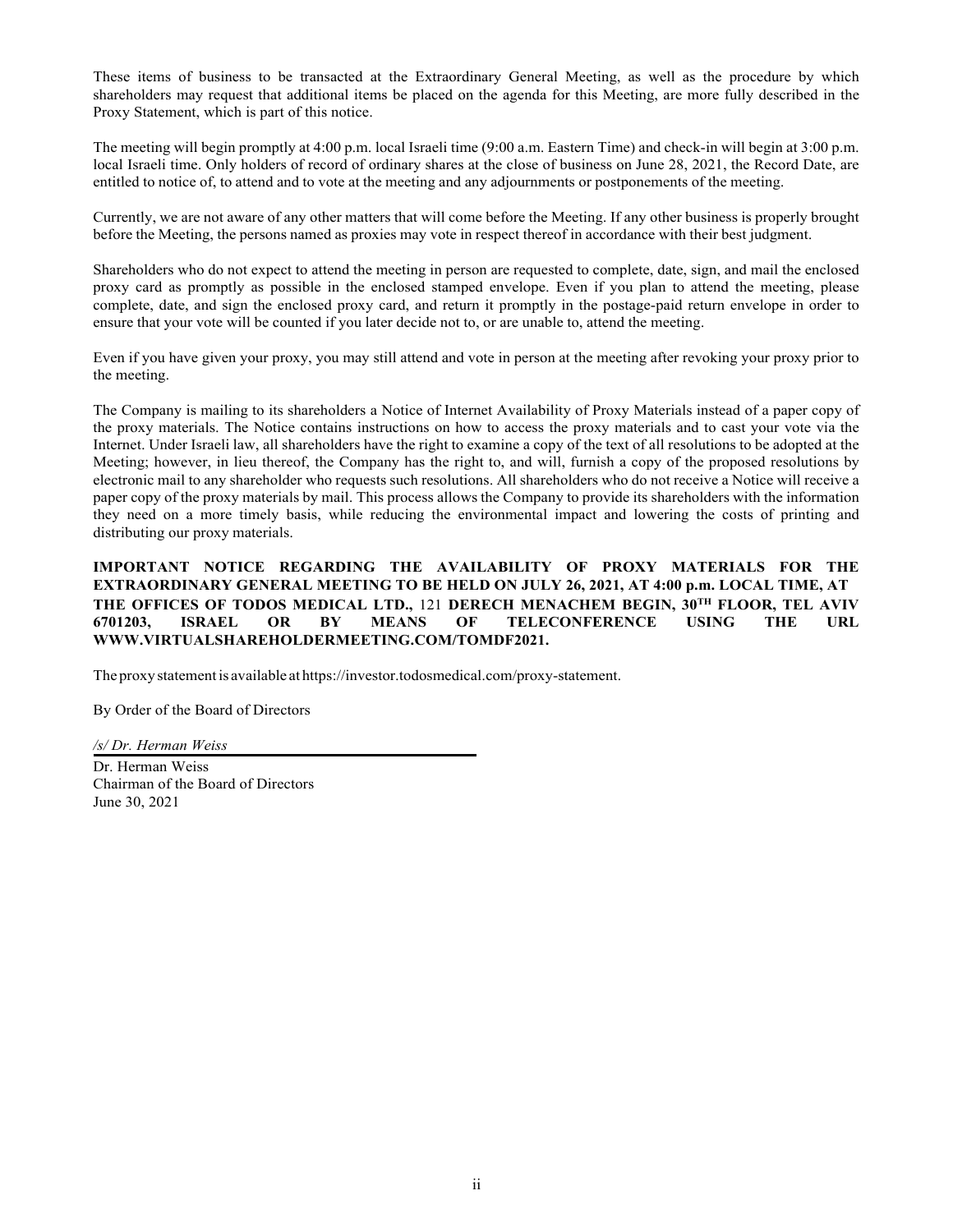### **PROXY STATEMENT FOR**

## **ANNUAL GENERAL MEETING OF**

## **SHAREHOLDERS TO BE HELD ON JULY 26, 2021**

This proxy statement together with its Annexes (this "**Proxy Statement**") along with the accompanying proxy card, is furnished to the Shareholders of Todos Medical Ltd. as of the close of business on June 28, 2021 (the "**Record Date**"), in connection with the solicitation of proxies by the Todos Board of Directors (the "**Board**") for use at our annual general meeting of shareholders (the "**Annual General Meeting**" or the "**Meeting**"), to be held at 121 Derech Menachem Begin, 30th Floor, Tel Aviv 6701203, Israel, on July 26, 2021 at 4:00 p.m. local Israeli time (9:00 a.m. Eastern Time) or by means of teleconference using the URL www.virtualshareholdermeeting.com/TOMDF2021, and/or at any adjournments or postponements of the meeting (as the case may be, the "**Meeting Date**"). The Board is soliciting proxies from Shareholders in order to provide every Shareholder an opportunity to vote on all matters submitted to a vote of Shareholders at the Annual General Meeting, whether or not the shareholder attends in person. The proxy authorizes a person other than a Shareholder, called the "**proxyholder**," who will be present at the Annual General Meeting, to cast the votes that the shareholder would be entitled to cast at the Annual General Meeting if the shareholder were present. A signed and completed Shareholder's Declaration must be submitted in order for votes to be counted with regards to certain matters for which a shareholder's declaration is required by the Israeli Companies Law. We are mailing this Proxy Statement, together with the Shareholder's Declaration and the proxy card, to our shareholders on or about June 30, 2021. When used in this Proxy Statement, "**Todos**," the "**Company**," "**we**," "**our**" or "**us**" refers to Todos Medical Ltd. and its consolidated subsidiaries, unless the context requires otherwise. Capitalized terms defined anywhere in this Proxy Statement have that same meaning anywhere else in this Proxy Statement and/or its accompanying materials, whether or not such definition is specifically referenced, unless otherwise specified, defined, or required to be interpreted in context. All capitalized terms in this Proxy Statement and/or its accompanying materials which are not otherwise defined herein have the meaning attributed to those terms in the Israeli Companies Law, 5759-1999 and/or regulations promulgated pursuant thereto (the "**Israeli Companies Law**" or the "**Companies Law**").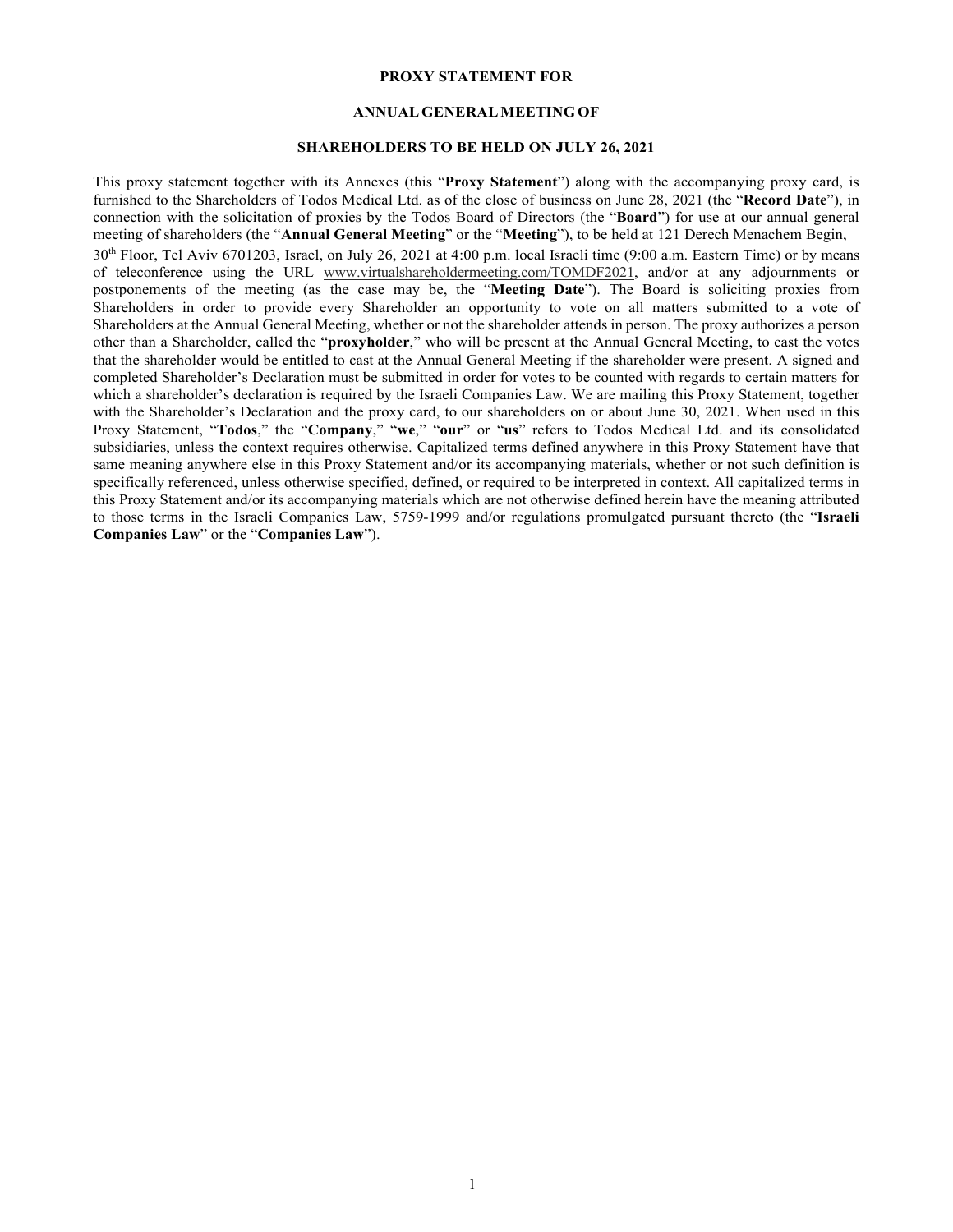#### **Questions and Answers about the Extraordinary General Meeting of Shareholders**

# *Why did I receive a Notice of Internet Availability of proxy materials in the mail instead of a full set of proxy materials?*

We have sent to our shareholders of record a Notice of Internet Availability of Proxy Materials. Instructions on how to access the proxy materials over the Internet free of charge may be found in the Notice.

We provide Internet proxy voting to allow you to vote your shares online, with procedures designed to ensure the authenticity and correctness of your proxy vote instructions. However, please be aware that you must bear any costs associated with your Internet access, such as usage charges from Internet access providers and telephone companies.

### *What is the purpose of the Extraordinary General Meeting*

At the Extraordinary General Meeting shareholders will be asked to approve:

- 1. The amendment of Todos' Articles of Association: (a) to authorize the creation of 50,000 redeemable Preferred A Shares of the Company, that the Company may in the future be entitled to issue in exchange for two outstanding Convertible Notes pursuant to the terms of the Securities Purchase Agreements (the "**Yozma Purchase Agreements**"), dated as of January 22, 2021 and April 14, 2021, respectively, between the Company and Yozma Global Genomic Fund 1 ("**Yozma**"), pursuant to which Yozma has purchased from the Company two convertible notes in the original in the original principal amounts of \$4,857,142.86 and \$4,714,285.71, respectively (with net proceeds to the Company of \$3,400,000 and \$3,300,000, respectively) which class of Preferred A Shares shall be allocated entirely for such purpose, and which shares shall be convertible into 50,000,000 ordinary shares of the Company; (b) to authorize the creation of 5,000 redeemable Preferred B Shares of the Company, pursuant to the Company's exercise of its exclusive option to acquire Provista Diagnostics, Inc., and which shares shall be convertible into 5,000,000 ordinary shares of the Company; (c) to increase the Company's authorized share capital to permit the issuance of a total of up to 5,000,000,000 (five billion) ordinary shares of the Company; and (d) to allow the Company to fulfil relevant provisions of U.S. law in lieu of Israeli law requirements regarding External Directors, if and to the extent allowed to do so under Israeli corporate law and regulations;
- 2. The compensation packages recommended by the Compensation Committee and approved by the Board, including compensation for each of the Company's currently serving Directors and C-level officers, as well as for the External Directors to be elected at the Meeting;
- 3. The election of Lauren Chung as an external director of the Company for a term ending on July 26, 2024, and the election of Moshe Schlisser as an external director of the Company for a term ending July 26, 2024;
- 4. The re-election of Gerald Commissiong, Dr. Herman Weiss, Daniel Hirsch and Moshe Abramovitz as directors of the Company for a term ending at the Company's next annual meeting, or their earlier resignation or removal;
- 5. To extend for an additional year the authority granted to the Company's Board of Directors to effect a reverse split of the Company's ordinary shares (as per resolution of the Company's Shareholders' Meeting of May 11, 2020), such that the authority so granted shall extend until July 26, 2022, and to expand such authority to include a reverse split of the Company's entire share capital share at a ratio within the range from 1-for-2 up to 1-for-500, provided that the Company shall not effect reverse share splits that, in the aggregate, exceed 1-for 500;
- 6. The adoption of the Company's 2021 Equity Incentive Plan;
- 7. The review of the Company's 2020 Annual Financial Statements;
- 8. The ratification of the appointment of Yarel and Company as the Company's Auditors for the 2021 financial year; and
- 9. To transact such other business as may properly be brought before the Meeting or any adjournment or postponement thereof.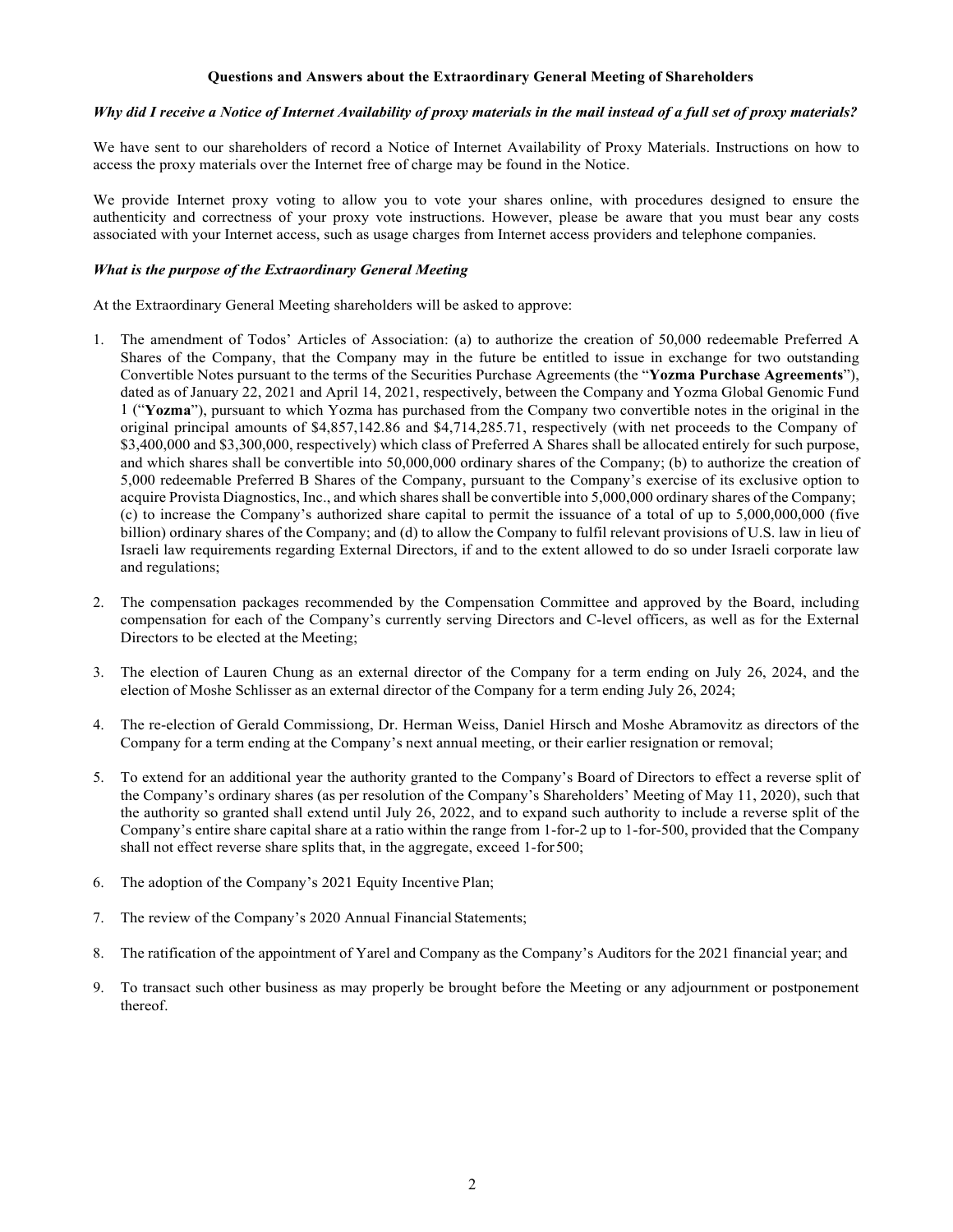### *Who is entitled to vote?*

The record date for the Meeting is June 28, 2021 (the "**Record Date**"). Only shareholders of record at the close of business on that date are entitled to vote at the Meeting. Each ordinary share of the Company entitles the holder thereof to one vote on each matter properly brought before the Meeting. As of June 28, 2021, 602,418,612 ordinary shares were issued and outstanding.

#### *What is the difference between being a "record holder" and holding shares in "street name"?*

A record holder holds shares in his or her name. Shares held in "street name" means shares that are held in the name of a bank or broker on a person's behalf.

#### *Am I entitled to vote if my shares are held in "street name"?*

If your shares are held by a bank or a brokerage firm, you are considered the "beneficial owner" of shares held in "street name." If your shares are held in street name, the proxy materials are being forwarded to you by your bank or brokerage firm (the "record holder"), along with a voting instruction card. As the beneficial owner, you have the right to direct your record holder how to vote your shares, and the record holder is required to vote your shares in accordance with your instructions. If you do not give instructions to your bank or broker, the shares will be treated as broker nonvotes. You are also invited to attend the Meeting. However, since you are not the shareholder of record, you may not vote your shares in person at the Meeting unless you request and obtain a valid proxy from your bank or broker.

#### *What is the quorum requirement?*

A quorum is necessary to hold a valid meeting. The quorum required for an annual general meeting of shareholders consists of at least two shareholders present, in person or by proxy, who hold shares conferring at least 25% of the voting power of our Company. A meeting adjourned for lack of a quorum generally is adjourned to the same day in the following week at the same time and place, or any time and place as the directors designate in a notice to the shareholders. At such adjourned meeting, any two (2) shareholders present in person or by proxy shall constitute a quorum. If the Meeting is adjourned to a subsequent date for a lack of quorum, then "**Meeting Date**" as mentioned in this Proxy Statement and its accompanying materials will be deemed to refer to the date on which the validly constituted shareholders' meeting actually occurs.

Your shares will be counted towards the quorum only if you submit a valid proxy (or one is submitted on your behalf by your broker, bank or other nominee) or if you vote in person at the Meeting. Abstentions and broker non-votes will not be counted towards the quorum requirement.

### *Who can attend the Extraordinary General Meeting?*

All Todos shareholders of record as of the close of business on June 28, 2021, may attend the Meeting.

#### *How many votes do I have?*

On each matter to be voted upon, you have one vote for each ordinary share you own as of the Record Date.

### *Can I change my vote after I submit my proxy?*

You may revoke your proxy and reclaim your right to vote at any time before your proxy is voted by giving written notice to the Corporate Secretary of Todos Medical Ltd. by delivering a properly completed, later-dated proxy card or vote instruction form or by voting in person at the Meeting. All written notices of revocation and other communications with respect to revocations of proxies should be addressed to: Todos Medical Ltd., 121 Derech Menachem Begin, 30<sup>th</sup> Floor, Tel Aviv 6701203, Israel Attention: Corporate Secretary. Your most current proxy card or Internet proxy is the one that will be counted.

If you are a beneficial owner of shares, you may submit new voting instructions by contacting your bank, broker or other record holder, or, if you have obtained a legal proxy from your bank, broker or other record holder giving you the right to vote your shares, by attending the Meeting and voting in person. Your attendance at the Meeting itself will not revoke your proxy unless you give written notice of revocation to our Corporate Secretary before your proxy is voted or before you vote in person at the Meeting.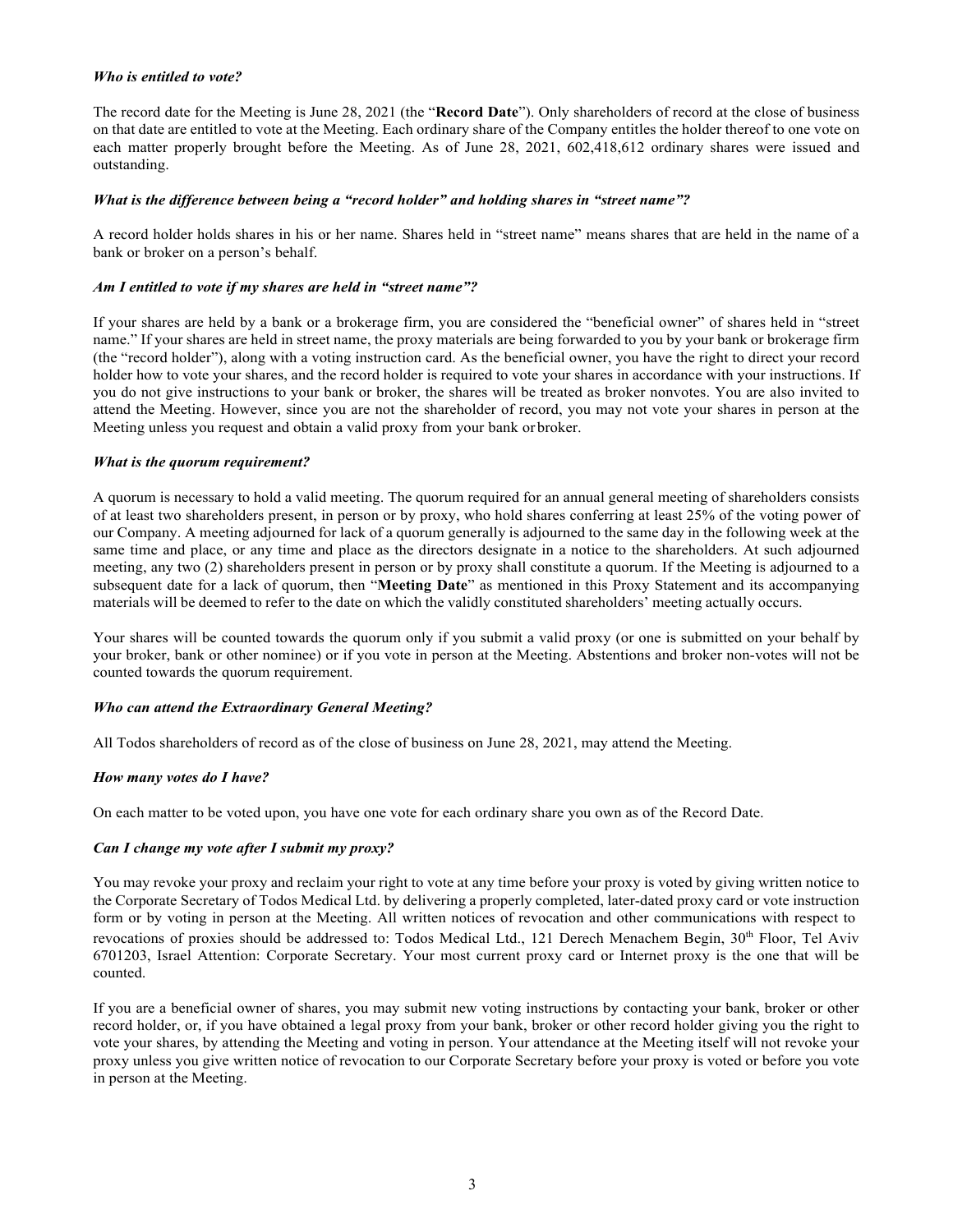### *How are votes counted?*

Votes will be counted by the inspector of election appointed for the Meeting, who will separately count "For" and "Against" votes, abstentions, and broker non-votes. For matters requiring a shareholder's declaration under the Israeli Companies Law, only votes accompanied by a signed and completed Shareholder's Declaration will be counted.

## *How does the Board of Directors recommend I vote on the proposals?*

Your Board recommends that you vote FOR:

- The amendment of Todos' Articles of Association: (a) to authorize the creation of 50,000 redeemable Preferred A Shares of the Company, that the Company may in the future be entitled to issue in exchange for two outstanding Convertible Notes pursuant to the terms of the Securities Purchase Agreements (the "Yozma Purchase Agreements"), dated as of January 22, 2021 and April 14, 2021, respectively, between the Company and Yozma Global Genomic Fund 1 ("Yozma"), pursuant to which Yozma has purchased from the Company two convertible notes in the original in the original principal amounts of \$4,857,142.86 and \$4,714,285.71, respectively (with net proceeds to the Company of \$3,400,000 and \$3,300,000, respectively) which class of Preferred A Shares shall be allocated entirely for such purpose, and shall be convertible into 50,000,000 ordinary shares of the Company; (b) to authorize the creation of 5,000 redeemable Preferred B Shares of the Company, pursuant to the Company's exercise of its exclusive option to acquire Provista Diagnostics, Inc., which shares shall be convertible into 5,000,000 ordinary shares of the Company; (c) to increase the Company's authorized share capital to permit the issuance of a total of up to 5,000,000,000 (five billion) ordinary shares of the Company; and (d) to allow the Company to fulfil relevant provisions of U.S. law in lieu of Israeli law requirements regarding External Directors, if and to the extent allowed to do so under Israeli corporate law and regulations;
- The compensation packages recommended by the Compensation Committee and approved by the Board, including compensation for each of the Company's currently serving Directors and C-level officers, as well as for the External Directors to be elected at the Meeting;
- The election of Lauren Chung as an External Director of the Company for a term ending on July 26, 2024, the election of Moshe Schlisser as an External Director of the Company for a term ending July 26, 2024;
- The re-election of Gerald Commissiong, Dr. Herman Weiss, Daniel Hirsch and Moshe Abramovitz as directors of the Company for a term ending at the Company's next annual meeting, or their earlier resignation or removal;
- The extension for an additional year of the authority granted to the Company's Board of Directors to effect a reverse split of the Company's ordinary shares (as per resolution of the Company's Shareholders' Meeting of May 11, 2020), such that the authority so granted shall extend until July 26, 2022, and to expand such authority to include a reverse split of the Company's entire share capital share at a ratio within the range from 1-for-2 up to 1 for-500 provided that the Company shall not effect reverse share splits that, in the aggregate, exceed 1-for-500;
- The adoption of the Company's 2021 Equity Incentive Plan; and
- The ratification of the appointment of Yarel and Company as the Company's Auditors for the 2021 financial year.

### *What if I do not specify how my shares are to be voted?*

If you submit a proxy but do not indicate any voting instructions, the persons named as proxies will vote in accordance with the recommendations of the Board of Directors as described above.

### *Will any other business be conducted at the Meeting?*

As of the date of this proxy statement, we know of no other business that will be presented at the Meeting. If any other matter arises and is presented properly to the shareholders for a vote at the Meeting, the proxy holders will vote your shares in accordance with their best judgment.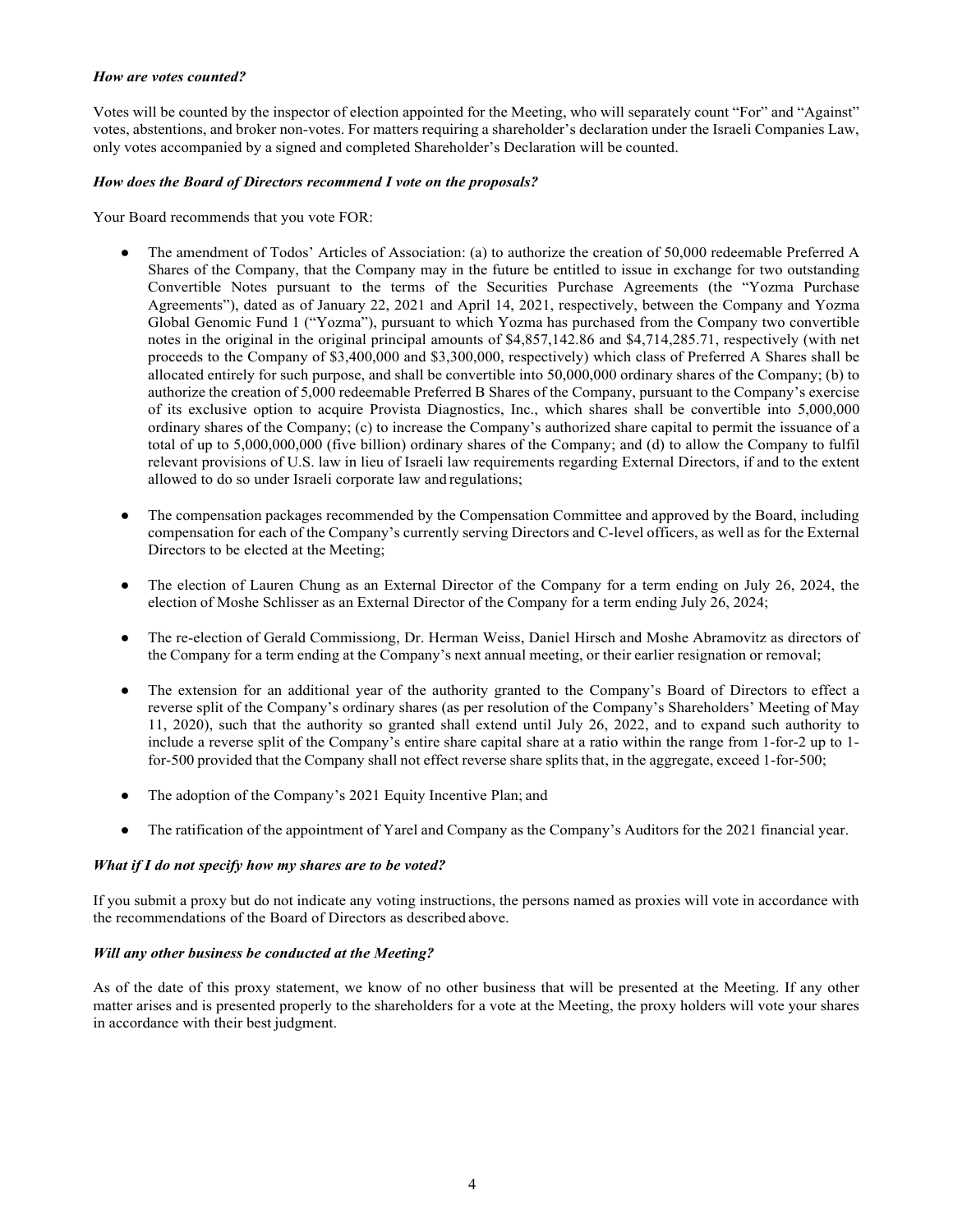### *How many votes are required to approve the amendment of the Company's Articles of Association, create the redeemable Preferred A shares and redeemable Preferred B shares (respectively), and expand the authorized share capital of ordinary shares?*

The affirmative vote of a majority of the ordinary shares present, in person or by proxy, and voting on the matter is required for the approval of the amendment of our Articles of Association, as well as to create the redeemable Preferred A shares and redeemable Preferred B shares (respectively), and expand the authorized share capital of ordinary shares.

## *How many votes are required to approve the compensation packages recommended by the Compensation Committee and approved by the Board?*

The approval of the Compensation Schedule requires the affirmative vote of a majority of the shares present (in person or by proxy) and voting on the matter, *provided that* either: (i) at least a majority of the shares of non-Controlling shareholders and shareholders who do not have a Personal Interest in the approval of the Compensation Schedule, participating in the vote (whether in present or by proxy, excluding abstentions), are voted in favor of approving the Compensation Schedule; **or** (ii) the total number of shares of non-Controlling shareholders and of shareholders who do not have a Personal Interest in the approval of the Compensation Schedule, voted against the approval of the Compensation Schedule, does not exceed 2% of the outstanding voting power in the Company.

"**Control**" and "**Personal Interest**" are defined terms with (respectively) specific meanings under the Companies Law. For the definition of these terms, please see the discussion in Proposal Two.

**Please note that you are required to indicate on the proxy card with respect to Proposal Two whether you are a controlling shareholder of the Company, or acting on its behalf or not, and whether you have a personal interest in the approval of the proposal as provided above or not. If you fail to so indicate on the proxy card, your vote may not be counted with respect to the proposal for which you failed to provide notification.**

### *How many votes are required to elect the external directors?*

The election of an external director requires the affirmative vote of a majority of the shares present, in person or by proxy, and voting on the matter, *provided that* either: (i) at least a majority of the shares of non-Controlling shareholders and shareholders who do not have a Personal Interest in the resolution (excluding a Personal Interest that is not related to a relationship with a Controlling shareholder) are voted in favor of the election of the external director, **or** (ii) the total number of shares of non-Controlling shareholders and of shareholders who do not have a Personal Interest in the resolution (excluding a Personal Interest that is not related to a relationship with a Controlling shareholder) voted against the election of the external director does not exceed 2% of the outstanding voting power in the company;. We are not currently aware of the Company having any Controlling shareholder.

If elected, each of the external directors will serve for a three-year term, following which they may be re-elected for a maximum of two additional three-year terms. An external director can be removed from office before the expiration of her or his term only under limited circumstances, which are discussed in more detail in the description of Proposal Three.

**Please note that you are required to indicate on the proxy card with respect to Proposal Three whether you are a Controlling shareholder of the Company, or acting on its behalf or not, and whether you have a Personal Interest in the approval of the proposal as provided above or not. If you fail to so indicate on the proxy card, your vote may not be counted with respect to the proposal for which you failed to provide notification.**

### *How many votes are required to re-elect the remaining directors?*

The affirmative vote of the holders of a majority of the voting power of the Company represented at the Meeting in person or by proxy and voting thereon is necessary to approve the re-election of Gerald Commissiong, Dr. Herman Weiss, Daniel Hirsch and Moshe Abramovitz as directors of the Company.

## *How many votes are required to approve the extension of the time period and the expansion of the authority authorizing the Board to effect the reverse split?*

The affirmative vote of the holders of a majority of the voting power of the Company represented at the Meeting in person or by proxy and voting thereon is necessary to approve the extension of the time period and the expansion of the authority authorizing the Board to effect the reverse share split.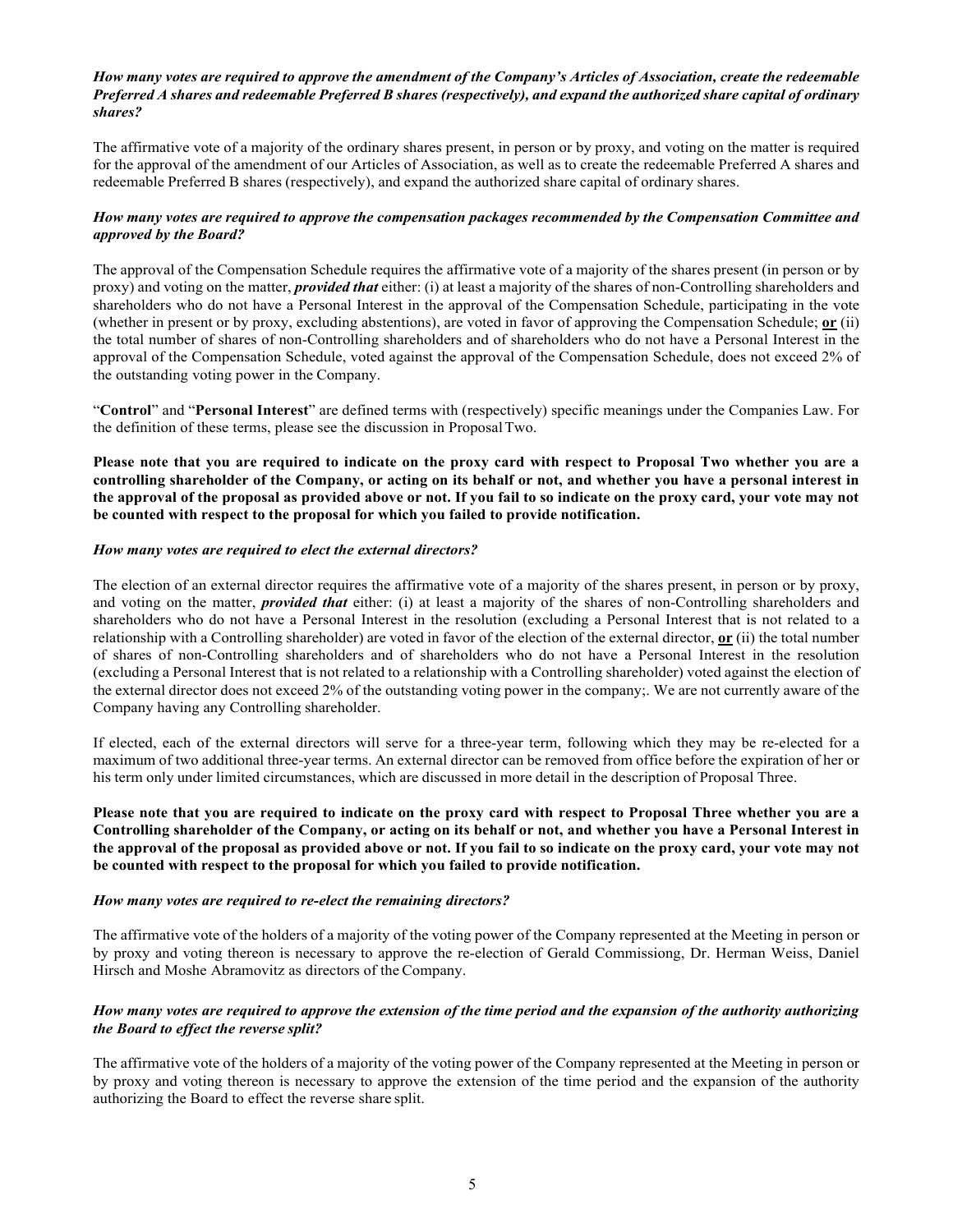## *How many votes are required to approve the adoption of the 2021 Equity Incentive Plan?*

The approval of the terms of the 2021 Equity Incentive Plan requires the affirmative vote of a majority of the shares present and voting at the Meeting (in person or by proxy).

## *How many votes are required to approve the appointment of Yarel and Company as the Company's auditors for the 2021 financial year?*

The ratification of the appointment of Yarel and Company as the Company's auditors for the 2021 financial year requires the affirmative vote of a majority of the shares present and voting at the Meeting (in person or by proxy).

### *What is an abstention and how will abstentions be treated?*

An "abstention" represents a stockholder's affirmative choice to decline to vote on a proposal. Abstained shares are treated as shares present for quorum and entitled to vote, so they will have the same practical effect as votes against a proposal.

### *How will broker non-votes be treated?*

Broker non-votes will be treated as shares present for quorum purposes, but not considered entitled to vote on that matter. Therefore, broker non-votes do not count as votes for or against any proposal.

## *Where can I find the voting results of the Meeting?*

We plan to announce preliminary voting results at the Meeting and to publish final results in a Current Report on Form 8-K to be filed with the SEC within four days of the Meeting.

## *Reporting Requirements*

This Proxy Statement provides you with detailed information about the matters on which you are requested to vote your shares. We are subject to the information reporting requirements of the Securities Exchange Act of 1934, as amended (the "**Exchange Act**"). We fulfill these requirements by filing reports with the SEC.

Our filings with the SEC may be inspected without charge at the SEC's Public Reference Room at 100 F Street, N.E., Washington, D.C. 20549. Information on the operation of the Public Reference Room can be obtained by calling the SEC at 1-800-SEC-0330. Our filings are also available to the public on the SEC's website at www.sec.gov. We encourage you to read the entire Proxy Statement carefully.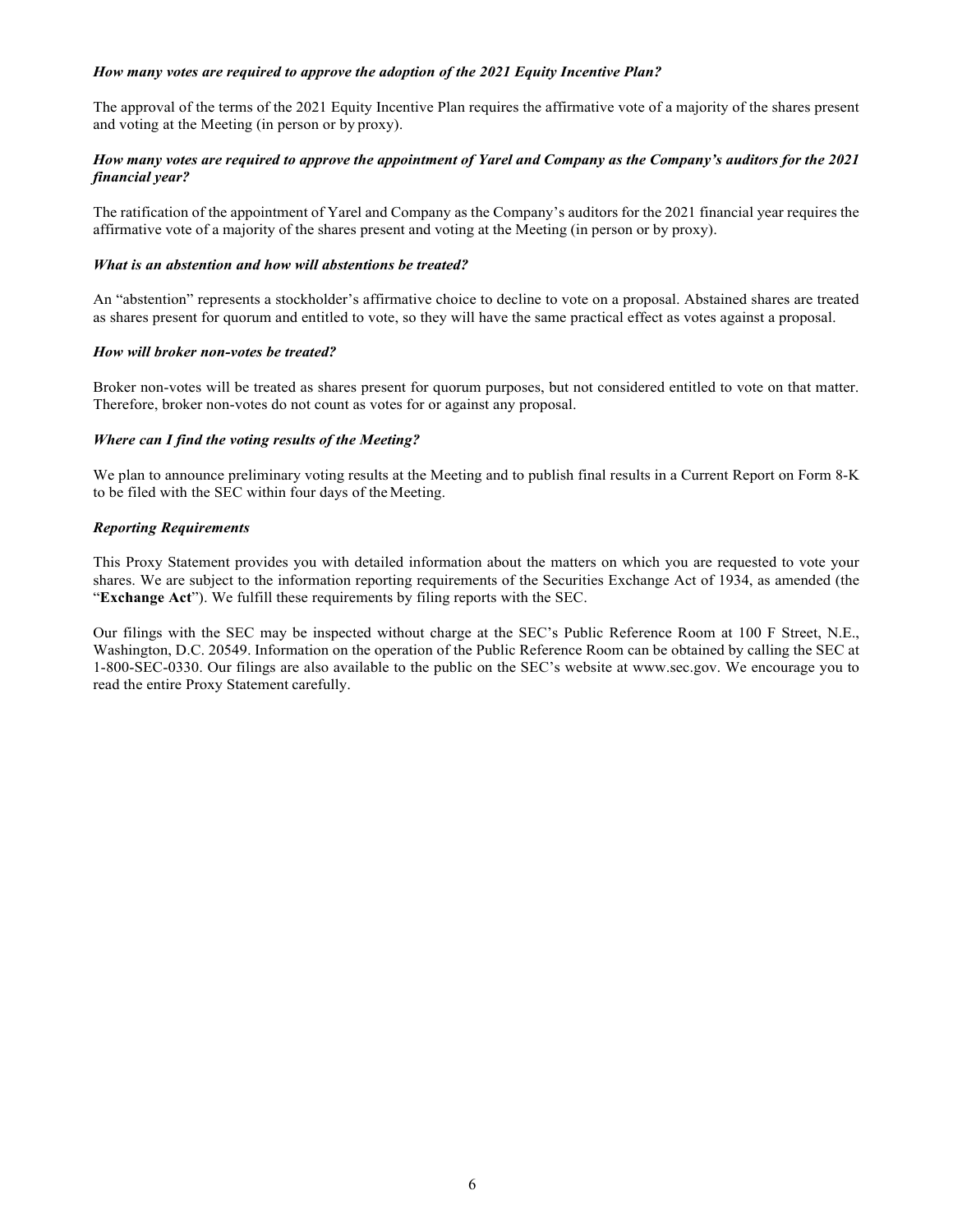## **PROPOSAL ONE –AMENDMENTS TO ARTICLES OF ASSOCIATION APPROVAL OF AMENDMENTS TO THE COMPANY'S ARTICLES OF ASSOCIATION**

At the Meeting, we will seek shareholder approval of an amendment to our Articles of Association to increase our authorized share capital of Ordinary Shares, and to create two new classes of redeemable Preferred Shares (Preferred A, pursuant to the Yozma Purchase Agreements, and Preferred B, pursuant to the Provista Acquisition), as shall be further described below.

Our share capital is currently divided into 1,000,000,000 (one billion) ordinary shares, par value NIS 0.01 per share. As of June 28, 2021, we had issued and allocated 602,418,612 Ordinary Shares. If all of the Company's outstanding warrants, allocated options, and convertible notes, including the Warrants and Convertible Notes pursuant to the Yozma Purchase Agreements, and further including the shares and convertible note to be issued as part of the Provista Acquisition, were to be considered as if fully vested, exercised, and converted in the maximum amount possible as of date of this writing (the Company's current "**Fully Diluted Basis**"), then the Company's outstanding share capital would be 1,273,596,969 Ordinary Shares, which is more Ordinary Shares than are currently authorized. We also believe that we may be required to allocate and/or issue additional Ordinary Shares and/or securities convertible to Ordinary Shares, in order to support our activities and operations over the near term, including the grant of shares or stock options to purchase ordinary shares to our officers and employees (such as under the 2021 Equity Incentive Plan to be presented to Shareholders for approval at the Meeting), and financing other activities that may require that we issue Ordinary Shares and/or securities convertible to Ordinary Shares.

Accordingly, we propose to amend Article 4 of our Amended and Restated Articles of Association, to increase our Authorized Share Capital to NIS 50,000,000, and the number of authorized Ordinary Shares to 5,000,000,000 (five billion), par value NIS 0.01 each.

Additionally, under Section 4.14 of each Yozma Purchase Agreement, in the event the Company's ordinary shares are listed on a national stock exchange while a Convertible Note is outstanding, Yozma, upon the request of the Company, has agreed to exchange such Convertible Note for a series of "toothless" convertible preferred shares of the Company. Accordingly, we propose to amend Article 4 of our Articles of Association to create a class of "toothless" convertible preferred shares of par value NIS 0.01 each, to be known as the Company's "**Preferred A Shares**," so that the Company will be capable of exercising its option to issue such Preferred A Shares in exchange for an outstanding Convertible Note, and specifically allocated for such purpose. The full details of the Preferred A Shares are set forth in the proposed amendments to the Articles attached as Annex A of this Proxy Statement.

On April 19, 2021, the Company entered into an Agreement to Purchase Provista Diagnostics, Inc. ("**Agreement to Purchase**") with Strategic Investment Holdings, LLC ("**SIH**"), Ascenda BioSciences LLC ("**Ascenda**") and Provista Diagnostics, Inc. ("**Provista**"). Ascenda was the sole owner of the outstanding securities of Provista and SIH is the sole owner of all the outstanding securities of Ascenda (the "**Provista Acquisition**"). Under the terms of the Agreement to Purchase, \$3,500,000 of the consideration for Provista's equity was paid in the form of a convertible note. In the event that the Company's ordinary shares are listed on a national securities exchange (an "**Uplisting**"), the Note shall automatically be exchanged into Preferred shares (the "**Series B Preferred Shares**") with such fixed conversion price terms as described in the Agreement to Purchase. Accordingly, we propose to amend Article 4 of our Articles of Association to create a class of 5,000 (five thousand) Series B convertible preferred shares of par value NIS 0.01 each, to be known as the Company's "**Preferred B Shares**," so that the Company will be capable of issuing such Preferred B Shares, with such Preferred B Shares specifically allocated for that purpose. The full details of the Preferred B Shares are set forth in the proposed amendments to the Articles attached as Annex A of this Proxy Statement.

Additionally, according to legal advice the Company has received, the current provisions of the Amended and Restated Articles of Association may require the Company to remain in compliance with Israeli laws and regulations regarding External Directors, notwithstanding certain exemptions which Israeli law would otherwise have provided at such time that the Company may become listed on certain Qualified Exchanges (as defined in Proposal Three, below), if not for the provisions of the current Articles. For more details on these exemptions, as well as our compliance with Israeli law regarding External Directors, please refer to the discussion regarding Proposal Three.

Accordingly, we propose to amend Article 34 of our Amended and Restated Articles of Association, such that the Company will be able to enjoy regulatory relief as appropriate under Israeli law, for companies listed on a Qualified Exchange and compliant with the laws of such Qualified Exchange regarding independent directors.

The full text of the amendments contemplated in this Proposal One is attached as Annex A to this Proxy Statement.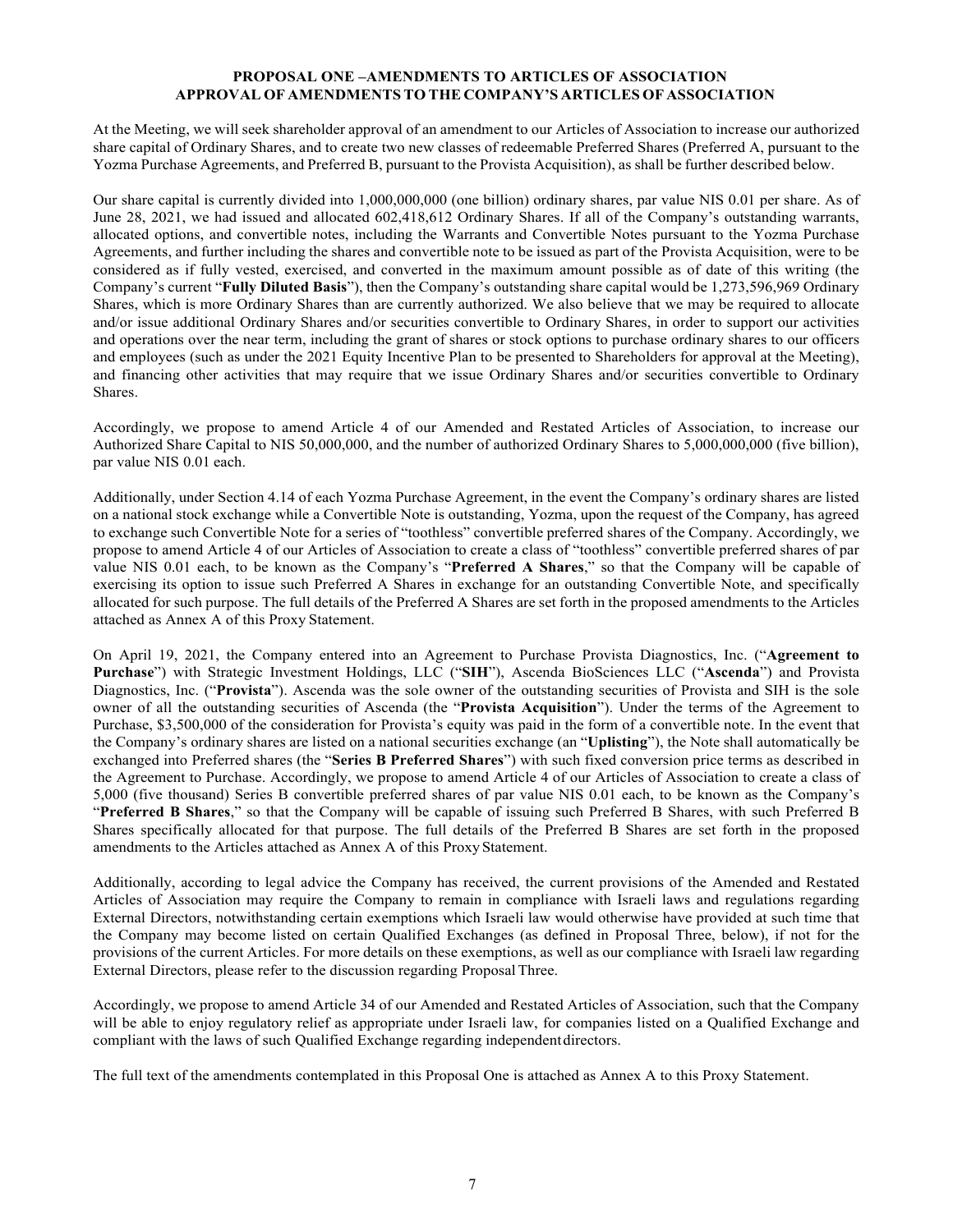### *Shareholder Approval*

**The Board of Directors will present the following resolution at the Meeting:**

**RESOLVED, to approve the amendments to the Company's Articles of Association to: (a) increase the Company's Authorized Share Capital to include: (i) NIS 50,000,000 composed of 5,000,000,000 (five billion) Ordinary Shares par value NIS 0.01 each, (ii) an additional NIS 500 composed of 50,000 (fifty thousand) Preferred A shares par value NIS 0.01 each, and (iii) an additional NIS 50 composed of 5,000 (five thousand) Preferred B shares par value NIS 0.01 each; and (b) amend Article 34 of the Company's Articles of Association; all of the above as per the amendments text appearing in Annex A of this Proxy Statement.**

#### **Board of Directors' Recommendation**

**YOUR BOARD OF DIRECTORS RECOMMENDS THAT YOU VOTE "FOR" THE APPROVAL OF THE AMENDMENTS TO THE ARTICLES OF ASSOCIATION.**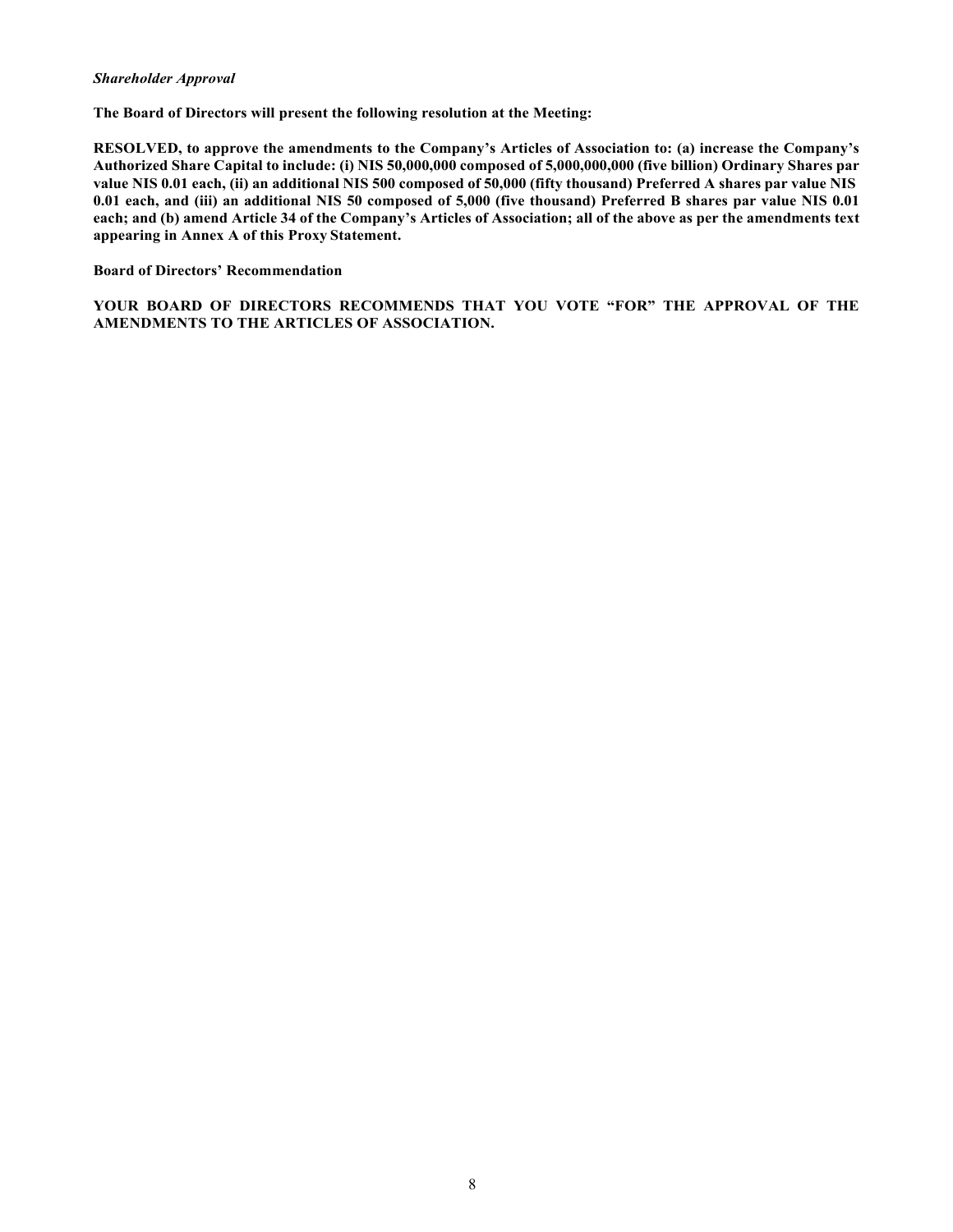### **PROPOSAL TWO - COMPENSATION SCHEDULE APPROVAL OF COMPENSATION PACKAGES FOR: DIRECTORS, CEO, CFO, AND EXTERNAL DIRECTORS**

As an Israeli company, we are subject to the Israeli Companies Law, which provides that the terms of compensation for the Officers and Directors, including for any other services or offices provided or held by a Director, must first be approved by the Board of Directors following the recommendations of the Compensation Committee, prior to receiving the approval of the Shareholders' Meeting.

In light of the Company's current situation and growth opportunities, our Compensation Committee has reviewed the terms of compensation for our Directors, CEO, CFO and External Directors, as well as for Key Individuals who may be hired or whose services may be procured in the future, including the incentives necessary or desirable to bring to fruition the Company's goals, strategies and objectives. In its review, the Compensation Committee has considered, amongst other things: (1) achieving the Company's goals, long-term strategy and plan of action; (2) forming appropriate incentives for the Company's Officers, Directors and Key Individuals, including consideration of the Company's risk management policy; (3) the scope of the Company's size and future growth, and its manner of activity in its field; and (4) each Director and Officer's contribution to the achievement of milestones and maximum long-run earnings, all of the above taking a long-range perspective in keeping with each Director and Officer's particular role. In particular, the Committee has had regard for, amongst other things: (1) each Director and Officer's education, talents, expertise, accomplishments and professional experience; (2) each Director and Officer's role, areas of responsibility, and previous compensation arrangements; and (3) the possibility of establishing a ceiling for the value of equity incentives. Based on these and other considerations, and in light of the Company's special and unique circumstances at this juncture, the Compensation Committee and the Board of Directors have approved the compensation schedule attached as Annex B to this Proxy Statement (the "**Compensation Schedule**"), and recommends the approval of the Compensation Schedule by the Company's shareholders.

### **Director Compensation**

The following table provides certain summary information concerning compensation awarded to, earned by or paid to our Directors for fiscal year 2020.

| Name               |    | Fees<br>earned or<br>paid in<br>$\cosh( \mathcal{S})$ |              | <b>Nonqualified</b><br>deferred<br>compensation<br>earnings (\$) |              | All other<br>compensation<br>(S) |    | <b>Total</b><br>$(\$)$ |
|--------------------|----|-------------------------------------------------------|--------------|------------------------------------------------------------------|--------------|----------------------------------|----|------------------------|
| Dr. Herman Weiss   | S  | 27,083                                                | <sup>S</sup> | 63,699                                                           | <sup>S</sup> |                                  | \$ | 90,782                 |
| Gerald Commissiong | S  | 27,083                                                | S            | 56,993                                                           | S            |                                  | \$ | 84,076                 |
| Daniel Hirsh       | \$ | 27,083                                                | \$           | 56,993                                                           | S            |                                  | \$ | 84,076                 |
| Lauren Chung       | \$ | 27,083                                                | S            | 56,993                                                           | S            | 6,250                            | \$ | 90,326                 |
| Moshe Abramovitz   | \$ | 27,083                                                | S            | 56,993                                                           | S            | 4,167                            | S  | 88,243                 |
| Moshe Schlisser    | \$ | 33,854                                                | S            | 56,993                                                           | S            | 8,333                            | \$ | 99,180                 |

### **Required Vote**

The approval of the Compensation Schedule requires the affirmative vote of a majority of the shares present (in person or by proxy) and voting on the matter, provided that either: (i) at least a majority of the shares of non-Controlling shareholders and shareholders who do not have a Personal Interest in the approval of the Compensation Schedule, participating in the vote (whether in person or by proxy, excluding abstentions), are voted in favor of approving the Compensation Schedule; **or** (ii) the total number of shares of non-Controlling shareholders and of shareholders who do not have a Personal Interest in the approval of the Compensation Schedule, voted against the approval of the Compensation Schedule, does not exceed 2% of the outstanding voting power in the company.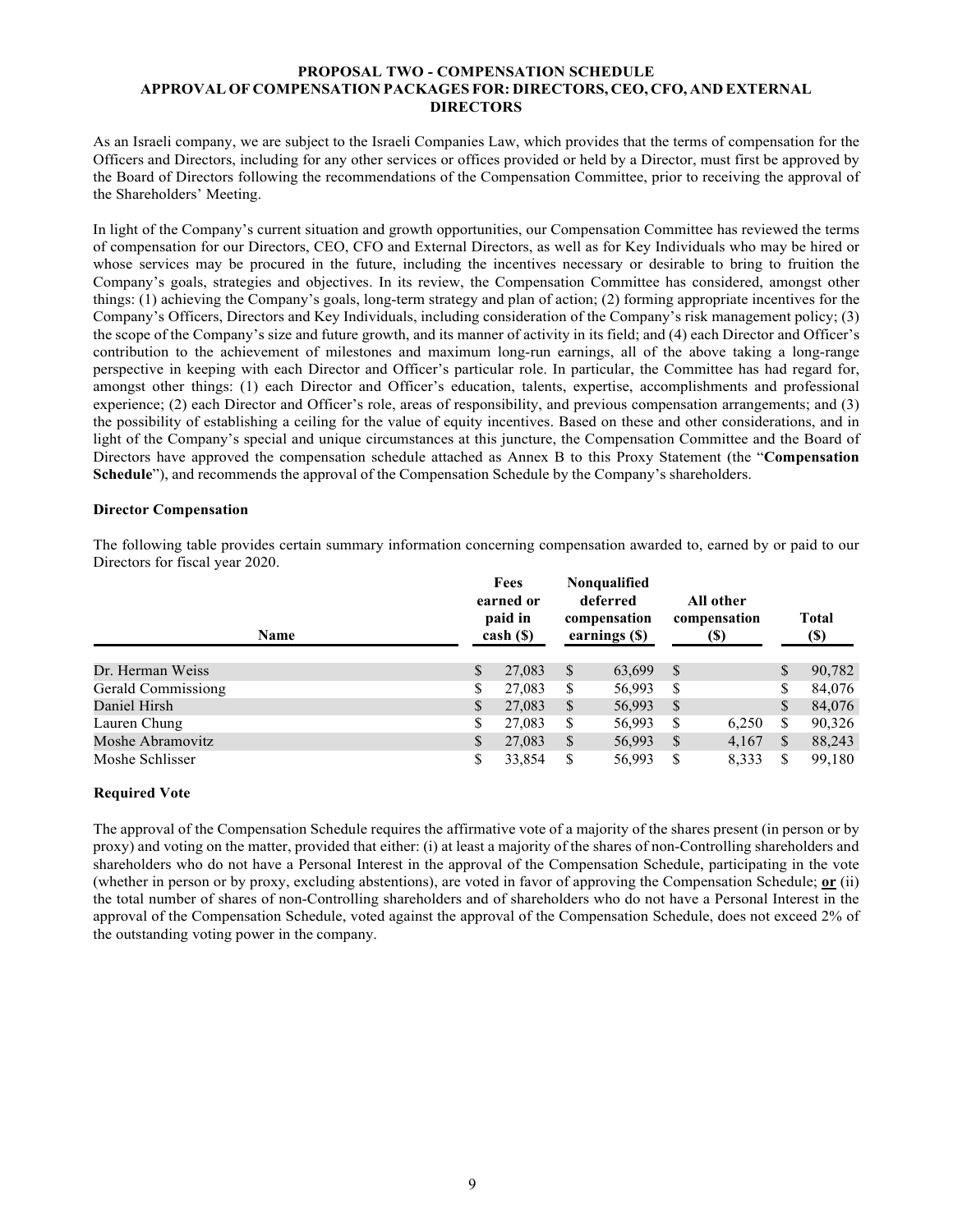Please note that "**Control**" and "**Personal Interest**" are defined terms with (respectively) specific meanings under the Companies Law. For the definition of these terms, please see the discussion of Proposal Three below.

The Company acknowledges that at least one shareholder has a Personal Interest in the compensation of one of our Directors. Any shareholder that has a Personal Interest in the compensation of any officer or Director of the Company must inform the Company of such Personal Interest prior to the vote; all shareholders who fail to do so shall be deemed to have made a positive declaration to the Company that they have no Personal Interest in the compensation of any of the Company's current officers or Directors.

**Please note that you are required to indicate on the proxy card with respect to Proposal Two whether you are a controlling shareholder of the Company, or acting on its behalf or not, and whether you have a personal interest in the approval of the proposal as provided above or not. If you fail to so indicate on the proxy card, your vote may not be counted with respect to the proposal for which you failed to provide notification.**

**The Board of Directors will present the following resolution at the Meeting:**

**RESOLVED, pursuant to the recommendation of the Compensation Committee and the Board of Directors, to approve and adopt the Compensation Schedule appearing as Annex B of the Proxy Statement, effective from fiscal year 2021.**

**Board of Directors' Recommendation**

**YOUR BOARD OF DIRECTORS RECOMMENDS THAT YOU VOTE "FOR" THE APPROVAL AND ADOPTION OF THE COMPENSATION SCHEDULE.**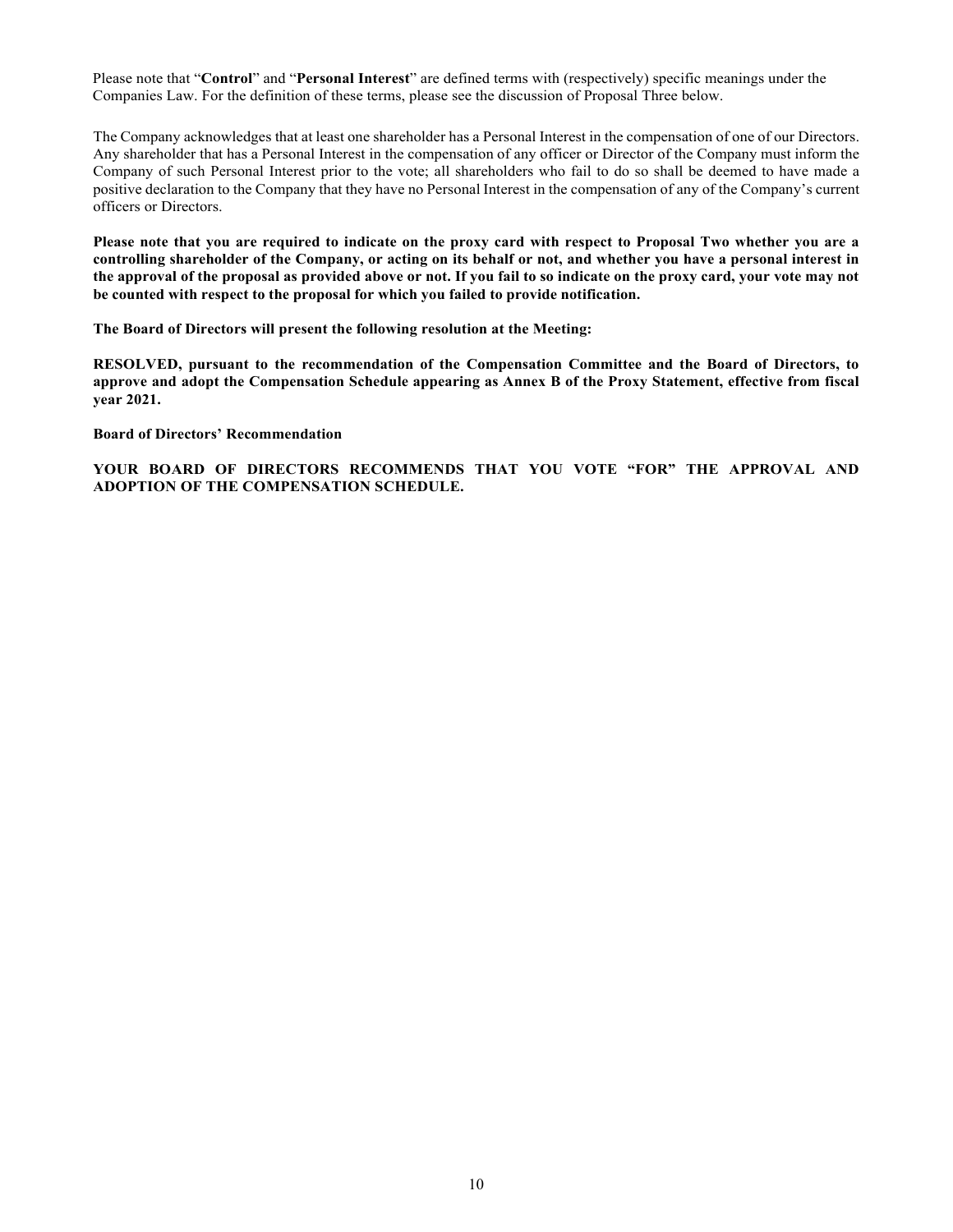### **PROPOSAL THREE – ELECTION OF EXTERNAL DIRECTORS ELECTION OF DR. LAUREN CHUNG AND MR. MOSHE SCHLISSER AS THE COMPANY'S EXTERNAL DIRECTORS**

Dr. Lauren Chung is the founder and CEO of Minleigh LLC, which is focused on identifying, evaluating and partnering with companies for investments and strategic, operational, and commercial opportunities. She has over 20 years of healthcare investment management, investment banking and advisory experience, and is currently a venture partner at Yozma Group Korea headquartered in South Korea.

Dr. Chung was a managing director in Healthcare Research at WestPark Capital. Previously, she was a co-founder of Tokum Capital Management, a global healthcare fund, which merged with Perella Weinberg Partners. Prior to that, Dr. Chung managed healthcare investment portfolios at RBR Capital, Kingdon Capital and Pequot Capital. Earlier in her career, Dr. Chung was a research scientist doing cutting-edge work in neurodegenerative and genetic disorders at Massachusetts General Hospital/Harvard Medical School and Boston Children's Hospital. Dr. Chung has published in many leading peer-reviewed scientific journals.

As a current and former director of public and private companies, Dr. Chung brings a valuable perspective for the Company's strategy and operations, as well as extensive scientific insights. Dr. Chung serves on the business review board of the Alzheimer's Drug Discovery Foundation. Dr. Chung holds a Ph.D. in neuropathology from Columbia University-College of Physicians & Surgeons, and a BA with honors in Biochemistry and Economics from Wellesley College.

Mr. Moshe Schlisser has been a director since February 27, 2016. Mr. Schlisser currently also serves as a director at SmartGreen Ltd, Tantel Group Ltd and III Pte Ltd. Mr. Schlisser is a General Partner at Shefa Capital Ltd a Growth Venture Fund, with a focus on mid- to later stage deep technology investments. Mr. Schlisser has held managerial positions in various investment firms and has experience with investments, structured finance and mergers and acquisitions. In 2010, Mr. Schlisser co-founded and currently serves as a director of a soup kitchen that serves to over 50 homeless and underprivileged individuals a hot prepared dinner every night and that delivers weekend food packages to over 250 underprivileged families.

### **Certain provisions of Israeli law regarding "External Directors"**

As an Israeli company, we are subject to the Israeli Companies Law, which provides that at least two of the Company's directors must be external directors, whose terms of office, and procedures for appointment or removal, must conform with the provisions of the Companies Law, Section 239 et seq. (the "**External Directors**").

External Directors must meet certain statutory qualifications, as detailed in the Israeli Companies Law, Section 239 et seq. (the "**Statutory Qualifications**"). The Statutory Qualifications include certain provisions designed to ensure the External Directors' independent judgment, as well as criteria for the External Directors' professional skills, as follows (the "**Professional Qualifications**"): (i) at least one of the External Directors must have "accounting and financial expertise", and (ii) each External Director must have either "accounting and financial expertise" or "professional skills"; all as such terms are defined by the regulations promulgated under the Companies Law.

Each External Director must file a written declaration affirming that she or he meets the Statutory Qualifications, including documentation of her or his Professional Qualifications, before her or his nomination can be properly considered by the Shareholders' Meeting. Each of Dr. Lauren Chung and Mr. Moshe Schlisser has submitted their respective written declarations to the Board, as required under the Companies Law. Those declarations are available for review by the public at our registered office, and a copy of those declarations will be made available to any member of the general public upon request. After considering their respective declarations, our Board of Directors has determined that Dr. Chung and Mr. Schlisser possess the required Professional Qualifications to be appointed as External Directors and, specifically, that Dr. Chung has "accounting and financial expertise," as that term is defined by the regulations promulgated under the Companies Law.

### **Compensation package and expenses of External Directors**

The compensation and allowable expenses of External Directors are regulated by the Companies Law and regulations promulgated pursuant thereto (the "**Compensation Regulations**"). Generally speaking, the Compensation Regulations set a fixed range including minimum, maximum, and suggested median tariffs for External Directors' compensation, on the basis of a fixed cash salary, in addition to fixed cash amount per meeting. The relevant fixed ranges are based on the Company's shareholders' equity and, for Companies whose securities are listed on a non-Israeli exchange, the increased burden of the demands and obligations imposed by the laws and regulations to which companies listed on that exchange are subject. However, the fixed amounts set forth in the Compensation Regulations may not adequately account for the unique position in which every company is situated. Therefore, Regulations 8A and 8B of the Compensation Regulations allow the Company to adopt a compensation package, including cash as well as equity, which goes beyond the parameters otherwise imposed by the fixed range of the Compensation Regulations. Based on the legal advice it has received, the Board has determined that the Compensation Schedule is in keeping with the requirements of the Compensation Regulations.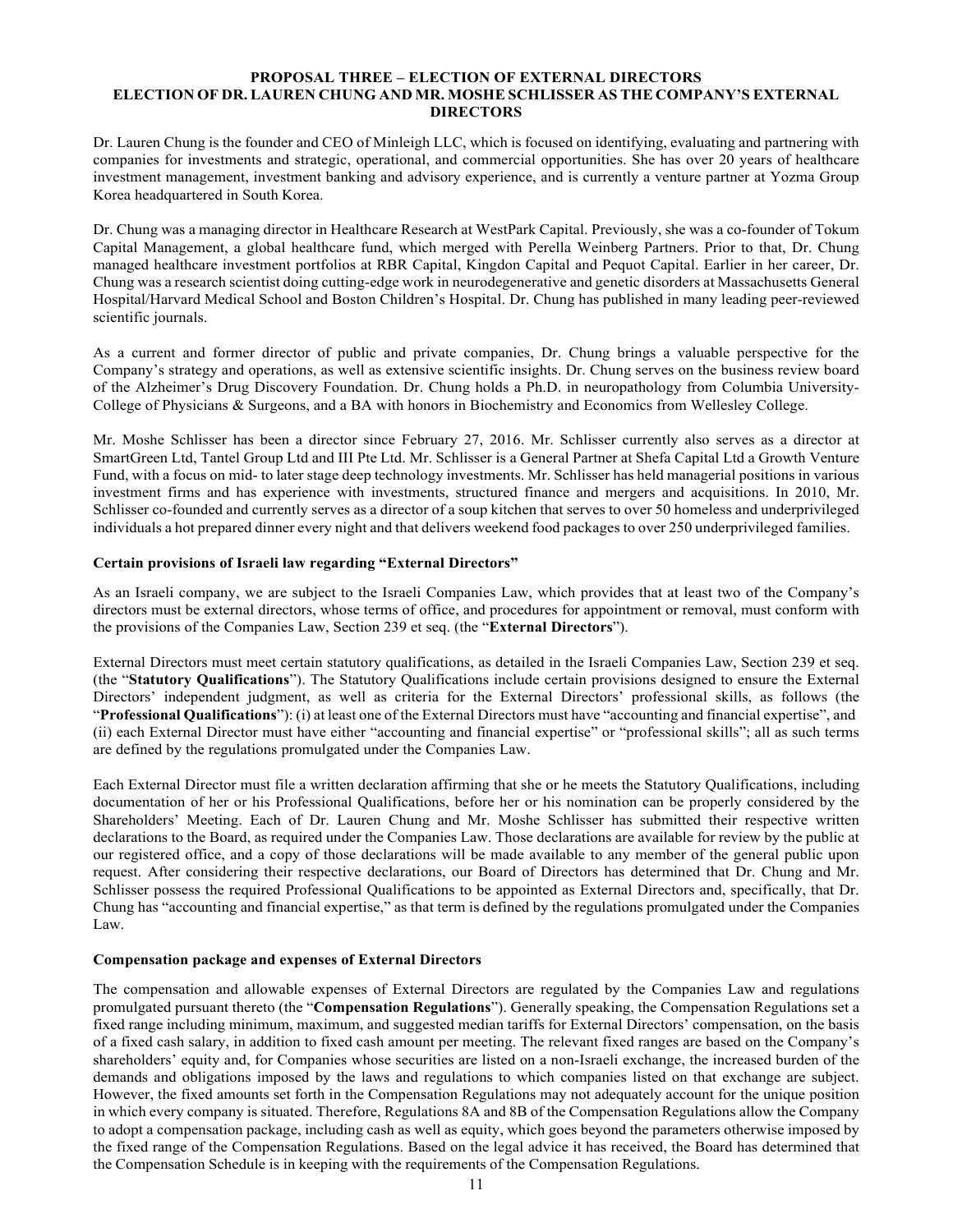### **External Directorship exemptions for companies listed on a "Qualified Exchange"**

Regulations promulgated pursuant to Section 364(a) of the Companies Law allow for an exemption from some provisions of the Companies Law for companies (such as Todos) whose securities are listed on a non-Israeli exchange only (the "**Foreign Listing Leniencies**"). Regulation 5D of the Foreign Listing Leniencies provides *certain exemptions from the Companies Law requirements regarding the corporate governance role of External Directors*, for Israeli companies listed on certain non-Israeli exchanges (the "**Qualified Exchanges**"); provided that: (i) the Israeli company is fully compliant with all laws and regulations of the Applicable Jurisdiction regarding the appointment of independent directors, and the composition of audit and/or compensation committees, as they apply to companies incorporated in the Applicable Jurisdiction, such regulations being deemed to include any rules or guidelines generally practiced at the relevant Qualified Exchange (the "**Qualified Exchange Regulations**"), where "**Applicable Jurisdiction**" means the jurisdiction in which the company's securities are either (x) offered to the public, or (y) listed for trade on the Qualified Exchange; (ii) there is no one person or syndicate exercising "Control" over the Company, as that term is defined under the Israeli Securities Law, 1968 (*see*  definition of "**Control**" in the "required vote" section of this Proposal); (iii) the composition of the company's Board includes at least one member of each of the male and female genders; and (iv) the company has elected to comply with the Qualified Exchange Regulations *in lieu* of the provisions of the Companies Law relating to the appointment of independent directors, and the composition of audit and/or compensation committees.

As a matter of Israeli law, the Minister of Justice may from time to time, after consulting with the Israel Securities Authority and after receiving the approbation of the Law and Constitution Committee of the Knesset, revise the Foreign Listing Leniencies. In the future, such revisions may include the addition, removal and/or revision of leniencies, as well as the addition of other exchanges to (or removal of exchanges from) the list of Qualified Exchanges. At time of this writing, the Qualified Exchanges as per the Foreign Listing Leniencies are the NYSE, AMEX, NASDAQ Global Select, NASDAQ Global, and NASDAQ Capital. Should the company's shares become listed on a Qualified Exchange in the future, provided that the conditions for exemption as described above apply, the Board may consider the feasibility of procuring the services of Dr. Chung and Mr. Schlisser as "independent directors" under and subject to the applicable Qualified Exchange Regulations, in place of their currently proposed service as External Directors under the Companies Law.

To this end, Proposal One includes an amendment to the Company's Articles of Association which would ensure the validity of such leniencies in the future, should the Board decide to comply with the Qualified Exchange Regulations *in lieu* of the relevant Companies Law provisions, as described above.

## **Required Vote**

The election of each of Dr. Chung and Mr. Schlisser as an External Director requires the affirmative vote of a majority of the shares present (in person or by proxy) and voting on the matter, provided that either: (i) a majority of the shares of non-Controlling shareholders and shareholders who do not have a Personal Interest in the resolution (excluding a Personal Interest that is not related to a relationship with a Controlling party), participating in the vote (whether in present or by proxy, excluding abstentions), are voted in favor of the election of the External Director, **or** (ii) the total number of shares of non-Controlling shareholders and of shareholders who do not have a Personal interest in the resolution (excluding a Personal Interest that is not related to a relationship with a non-Controlling shareholder) voted against the election of the External Director, does not exceed 2% of the outstanding voting power in the company.

Under the Companies Law, a "**Personal Interest**" means a personal interest in any act or transaction of a company, which is deemed to include a personal interest of: (x) any "Relative" of the shareholder; (y) any company with respect to which the shareholder (or any such relative) serves as a director or the chief executive officer, owns at least 5% of the outstanding share capital, or has the right to appoint a director or the chief executive officer; or (z) the Personal Interest of a person acting as a proxy for the shareholder, even if the shareholder himself does not have a Personal Interest, whether or not the proxy holder has discretion how to vote); excluding*, however,* an interest arising solely from the ownership of shares. The term "**Relative**" above means: (a) a spouse, sibling, parent, grandparent, child or descendant; (b) a spouse's child or descendant, parent or sibling; or (c) the spouse of any of the foregoing.

Under the Companies law, "**Control**" has the meaning assigned to that term in the Israeli Securities Law, 1968 (the "**Securities Law**"), specifically: a *de facto* ability to direct the Company's affairs, other than by exercise of official duty as a director or officer of the Company; where holding at least  $50\%$  of the rights to (x) vote in a shareholders' meeting, or (y) appoint the Company's directors or chief executive officer, creates a rebuttable presumption of "Control"; whether such rights are held by a single person or entity or in conjunction with others (including by a voting agreement or arrangement), whether directly or indirectly, including by means of any trustee, trust company; pursuant to which a corporation and its affiliates, as well as an individual and family members sharing a residence or dependent upon each other for their livelihood, are deemed to be a single person.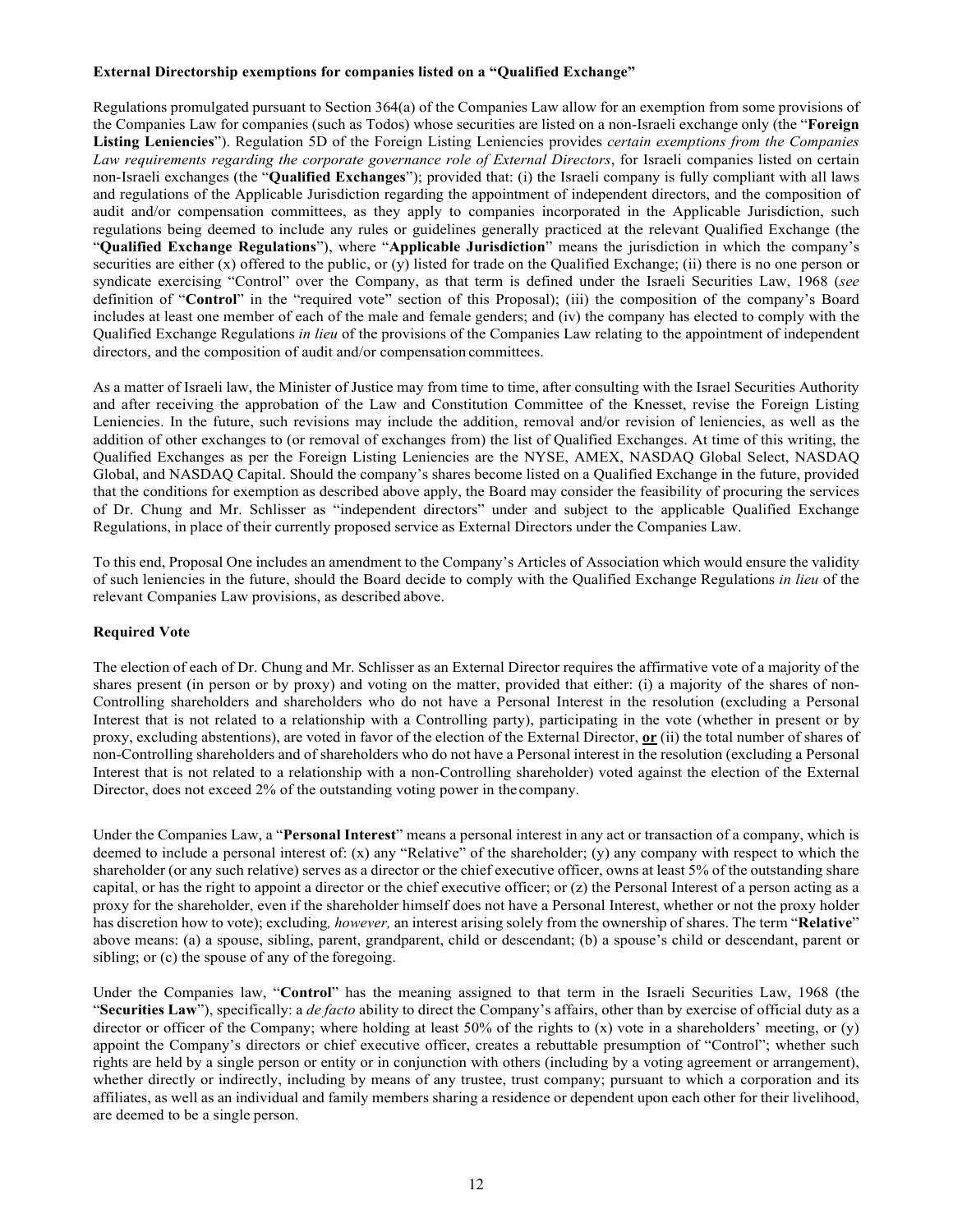To the best of our knowledge, there is currently no single person or syndicate who exercises Control over the Company, nor are we aware of any arrangement to exercise Control over the Company, as per the Securities Law definition of "Control."

**Please note that you are required to indicate on the proxy card with respect to Proposal Three whether you are a controlling shareholder of the Company, or acting on its behalf or not, and whether you have a personal interest in the approval of the proposal as provided above or not. If you fail to so indicate on the proxy card, your vote may not be counted with respect to the proposal for which you failed to provide notification.**

#### **Term of an External Director's Office**

If elected, each of the External Directors will serve for a three-year term, following which they may be re-elected for a maximum of two additional three-year terms. An External Director can be removed from office before the expiration of her or his term only under limited circumstances, as described below.

An External Director can be removed from office prior to the expiration of her or his term **only if** : (i) the External Director informs the company that the Statutory Qualifications regarding her or his external directorship no longer apply (in which case his or her external directorship expires immediately upon the company's receipt of such notification); (ii) following a determination by the Board, and after receiving the Board's reasoned opinion provided that the External Director has been afforded a reasonable opportunity to convey her or his position, a special Shareholder's Meeting determines that either: (x) the Statutory Qualifications have ceased to apply with regards to the External Director's appointment as such, or (y) the External Director has violated her or his fiduciary duty to the company; (iii) an Israeli Court determines, upon petition from any director or shareholder of the company, that either of sub-clause  $(ii)(x)$  or  $(ii)(y)$  above has occurred;  $(iv)$  an Israeli Court determines, upon petition from any director, shareholder or creditor of the company, that the External Director is incapable of fulfilling his or her duties on a regular basis, or that the External Director been convicted in a foreign [i.e. non-Israeli] Court of bribery, fraud, or a crime relating to corporate management or insider information; (v) the Company ceases to be a company with publicly traded shares or debentures (in which case the External Director's office automatically expires three months subsequent to such date); **or** (vi) if the Company becomes listed on a Qualified Exchange, the Company has no Controlling shareholder or syndicate, the Company's Board has at least one member of each of the male and female genders, *and* the Company elects to comply with the Qualified Exchange Regulations *in lieu* of the provisions of the Companies Law relating to the appointment of independent directors and the composition of audit and/or compensation committees; in which case, pursuant to Regulation 5D of the Foreign Listing Leniencies, the External Director may elect to either resign, or remain a director on the Board (whether or not as an independent director under the Qualified Exchange Regulations) without needing to be reelected, until the earlier of (x) the date on which her or his External Directorship would otherwise have expired, or (y) the end of the second Annual Shareholders' Meeting held subsequent to the Company's election to comply with the Qualified Exchange Regulations *in lieu* of the relevant provisions of the Companies Law.

#### **Compensation of External Directors**

The compensation and allowable expenses of External Directors are regulated by the Compensation Regulations, as discussed above. An External Director's compensation and expenses package enters effect at the beginning of her or his term, and cannot be changed or modified for the duration of her or his term, other than to match the more favorable compensation terms of another External Director duly appointed in the middle of her or his term. The Companies Law prohibits an External Director from receiving any consideration, whether directly or indirectly, for her or his services as Director, other than: (a) her or his pre-approved compensation and expenses package (which is subject to the parameters of the Compensation Regulations); and (b) waiver, indemnification and insurance for directors' liability. If an External Directly does receive consideration in a forbidden manner, this is considered a breach of the External Director's Statutory Qualification, following which the External Director shall be removed from office as per one of the procedures described in sub-sections (i), (ii) or (iii) in the paragraph above.

#### **Restrictions after conclusion of an External Director's term of service**

Even after the conclusion of an External Director's term of service, none of the Company, a Controlling shareholder or syndicate of the Company, or an entity in the Control of a Controlling shareholder or syndicate, may provide any benefit, whether directly or indirectly, to the outgoing External Director, his or her spouse, child or Relative; the above including appointment to any position in any of the entities aforementioned, or any manner of employment or procurement of services by any of the aforementioned, whether directly or indirectly, including by means of an entity Controlled by the outgoing External Director, his or her spouse, child or Relative, for a period of two years following the conclusion of the External Director's service as such or, regarding a Relative who is not a spouse or child, for a period of one year following.

These restrictions do not apply, however, to an External Director who remains as a Director (whether or not as an independent director under the Qualified Exchange Regulations), following the Company's election to comply with the Qualified Exchange Regulations *in lieu* of the provisions of the Companies Law relating to the appointment of independent directors pursuant to Regulation 5D of the Foreign Listing Leniencies.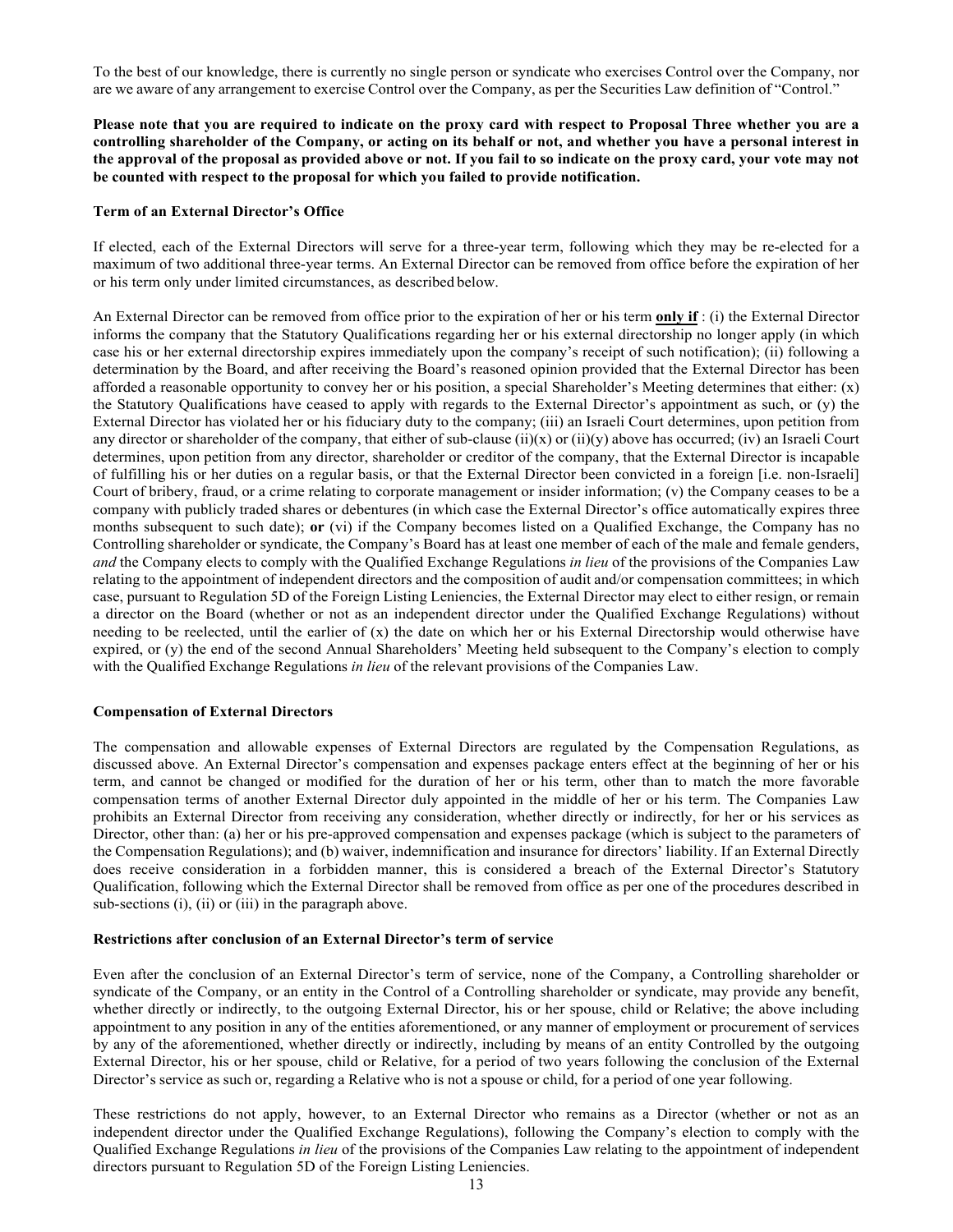**The Board of Directors will present the following resolution at the Meeting:**

**RESOLVED, to elect Dr. Lauren Chung and Mr. Moshe Schlisser to be the Company's External Directors, each for a three-year term, effective immediately.**

**Board of Directors' Recommendation**

**YOUR BOARD OF DIRECTORS RECOMMENDS THAT YOU VOTE "FOR" THE ELECTION OF DR. LAUREN CHUNG AND MR. MOSHE SCHLISSER AS THE COMPANY'S EXTERNAL DIRECTORS.**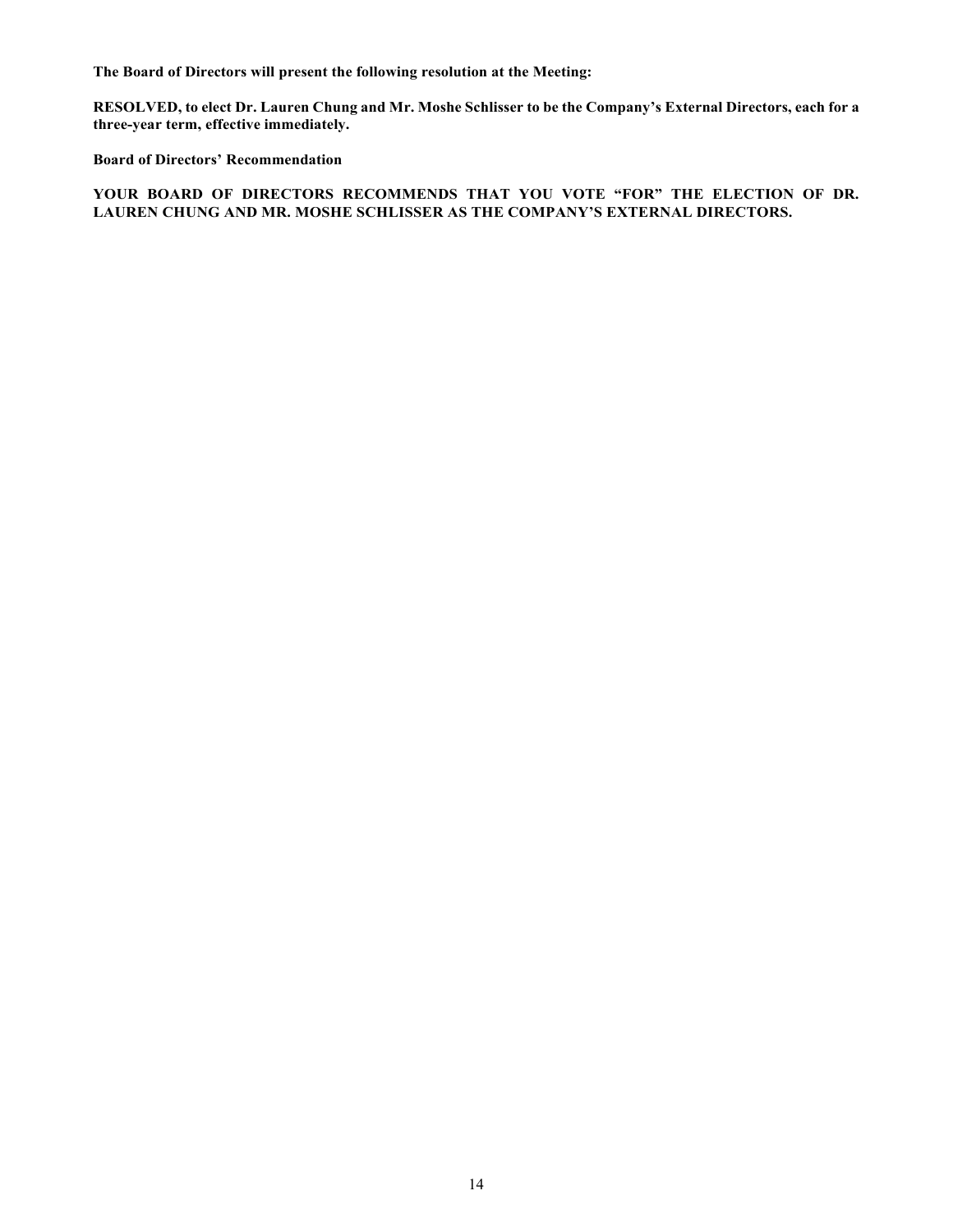## **PROPOSAL FOUR – ELECTION OF DIRECTORS REELECTION OF GERALD COMMISSIONG, DR. HERMAN WEISS, DANIEL HIRSCH AND MOSHE ABRAMOVITZ AS THE COMPANY'S DIRECTORS**

Under the Company's Amended and Restated Articles of Association, the Company's Board of Directors shall consist of at least three and not more than seven directors, in addition to two external directors required to be appointed under the Israeli Companies Law. The Company's Board of Directors currently has four directors who are not external directors:

| <b>Name</b>        | Age | Position(s)                          |
|--------------------|-----|--------------------------------------|
| Gerald Commissiong |     | Chief Executive Officer and Director |
| Dr. Herman Weiss   | 49  | Chairman of the Board of Directors   |
| Daniel Hirsch      |     | Chief Financial Officer and Director |
| Moshe Abramovitz   | 38  | Director                             |

Other than external directors, for whom special election and removal requirements apply under the Companies Law, our directors are elected annually at the annual general meeting of our shareholders. Thus, all four of our directors who are not external directors are up for re- election.

Each of the four nominees has consented to being named in this proxy statement and has agreed to serve if elected. The affirmative vote of a majority of the shares present at the meeting in person or represented by proxy and entitled to vote is required to elect each of the four nominees named in this proxy statement as directors.

## **Board of Directors' Recommendation**

## **YOUR BOARD OF DIRECTORS RECOMMENDS THAT YOU VOTE "FOR" THE ELECTION OF GERALD COMMISSIONG, DR. HERMAN WEISS, DANIEL HIRSCH AND MOSHE ABRAMOVITZ AS THE COMPANY'S DIRECTORS.**

The following is a brief biography of the nominees for re-election as directors:

## *Gerald Commissiong,* Chief Executive Officer and Director

*Gerald Commissiong* has served as our Chief Executive Officer and director since January 5, 2020. In addition, Mr. Commissiong serves as Chief Executive Officer, President and a member of the Board of Directors of Amarantus Bioscience Holdings, Inc. ("Amarantus"), of which he is a co-founder. Prior to becoming Chief Executive Officer of Amarantus in October 2011, Mr. Commissiong was the Chief Operating Officer of Amarantus. Mr. Commissiong graduated from Stanford University in Management Science and Engineering with a focus on Financial Decisions.

## **Dr. Herman Weiss**, Chairman of the Board of Directors

*Dr. Herman Weiss* has served as a director of the Company since June 22, 2017 and Chairman of the Board of Directors since January 5, 2020. Dr. Weiss served as Chief Executive Officer of the Company from July 30, 2018 to January 5, 2020. In addition, Dr. Weiss previously served as the Vice President of Medical Affairs and Clinical Development at Juniper Pharmaceuticals Inc. in Boston, MA. Before that, Dr. Weiss served as the Global Medical Director of women's health and bone health at Teva Pharmaceutical Industries, Ltd. in Petah Tikve, Israel. Dr. Weiss has served as a consultant to multiple medical device and pharmaceutical companies, including American medical systems and venture capital firms in New York City, and also founded and served as the Chief Medical Officer of FibroControl, a biotech medical device company in Herzliya, Israel. Dr. Weiss owns multiple patents and is the author of numerous publications in the area of women's health and gynecology. Dr. Weiss holds an M.B.A. from the George Washington University, Washington DC, an M.D. from the Ohio State University College of Medicine, and a B.A. in Philosophy (summa cum laude) from the Ramapo College of New Jersey.

### **Daniel Hirsch**, Chief Financial Officer and Director

*Daniel Hirsch* has served as our Chief Financial Officer and director since January 5, 2020. Mr. Hirsch has been managing Partner of First Line Capital, LLC since 2002. Prior to 2002, Mr. Hirsch served as Senior Consultant at Integrated Healthcare based in Greenwich, Connecticut providing turn around services for large medical practices. From 1992 to1998, Mr. Hirsch was Director of Primary Care for Hackensack University Medical Center in Hackensack, New Jersey.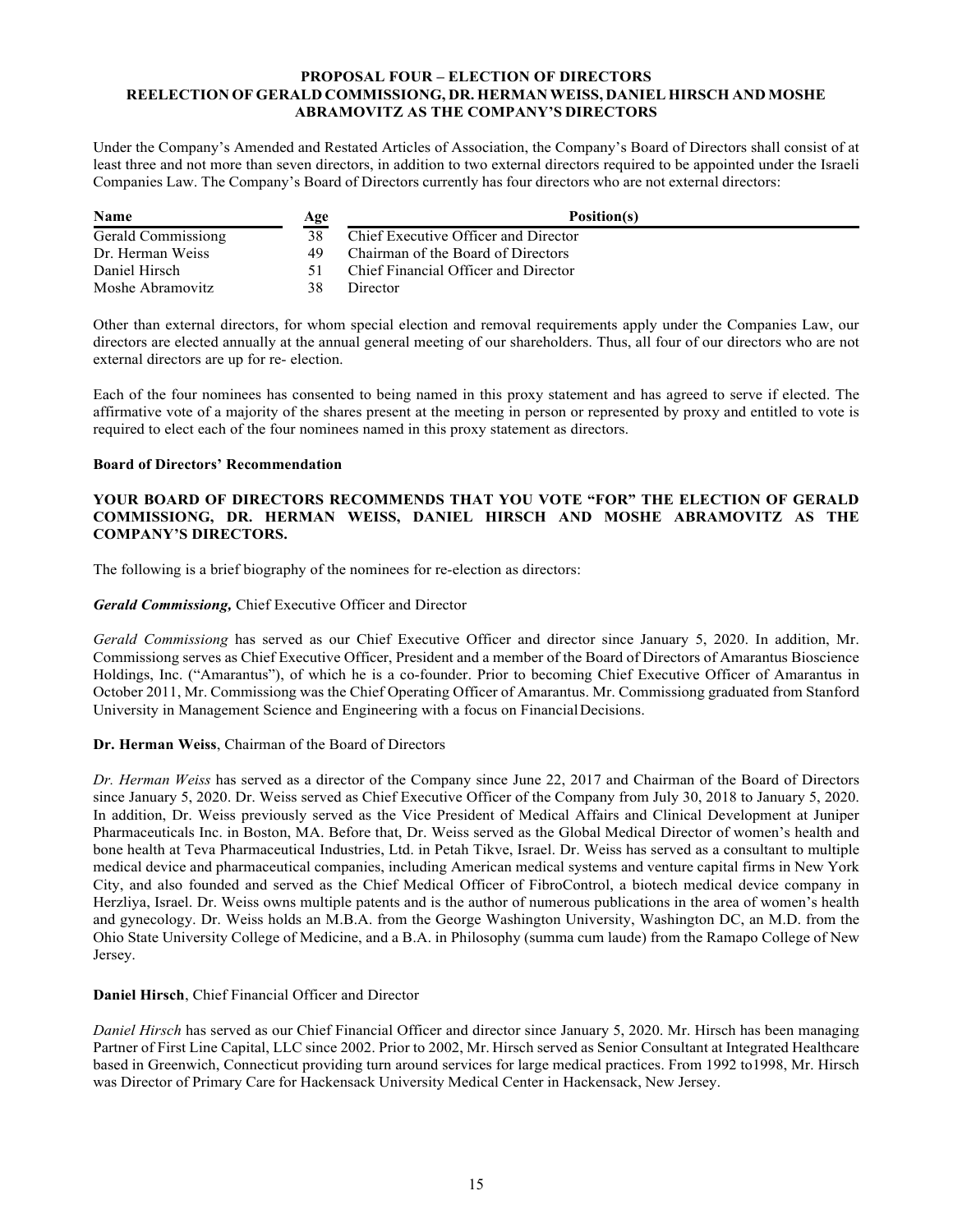### **Moshe Abramovitz,** Director

*Moshe Abramovitz* has served as a director of the Company since February 27, 2016. Mr. Abramovitz has held managerial positions in various organizations (Israeli companies and charities) including serving as the Deputy Chief Executive Officer of A.S. Mehadrin Ltd. Mr. Abramovitz holds a B.A. in business administration, specializing in information systems, from Ono Academic College and an MBA in business administration specializing in business strategy from Ono Academic College. Mr. Abramovitz received training and a certificate to serve as a mediator from Bar Ilan University.

#### **The Board of Directors will present the following resolution at the Meeting:**

**RESOLVED, to elect Gerald Commissiong, Dr. Herman Weiss, Daniel Hirsch and Moshe Abramovitz as the Company's Directors, each for a term until the next annual meeting, effective immediately.**

### **Board of Directors' Recommendation**

YOUR BOARD OF DIRECTORS RECOMMENDS THAT YOU VOTE "FOR" THE ELECTION OF DR. **GERALD COMMISSIONG, DR. HERMAN WEISS, DANIEL HIRSCH AND MOSHE ABRAMOVITZ AS THE COMPANY'S DIRECTORS.**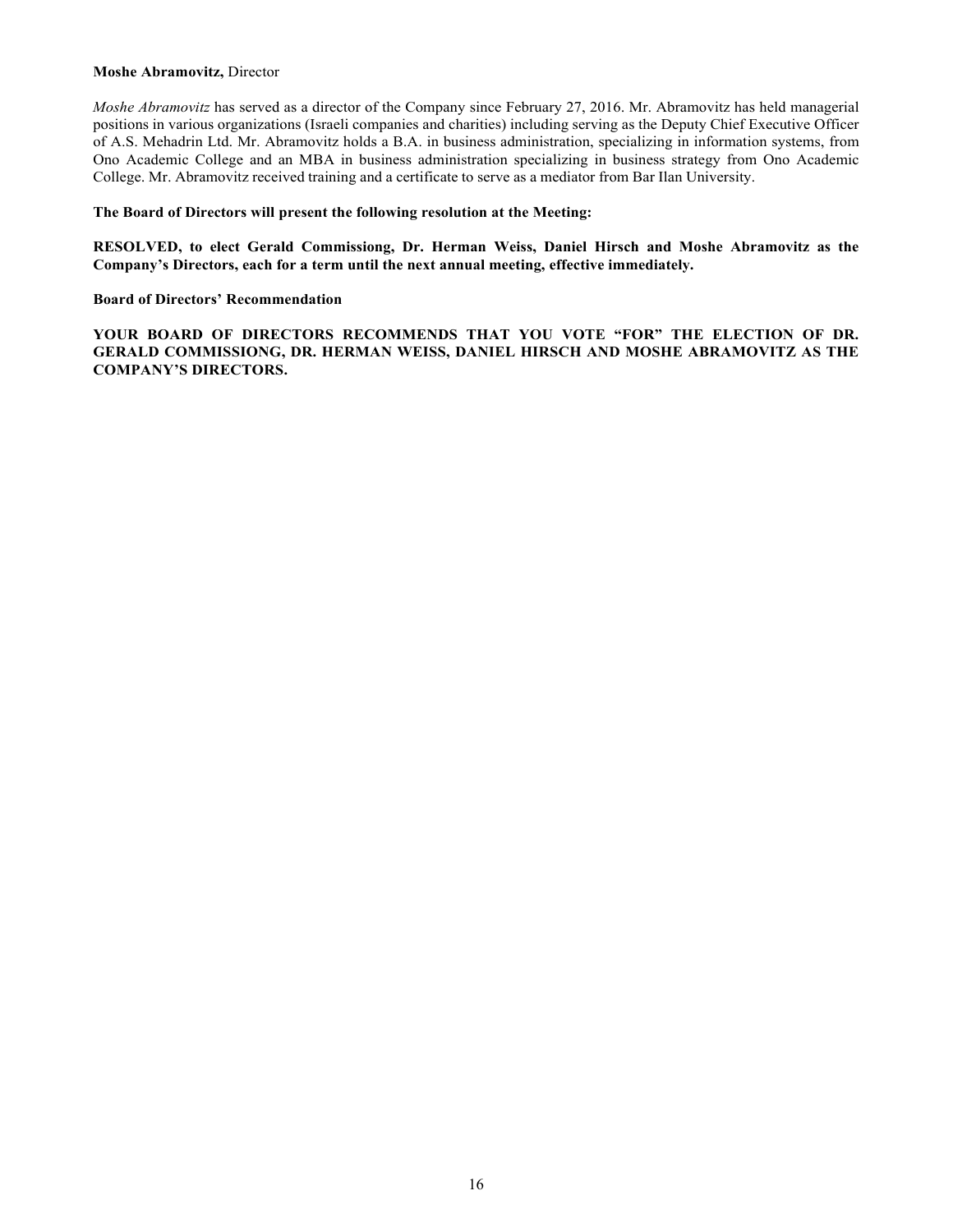## **PROPOSAL FIVE – REVERSE SHARE SPLIT EXTENSION OF DEADLINE AND INCREASE OF RANGE FOR EFFECTUATING THE REVERSE SHARE SPLIT**

## **Purpose of the Reverse Share Split**

The Company's shares are currently quoted on the OTC Markets' OTCQB Market under the symbol "TOMDF."

The Company believes that the reverse share split is advisable in order to make its ordinary shares more attractive to a broader range of investors, including professional investors, institutional investors, and the general investing public. For example, large U.S. institutional investors do not regularly invest in stocks trading below \$5.00 per share. The Company's Board of Directors believes that the anticipated increased price resulting from the reverse share split may generate additional interest and trading in the Company's ordinary shares.

In addition, the Company believes that the reverse share split will allow for a possible listing of the ordinary shares of the Company on The Nasdaq Capital Market, which requires a minimum bid price of \$4.00 per share. The Company believes that the listing of the Company's shares on The Nasdaq Capital Market will enable the Company to maintain greater access to the public capital markets and will afford the Company's shareholders greater liquidity with respect to their holdings in the Company.

In May 2020, the Company sought and received approval of the shareholders to effect a reverse share split of the Company's outstanding ordinary shares within a range of 1-for-10 to 1-for-100 and to amend the Company's Articles of Association to effect such reverse share split.

That approval gave the Board the authority to decide, within twelve months from the date upon which shareholders of the Company approved that proposal, whether to implement the reverse share split and the exact ratio for the reverse share split within the range of 1-for-10 to 1-for-100 if such split is to be implemented; provided, however, that the Company was not allowed to effect reverse share splits that, in the aggregate, exceed 1-for-100. Now, the Company seeks an extension of that approval until July 26, 2022, because it has been unable to complete the uplisting process for which the reverse share split was intended due to market conditions.

Additionally, the Company seeks to adjust the range of the share split to a range between 1-for-2 and 1-for-500. If the reverse share split is implemented, the number of issued and outstanding ordinary shares would be reduced, and the nominal value would be increased in accordance with the exchange ratio selected by the Board.

In the event that the Company's shareholders do not approve granting discretionary authority to the Company's Board of Directors to effectuate the reverse share split, the Company's ordinary shares will continue to be quoted on the OTCQB.

The OTC Market is generally considered to be a less efficient market than The Nasdaq Capital Market, and the share price, as well as the liquidity of the ordinary shares, may be adversely affected, as remaining on the OTCQB would negatively impact the Company's ability to secure new financing. Accordingly, the Board recommends that the shareholders approve the granting of discretionary authority to the Company's Board of Directors to effectuate the reverse share split as described above on a date to be announced by the Company and authorize the Company to amend the Articles of Association accordingly. If the reverse share split is approved by our shareholders, the Company will issue a press release announcing the effective date of the reverse share split and the exact ratio for the reverse share split, and will amend the Articles of Association to effect such reverse split.

As a result of the reverse share split, the total number of ordinary shares outstanding will be reduced, and the nominal value per share will be increased proportionately. For example, if the reverse share split is approved and the Board proceeds with a reverse split of 1-for-100, then the 1,000,000,000 shares, par value NIS 0.01 per share currently, authorized, would be reduced to 10,000,000 shares. Since the total issued principal amount of the share capital remains the same after the split, the nominal value per share in this example would be increased from NIS 0.01 to NIS 1.00 per share.

While the Company's Board of Directors believes that the potential advantages of a reverse share split outweigh any actual or potential disadvantages, if the Company does effect a reverse share split there can be no assurance that:

- (a) the Company's ordinary shares will trade at a price in proportion to the reduction in the number of outstanding shares resulting from the reverse share split;
- (b) following such reverse share split, the Company's ordinary shares will be approved for listing on The Nasdaq Capital Market;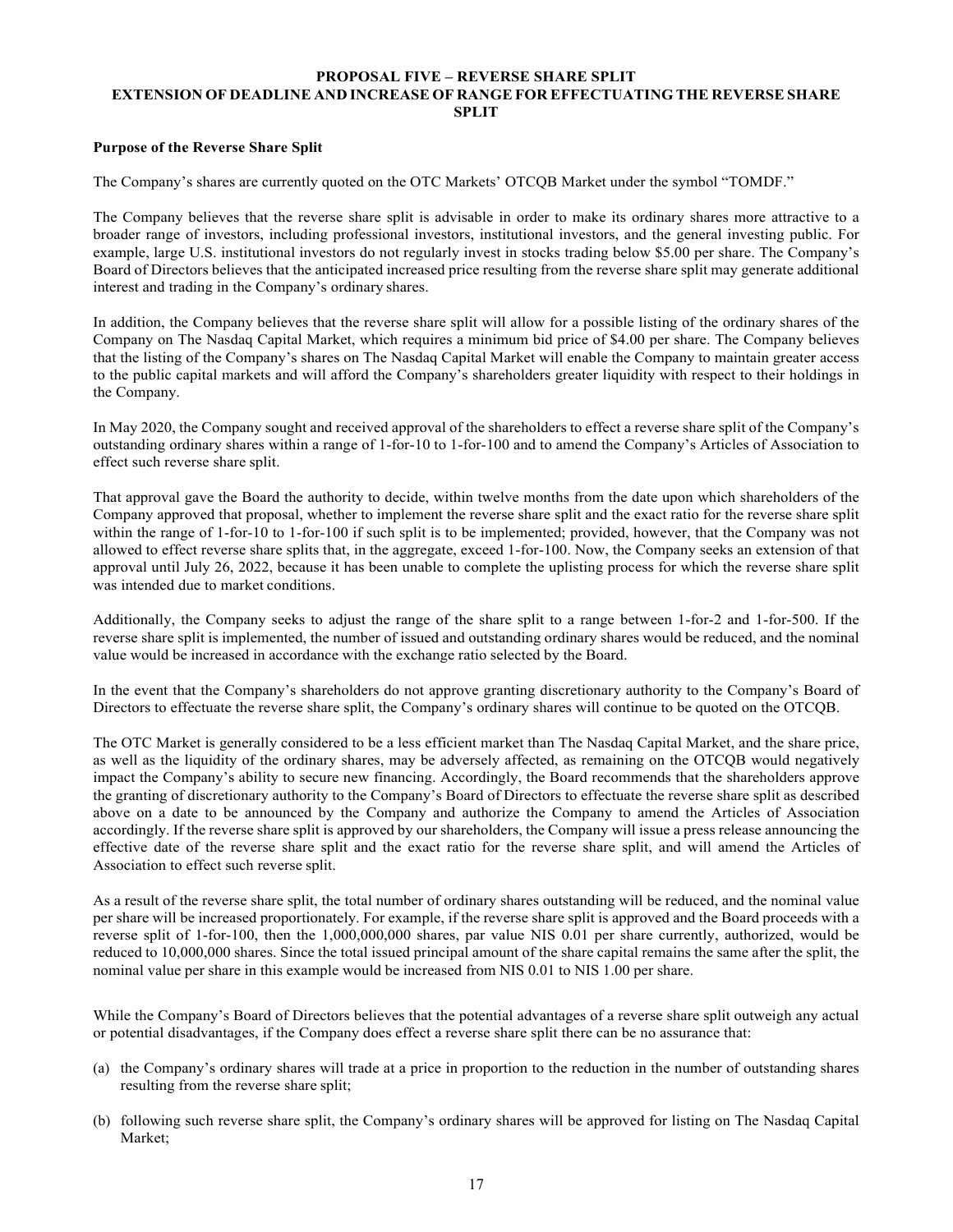- (c) the liquidity of the Company's ordinary shares will not be adversely affected by the reduced number of shares that would be outstanding and available for trading after the reverse share split;
- (d) effectuating a reverse share split will not be perceived in a negative manner by investors, analysts, or other stock market participants; or
- (e) the reverse share split will not result in some shareholders owning "odd-lots" of less than 100 ordinary shares, potentially resulting in higher brokerage commissions and other transaction costs than the commissions and costs of transactions in "round-lots" of even multiples of 100 shares.

The exercise price and the number of shares issuable pursuant to outstanding options, warrants, capital notes and convertible debentures will be adjusted pursuant to the terms of such instruments in connection with such reverse-split. For example, if the reverse share split is approved and the Board proceeds with a reverse split of 1-for-100, then for every 100 old ordinary shares previously issuable upon exercise of outstanding options, warrants, capital notes and convertible debentures, the holders of such securities will, upon exercise or conversion thereof, receive one ordinary share of NIS 1.00 par value, for the same aggregate amount of consideration paid.

We note that, pursuant to Proposal One of this Proxy Statement, the Board is recommending that Shareholder's ratify amendments to our Articles which would include the creation of two new class of shares, Preferred A and Preferred B, of par value equal to our Ordinary Shares. In order to fully achieve the desired effect of the reverse split, we believe it will be necessary to effect a reverse split of equal ratio across the board of the Company's classes of shares; therefore, the Board recommends that the authority granted to the Board to effect the reverse split should be expanded to include not only the Ordinary Shares, but also the entirety of our share capital.

#### Certain U.S. Federal Income Tax Consequences

The following discussion summarizes certain material U.S. federal income tax consequences relating to the participation in a reverse share split by a U.S. shareholder that holds shares as a capital asset. This discussion is based on the provisions of the Internal Revenue Code of 1986, as amended (the "Code"), final, temporary, and proposed U.S. Treasury regulations promulgated thereunder and current administrative rulings and judicial decisions, all as in effect as of the date hereof. All of these authorities may be subject to differing interpretations or repealed, revoked or modified, possibly with retroactive effect, which could materially alter the tax consequences set forth herein.

For purposes of this summary, a "U.S. shareholder" refers to a beneficial owner of shares who is any of the following for U.S. federal income tax purposes: (i) a citizen or resident of the United States; (ii) a corporation created or organized in or under the laws of the United States, any state thereof, or the District of Columbia; (iii) an estate the income of which is subject to U.S. federal income taxation regardless of its source; or (iv) a trust if (1) its administration is subject to the primary supervision of a court within the United States and one or more U.S. persons have the authority to control all of its substantial decisions, or (2) it has a valid election in effect under applicable U.S. Treasury regulations to be treated as a U.S. person. A "non-U.S. shareholder" of our shares is a shareholder who is not a U.S. shareholder. Non-U.S. shareholders should consult their own advisors as to the federal, state, local, and foreign tax consequences to them relating to their participation in the reverse share split.

This summary does not represent a detailed description of the U.S. federal income tax consequences to a U.S. shareholder in light of his, her or its particular circumstances. In addition, it does not purport to be complete and does not address all aspects of federal income taxation that may be relevant to shareholders in light of their particular circumstances or to any shareholder that may be subject to special tax rules, including, without limitation: (1) shareholders subject to the alternative minimum tax; (2) banks, insurance companies, or other financial institutions; (3) tax-exempt organizations; (4) dealers in securities or commodities; (5) regulated investment companies or real estate investment trusts; (6) traders in securities that elect to use a mark-to-market method of accounting for their securities holdings; (7) U.S. shareholders whose "functional currency" is not the U.S. dollar; (8) persons holding shares as a position in a hedging transaction, "straddle," "conversion transaction" or other risk reduction transaction; (9) persons who acquire shares in connection with employment or other performance of services; (10) dealers and other shareholders that do not own their shares as capital assets; (11) U.S. expatriates, (12) non-U.S. shareholders; or (13) shareholders who directly or indirectly hold their shares in an entity that is treated as a partnership for U.S. federal tax purposes. Moreover, this description does not address the U.S. federal estate and gift tax, alternative minimum tax, or other tax consequences of the reverse share split.

There can be no assurance that the Internal Revenue Service (the "IRS") will not take a contrary position to the tax consequences described herein or that such position will be sustained by a court. In addition, U.S. tax laws are subject to change, possibly with retroactive effect, which may result in U.S. federal income tax considerations different from those summarized below. No opinion of counsel or ruling from the IRS has been obtained with respect to the U.S. federal income tax consequences of a reverse share split. This discussion is for general information only and is not tax advice. All shareholders should consult their own tax advisors with respect to the U.S. federal, state, local and non U.S. tax consequences of a reverse share split.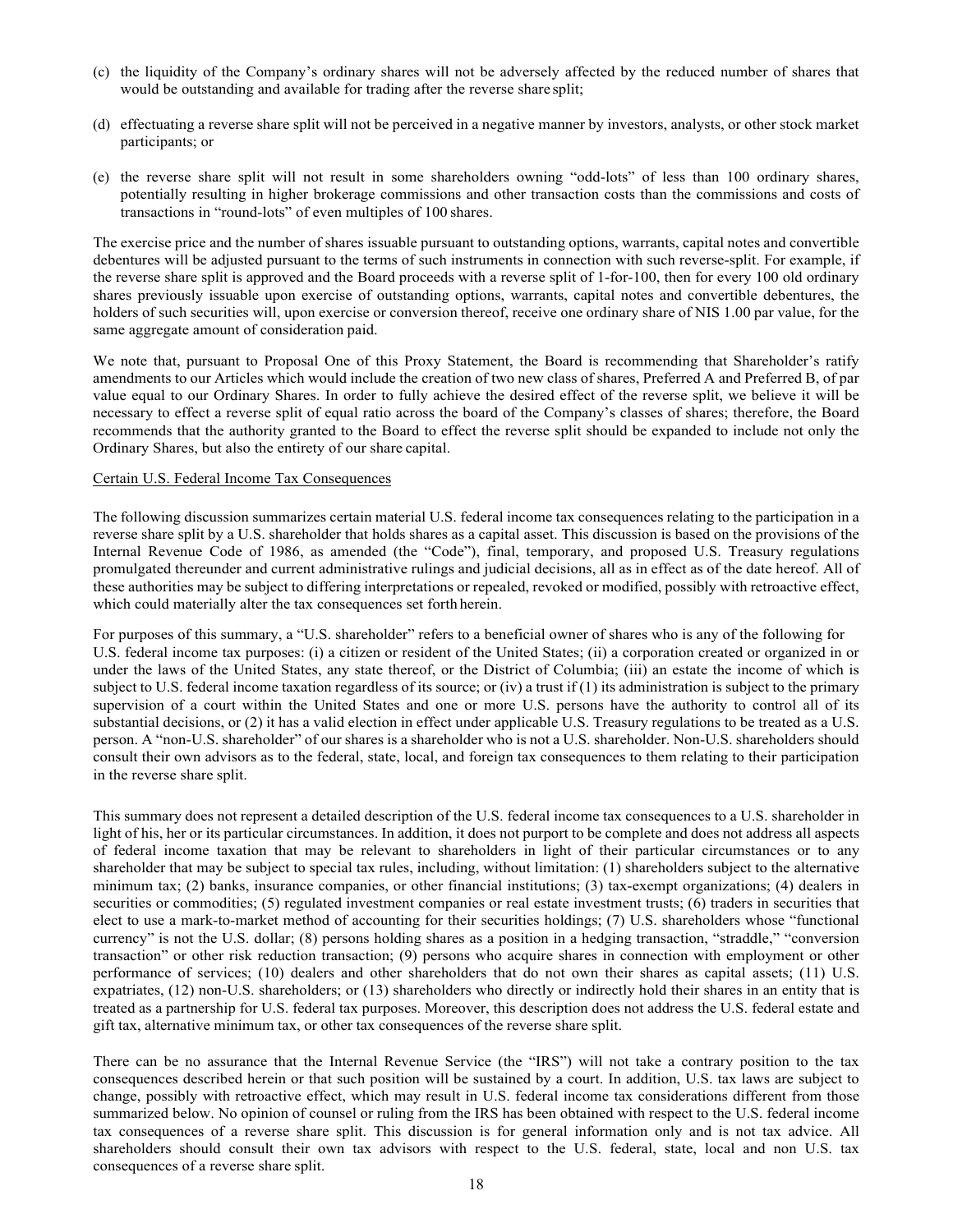Based on the assumption that the reverse share split will constitute a tax-free reorganization within the meaning of Section  $368(a)(1)(E)$  of the Code, and subject to the limitations and qualifications set forth in this discussion, the following is a general discussion of the U.S. federal income tax consequences relating to the reverse share split.

The reverse share split is intended to qualify as a "recapitalization" for U.S. federal income tax purposes. Assuming the reverse share split so qualifies, a U.S. shareholder should not recognize any gain or loss as a result of the reverse share split. Further, a U.S. shareholder's aggregate tax basis in his, her, or its post-split shares should equal the aggregate tax basis in the pre-split shares exchanged therefor, and such U.S. shareholder's holding period for the post-split shares should include the period during which such U.S. shareholder held the pre-split shares surrendered therefor. U.S. shareholders should consult their tax advisors as to application of the foregoing rules where shares were acquired at different times or at different prices.

However, the U.S. federal income tax treatment of the fractional shares being rounded up to the next whole share is uncertain and the IRS may take the position that the rounding up results in a distribution to a U.S. shareholder whose proportionate interest in the earnings and profits of the Company is increased thereby. If the IRS were to successfully assert this position, the fair market value of an additional fraction of a share received by such U.S. shareholder would constitute a dividend to the extent of the earnings and profits of the Company. Any such dividend would likely be immaterial in amount. U.S. shareholders should consult their own tax advisors regarding the U.S. federal income tax and other tax consequences of fractional shares being rounded to the next whole share.

THE PRECEDING DISCUSSION IS INTENDED ONLY AS A SUMMARY OF CERTAIN FEDERAL INCOME TAX CONSEQUENCES OF THE REVERSE SHARE SPLIT AND DOES NOT PURPORT TO BE A COMPLETE ANALYSIS OR DISCUSSION OF ALL POTENTIAL TAX EFFECTS RELEVANT THERETO. YOU SHOULD CONSULT YOUR OWN TAX ADVISORS AS TO THE PARTICULAR U.S. FEDERAL, STATE, LOCAL, FOREIGN AND OTHER TAX CONSEQUENCES OF THE REVERSE SHARE SPLIT IN LIGHT OF YOUR SPECIFIC CIRCUMSTANCES.

### Certain Israeli Tax Consequences

The following discussion summarizing certain Israeli income tax consequences is based on the Israeli Income Tax Ordinance [New Version], 1961, as amended, and the policy of the Israeli Tax Authority ("ITA") as currently in place, and is for general information only. Shareholders are urged to consult their own tax advisors to determine the particular consequences to them.

Generally, a reverse share split will be viewed for Israeli tax purposes as a sale of the ordinary shares held by each shareholder, with the consideration being the new ordinary shares received in the reverse share split. Such sale of ordinary shares will generally be viewed as a capital gain tax event for Israeli tax purposes and will result in the recognition of capital gain or capital loss for Israeli income tax purposes unless an applicable exemption is provided in Israeli tax law or under an applicable treaty for the prevention of double taxation which exists between the State of Israel and the country of residence of the shareholder.

However, it is possible to approach the ITA in order to obtain an advanced tax ruling (the "**Ruling**"), prior to the reverse share split. If obtained, the Ruling may provide that the reverse share split will not be considered as a sale of shares for Israeli tax purposes. Such Ruling could also provide that the purchase price (as adjusted for the split) and purchase date for tax purposes in future selling of the new ordinary shares will be identical to the purchase price and purchase date of the ordinary shares. It is likely that the Ruling will be conditioned and based on the following facts: the reverse share split shall apply the same conversion ratio for all of the shareholders; there will be no change in the shareholders' rights (whether in their voting rights or rights for profits) as a result of the reverse share split; the reverse share split shall not include any consideration or economic benefit (whether by cash or by cash equivalents) paid or accrued to the shareholders or to the Company; the economic value of all of the issued shares shall not be affected by the reverse share split.

THE U.S. AND ISRAELI TAX CONSEQUENCES OF THE REVERSE SHARE SPLIT MAY DEPEND UPON THE PARTICULAR CIRCUMSTANCES OF EACH SHAREHOLDER. ACCORDINGLY, EACH SHAREHOLDER IS ADVISED TO CONSULT ITS TAX ADVISOR WITH RESPECT TO ALL OTHER POTENTIAL TAX CONSEQUENCES TO THE SHAREHOLDER OF A REVERSE SHARE SPLIT.

### Fractional Shares

No fractional shares will be issued as a result of the reverse-split. Instead, all fractional shares will be rounded up to the next whole number of shares.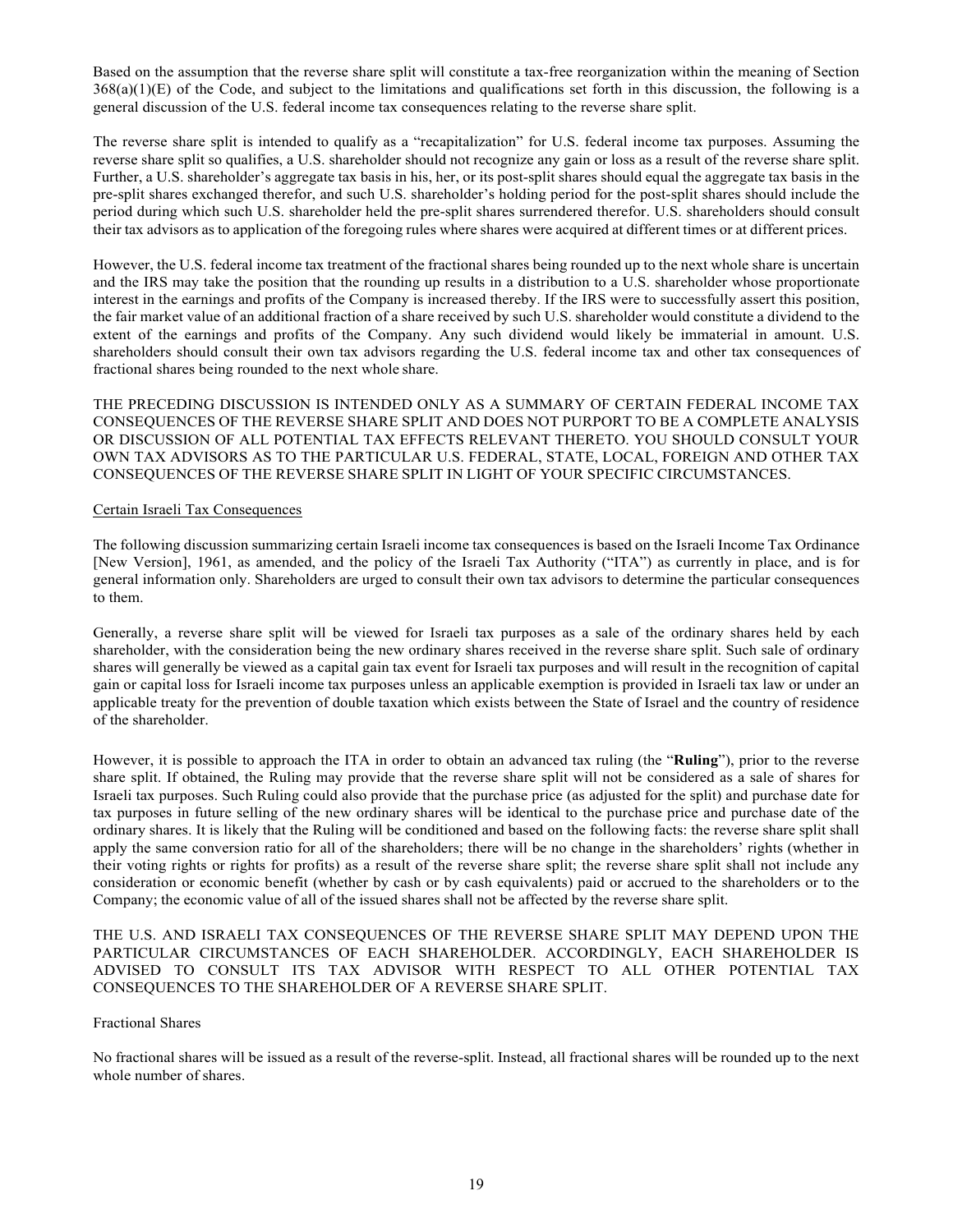#### Exchange of Share Certificates

Shortly after the reverse share split becomes effective, each holder of an outstanding certificate representing ordinary shares will receive from Worldwide Stock Transfer Company, the Company's exchange agent (the "Exchange Agent"), instructions for the surrender of such certificate to the Exchange Agent. Such instructions will include a form of a Transmittal Letter to be completed and returned to the Exchange Agent. As soon as practicable after the surrender to the Exchange Agent of any certificate that prior to the effective date of the reverse share split represented ordinary shares, together with a duly executed Transmittal Letter and any other documents the Exchange Agent may specify, the Exchange Agent shall deliver to the person in whose name such certificate had been issued certificates registered in the name of such person representing the whole number of ordinary shares into which the ordinary shares previously represented by the surrendered certificate shall have been reclassified.

Until surrendered as contemplated herein, each certificate that immediately prior to the reverse share split represented any ordinary shares shall be deemed at and after the reverse share split to represent the whole number of ordinary shares contemplated by the preceding sentence. Each certificate representing ordinary shares issued in connection with the reverse share split will continue to bear any legends restricting the transfer of such shares that were borne by the surrendered certificates representing the ordinary shares.

No service charges, brokerage commissions or transfer taxes shall be payable by any holder of any certificate that prior to approval of the reverse share split represented any ordinary shares, except that if any certificates for ordinary shares are to be issued in a name other than that in which the certificates for ordinary shares surrendered are registered, it shall be a condition of such issuance that (i) the person requesting such issuance shall pay to the Company any transfer taxes payable by reason thereof (or prior to transfer of such certificate, if any) or establish to the satisfaction of the Company that such taxes have been paid or are not payable, (ii) such transfer shall comply with all applicable federal and state securities laws, and (iii) such surrendered certificate shall be properly endorsed and otherwise be in proper form for transfer.

Upon the implementation of the reverse share split, the Company intends to treat shares held by shareholders through a bank, broker, custodian, or other nominee in the same manner as registered shareholders whose shares are registered in their names. Banks, brokers, custodians, or other nominees will be instructed to effect the reverse share split for their beneficial holders holding the Company's ordinary shares in street name. However, these banks, brokers, custodians, or other nominees may have different procedures than registered shareholders for processing the reverse share split. Shareholders who hold the Company's ordinary shares with a bank, broker, custodian, or other nominee and who have any questions in this regard are encouraged to contact their banks, brokers, custodians or other nominees.

### **The Board of Directors will present the following resolution at the Meeting:**

**RESOLVED, to extend the authority granted by the Company's shareholders in their meeting of May 11, 2020 to the Company's Board of Directors to effect a reverse split of the Company's ordinary shares from May 11, 2021 to July 26, 2022, to expand the range of such share split to between 1-to-2 and 1-to-500, and to expand such authority to include a reverse split of the Company's entire share capital.**

### **Board of Directors' Recommendation**

**YOUR BOARD OF DIRECTORS RECOMMENDS THAT YOU VOTE "FOR" THE EXTENSION OF THE AUTHORITY FOR THE COMPANY'S BOARD OF DIRECTORS TO EFFECT THE REVERSE SPLIT AS DESCRIBED ABOVE.**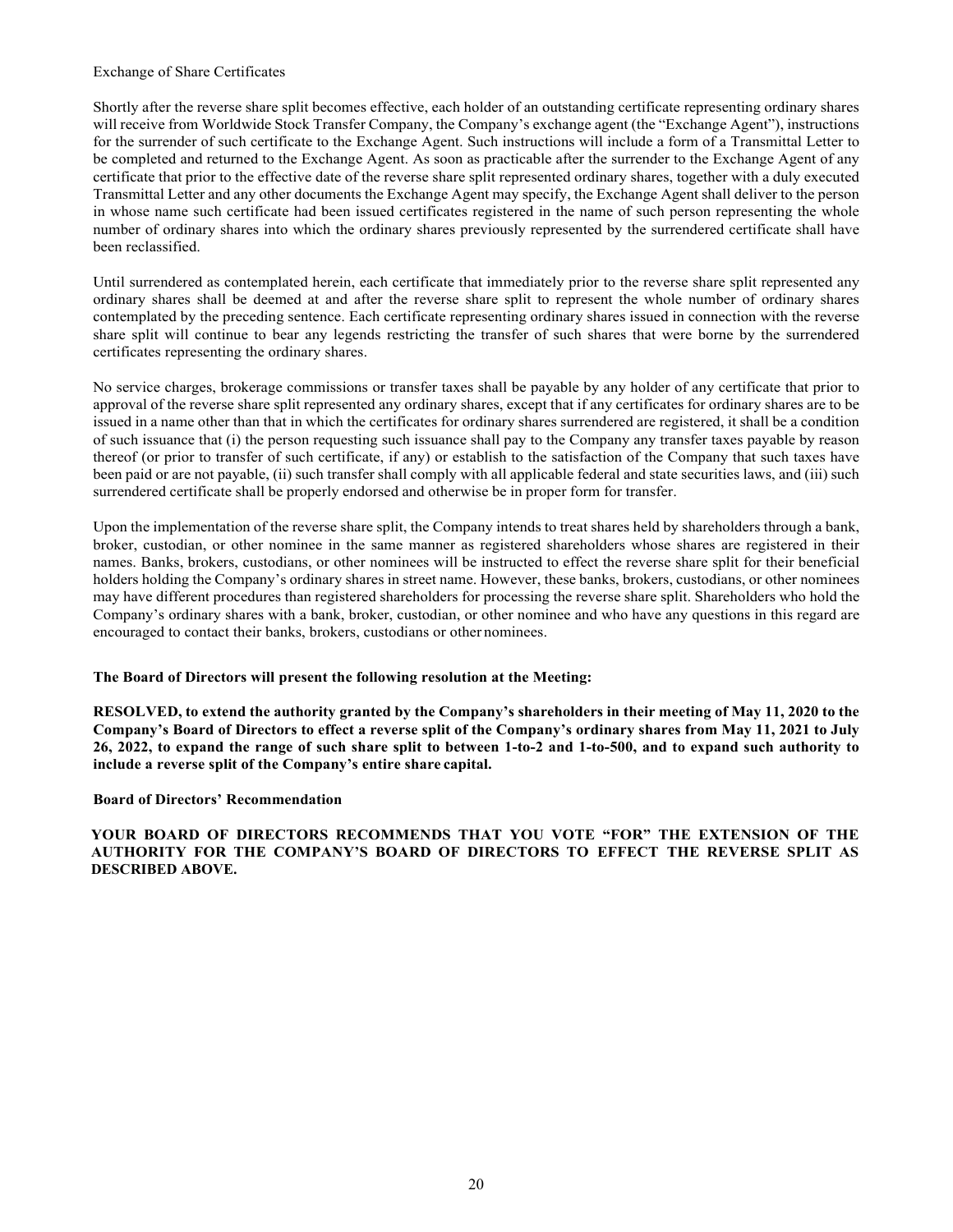## **PROPOSAL SIX– 2021 EQUITY INCENTIVE PLAN ADOPTION OF THE 2021 EQUITY INCENTIVE PLAN**

We are asking our shareholders to approve our 2021 Equity Incentive Plan (the "**Equity Incentive Plan**" or the "**Plan**") so that we can use it to achieve the Company's goals and also receive favorable tax treatment for the employees, consultants, directors, and other service providers that receive options granted thereunder. Our Board of Directors has approved the Equity Incentive Plan, subject to approval from our shareholders at the annual meeting.

We believe strongly that the approval of the Equity Incentive Plan is essential to our continued success. Our employees are our most valuable asset. Stock options such as those provided under the Equity Incentive Plan are vital to our ability to attract and retain outstanding and highly skilled individuals in the extremely competitive labor markets in which we must compete. Such stock option awards also are crucial to our ability to motivate employees to achieve the Company's goals.

## Summary of the Equity Incentive Plan

The following paragraphs provide a summary of the principal features of the Equity Incentive Plan and its operation. The following summary is qualified in its entirety by reference to the Plan as set forth in Annex C.

## Background and Purpose of the Plan

The Plan is intended to attract, motivate, and retain employees, consultants, directors, and other service providers who provide significant services to us.

## Administration of the Plan

Our Board of Directors or a committee appointed by our Board of Directors (the "**Committee**") administers the Plan. Subject to the terms of the Plan, the Committee will have the power to recommend to our Board of Directors, and our Board of Directors will have the power and authority to select the employees and consultants who will receive stock option awards and determine the terms and conditions of stock option awards (for example, the exercise price and vesting schedule). The Committee will have full power and authority to interpret the provisions of the Plan and outstanding options granted thereunder.

If a stock option expires or is cancelled without having been fully exercised or vested, the shares covered by such option will be returned to the available pool of the Company's ordinary shares (the "**Shares**") reserved for issuance under the 2021 Plan. Also, if we experience a share dividend, recapitalization or other change in our capital structure, the number, class, and kind of shares available for issuance under the Plan, and the outstanding stock option awards, may be adjusted as appropriate to reflect the share dividend or other change.

### Eligibility to Receive Awards

Our Board of Directors, upon the recommendation of the Committee, selects the employees and consultants who will be granted discretionary stock option awards under the Plan. The actual number of individuals who will receive a stock option award under the Plan cannot be determined in advance because our Board of Directors has the discretion to select the participants.

Our Board of Directors may, in its discretion, elect to grant stock options awards under the Plan in order to fulfill some or all of the equity compensation to be received by the Company's Directors and/or Officers, as described in the Compensation Schedule (pending approval of the Compensation Schedule at this Meeting) or otherwise.

### Stock Options

A stock option is the right to acquire Shares at a fixed exercise price for a fixed period of time. Under the Plan, our Board of Directors may grant options that qualify for favorable tax treatment under Israeli or United States tax law. Our Board of Directors will determine the number of Shares covered by each option.

The exercise price of the Shares subject to each option is set by the Board of Directors in its discretion in accordance with applicable law.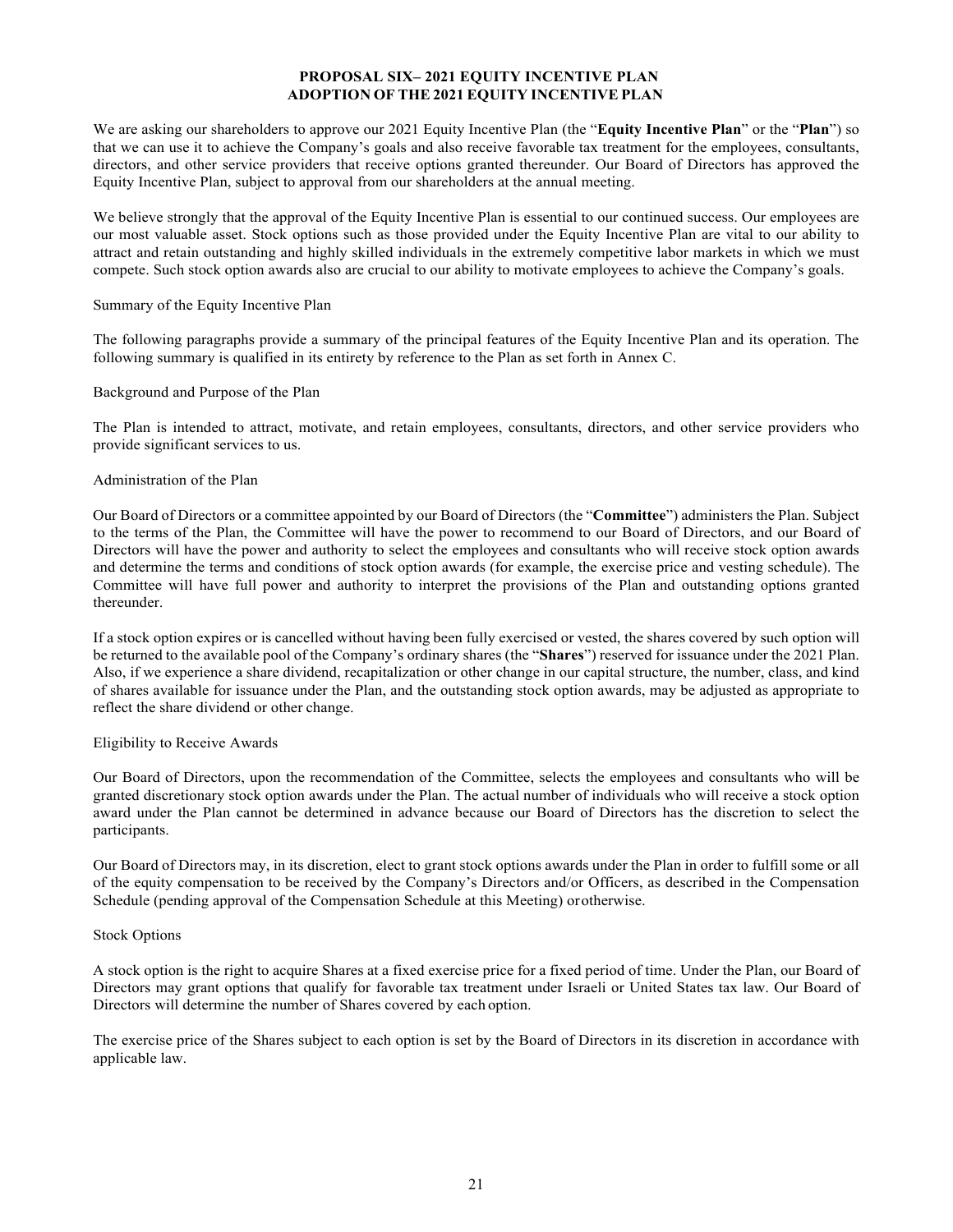An option granted under the Plan cannot generally be exercised until it becomes vested. Our Board of Directors establishes the vesting schedule of each option at the time of grant. Options become exercisable at the times and on the terms established by our Board of Directors. Options granted under the Plan expire at the times established by our Board of Directors.

The exercise price of each option granted under the Plan must be paid in full at the time of exercise. The Plan also contains provisions for the cashless exercise of options. The participant must pay any taxes the Company is required to withhold at the time of exercise.

### Change of Control

In the event of a merger, acquisition, or reorganization by or with one or more entities, in which the Company is not the surviving entity, or a sale of all or substantially all of the assets of the Company, the successor corporation will either assume or provide a substitute stock option award for each outstanding stock option. In the event the successor corporation refuses to assume or provide a substitute stock option award, the Committee will provide at least 15 days' notice that the option will immediately vest and become exercisable as to all of the Shares subject to such award and that such award will terminate upon the expiration of such notice period.

Stock Option Awards to Be Granted to Certain Individuals and Groups

The number of stock option awards that an employee or consultant may receive under the Plan is in the discretion of the Committee and therefore cannot be determined in advance.

Limited Transferability of Stock Options

Stock options granted under the Plan generally may not be sold, transferred, pledged, assigned, or otherwise alienated or hypothecated, other than by will or by the applicable laws of descent and distribution.

Amendment and Termination of the Plan

The Board generally may amend or terminate the Plan at any time and for any reason.

Summary

We believe strongly that the approval of the Plan is essential to our continued success. Awards such as those provided under the Plan constitute an important incentive for key employees and other service providers of the Company and help us to attract, retain and motivate people whose skills and performance are critical to our success. Our employees are our most valuable asset. We strongly believe that the Plan is essential for us to compete for talent in the very difficult labor markets in which we operate.

## **The Board of Directors will present the following resolution at the Meeting:**

## **RESOLVED, to extend adopt the Company's 2021 Equity Incentive Plan substantially in the form attached as Annex C.**

### **Board of Directors' Recommendation**

## **YOUR BOARD OF DIRECTORS RECOMMENDS THAT YOU VOTE "FOR" THE ADOPTION OF THE COMPANY'S 2021 EQUITY INCENTIVE PLAN.**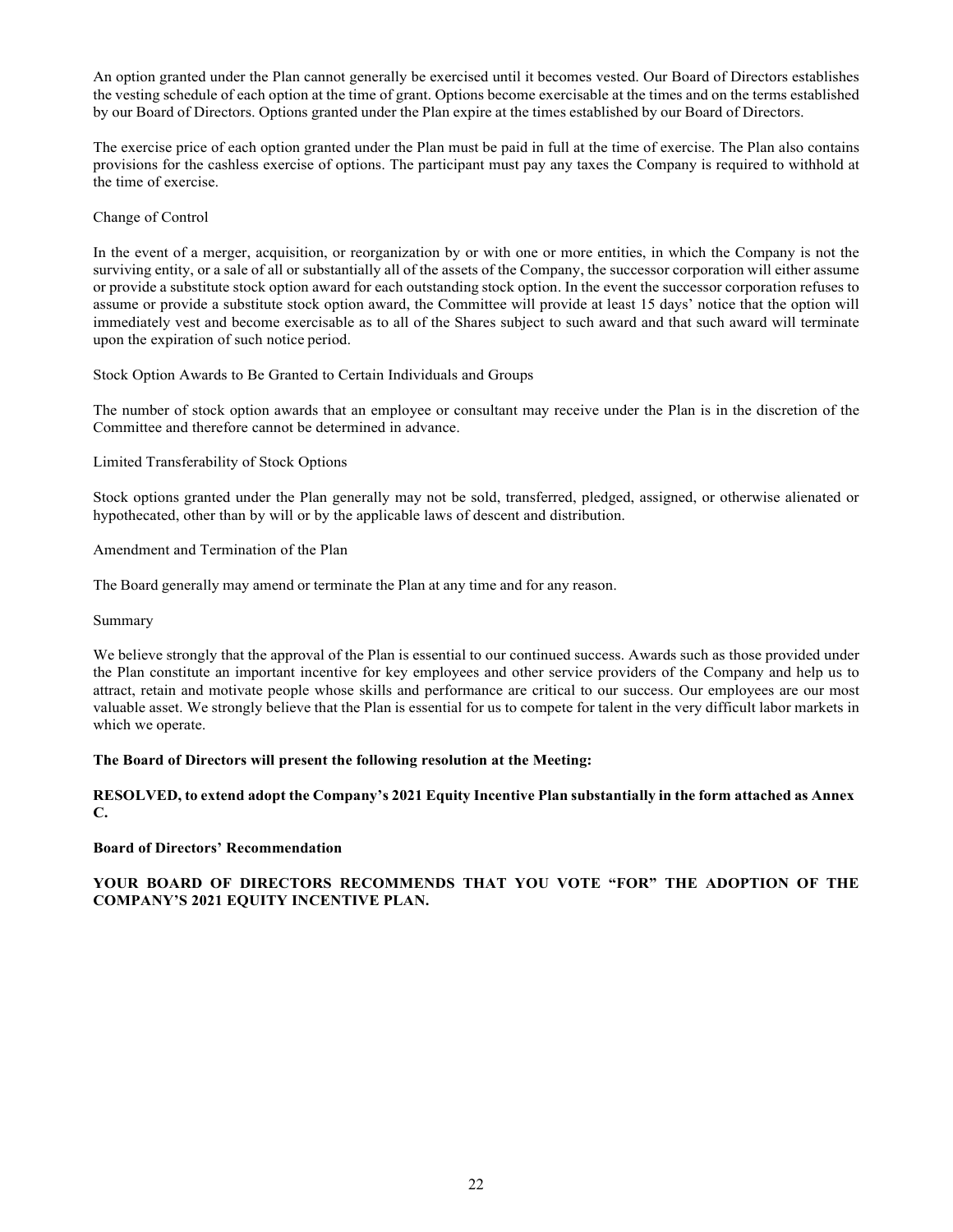## **PROPOSAL SEVEN – RATIFICATION OF THE APPOINTMENT OF YAREL AND COMPANY AS INDEPENDENT REGISTERED PUBLIC ACCOUNTANTS**

### **RATIFICATION OF THE SELECTION OF YAREL AND COMPANY, CERTIFIED PUBLIC ACCOUNTANTS (ISR.), AS INDEPENDENT REGISTERED PUBLIC ACCOUNTING FIRM OF THE COMPANY FOR THE FISCAL YEAR ENDING DECEMBER 31, 2021.**

On June 23, 2021, our Audit Committee dismissed Fahn Kanne & Co., a member of Grant Thornton International, or our Former Auditor, as our independent registered public accounting firm, effective after their completion of the review of the Company's consolidated financial statements for the three months ending March 31, 2021. In addition, on June 23, 2021, our Audit Committee appointed Yarel and Company, Certified Public Accountants (Isr.), as independent registered public accounting firm of the Company for the fiscal year ending December 31, 2021, or the Independent Auditors, whose appointment will take place upon the dismissal of our Former Auditors.

### **Principal Accountant Fees and Services**

Todos paid the following fees for professional services rendered by Fahn Kanne and other members of Grant Thornton Limited, for the years ended December 31, 2020, and 2019:

|                    |   | 2020      | 2019    |
|--------------------|---|-----------|---------|
|                    |   | (U.S. \$) |         |
| Audit fees         |   | 120,000   | 70,000  |
| Audit-related fees |   | 12,000    | 47,168  |
| Tax fees           |   |           |         |
| All other fees     |   |           |         |
| Total              | S | 132,000   | 117,168 |

The audit fees for the years ended December 31, 2020 and 2019 were for professional services rendered for the integrated audit of Todos' annual consolidated financial statements and its internal control over financial reporting as of December 31, 2020 and 2019, review of consolidated quarterly financial statements, statutory audits of Todos and its subsidiaries, issuance of comfort letters, consents and assistance with review of documents filed with the SEC, as well as the audit of carve out financial statements prepared in connection with certain divestment activities.

The Audit-related fees for the years ended December 31, 2020, and 2019 were paid for the following services: due diligence related to mergers and acquisitions, accounting consultations and employee benefit plan audits, internal control reviews, attest services that are not required by statute or regulation and consultations concerning financial accounting and reporting standards.

Tax fees for the years ended December 31, 2020, and 2019 were paid for the following services: services related to tax compliance, including the preparation of tax returns and claims for refund, tax planning and tax advice, including assistance with tax audits and appeals, advice related to mergers and acquisitions, tax services for employee benefit plans and assistance with respect to requests for rulings from tax authorities.

All other fees for the years ended December 31, 2020, and 2019 were paid mainly for an internal control review associated with the design and implementation plans of an ERP system, as well as for license fees for the use of accounting research tools and training regarding general financial reporting developments.

### **Required Vote**

The affirmative vote of the holders of a majority of the ordinary shares having voting power present in person or represented by proxy shall be sufficient for the ratification of the selection of Yarel and Company, Certified Public Accountants (Isr.), as independent registered public accounting firm of the Company for the fiscal year ending December 31, 2021. We do not expect to have a representative of the Independent Auditors attend the Meeting.

### **The Board of Directors will present the following resolution at the Meeting:**

**RESOLVED, to ratify the appointment of Yarel and Company, as the Company's Independent Registered Public Accounting Firm for the Fiscal Year ending December 31, 2021.**

### **Board of Directors' Recommendation**

**YOUR BOARD OF DIRECTORS RECOMMENDS THAT YOU VOTE "FOR" THE RATIFICATION OF THE APPOINTMENT OF YAREL AND COMPANY AS THE COMPANY'S INDEPENDENT REGISTERED PUBLIC ACCOUNTING FIRM FOR THE FISCAL YEAR ENDING DECEMBER 31, 2021.**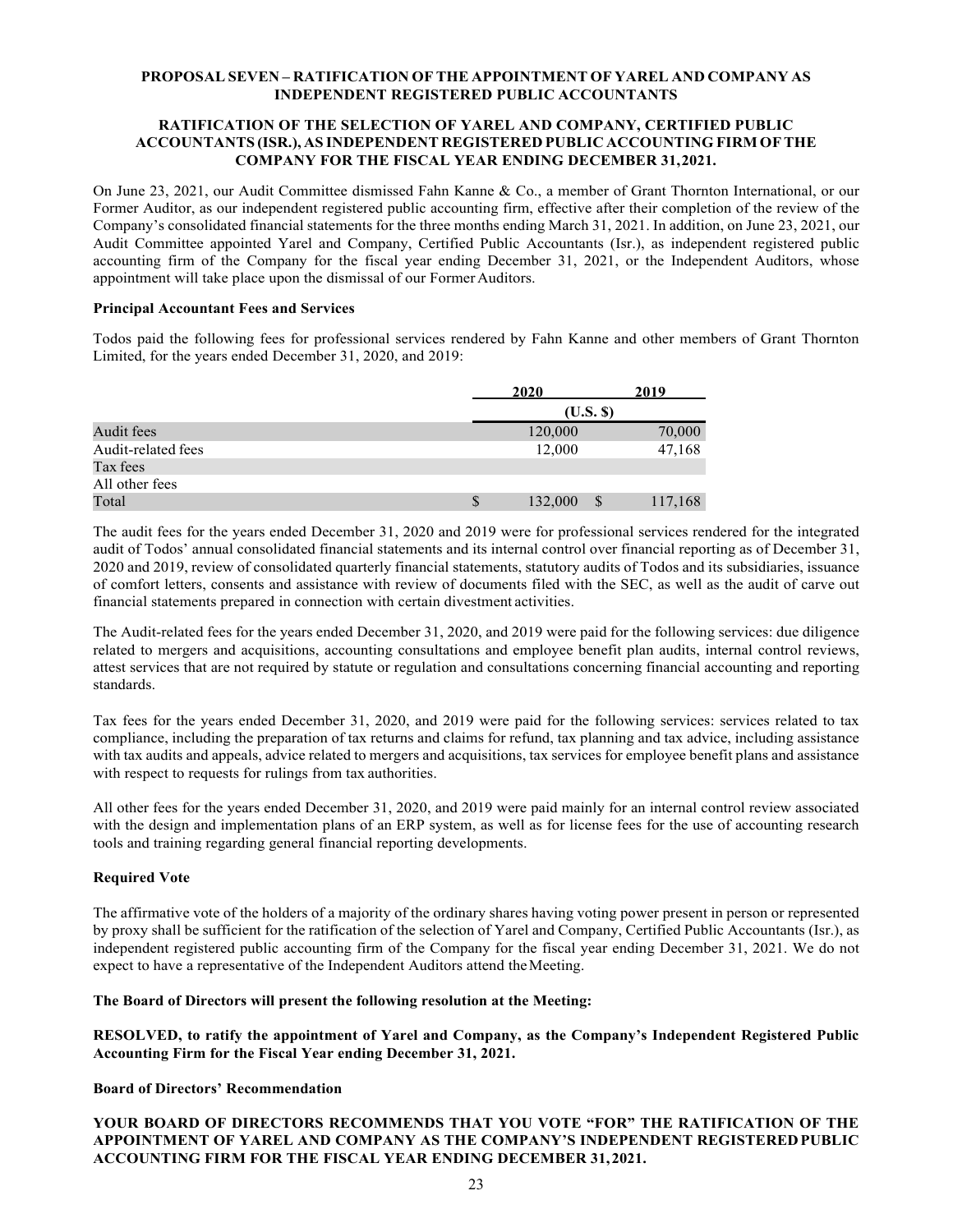## **REPORT OF THE AUDIT COMMITTEE**

The Audit Committee, which currently consists of Mr. Moshe Schlisser, who serves as the chairperson, Ms. Lauren Chung and Mr. Moshe Abramovitz, evaluates audit performance, manages relations with our independent registered public accounting firm and evaluates policies and procedures relating to internal accounting functions and controls. This report relates to the activities undertaken by the Audit Committee in fulfilling its responsibilities.

The Audit Committee members are not professional accountants or auditors, and their functions are not intended to duplicate or to certify the activities of management and the independent registered public accounting firm. The Audit Committee oversees the Company's financial reporting process on behalf of the Board of Directors. Management has the primary responsibility for the financial statements and reporting process, including the Company's systems of internal controls over financial reporting. In fulfilling its oversight responsibilities, the Audit Committee reviewed and discussed with management the audited financial statements of the Company for the year ended December 31, 2020. This review included a discussion of the quality and the acceptability of the Company's financial reporting and controls, including the clarity of disclosures in the financial statements.

The Audit Committee also reviewed with the Company's independent registered public accounting firm, who is responsible for expressing an opinion on the conformity of the Company's audited financial statements with generally accepted accounting principles, its judgments as to the quality and the acceptability of the Company's financial reporting and such other matters required to be discussed with the audit committee under generally accepted auditing standards in the United States including the matters required to be discussed by Auditing Standards No. 16, "Communications with Audit Committees" issued by the Public Company Accounting Oversight Board.

The Audit Committee has received the written disclosures and the letter from the Company's independent registered public accounting firm required by applicable requirements of the Public Company Accounting Oversight Board regarding the independent registered public accounting firm's communications with the Audit Committee concerning independence, and has discussed with the independent registered public accounting firm its independence.

The Audit Committee further discussed with the Company's independent registered public accounting firm the overall scope and plans for its audits. The Audit Committee meets periodically with the independent registered public accounting firm, with and without management present, to discuss the results of the independent registered public accounting firm's examinations and evaluations of the Company's internal controls, and the overall quality of the Company's financial reporting.

The Sarbanes-Oxley Act of 2002 and the auditor independence rules of the SEC require all issuers to obtain pre-approval from their respective audit committees in order for their independent registered public accounting firms to provide professional services without impairing independence. As such, the Audit Committee has established procedures by which it pre-approves all audit and other permitted professional services to be provided by the Company's independent registered public accounting firm. From time to time, the Company may desire additional permitted professional services for which specific pre-approval is obtained from the Audit Committee before provision of such services commences. The Audit Committee has considered and determined that the provision of the services other than audit services referenced above is compatible with maintenance of the auditors' independence.

The foregoing report is provided by the undersigned members of the Audit Committee.

Moshe Schlisser, Chairperson Lauren Chung Moshe Abramovitz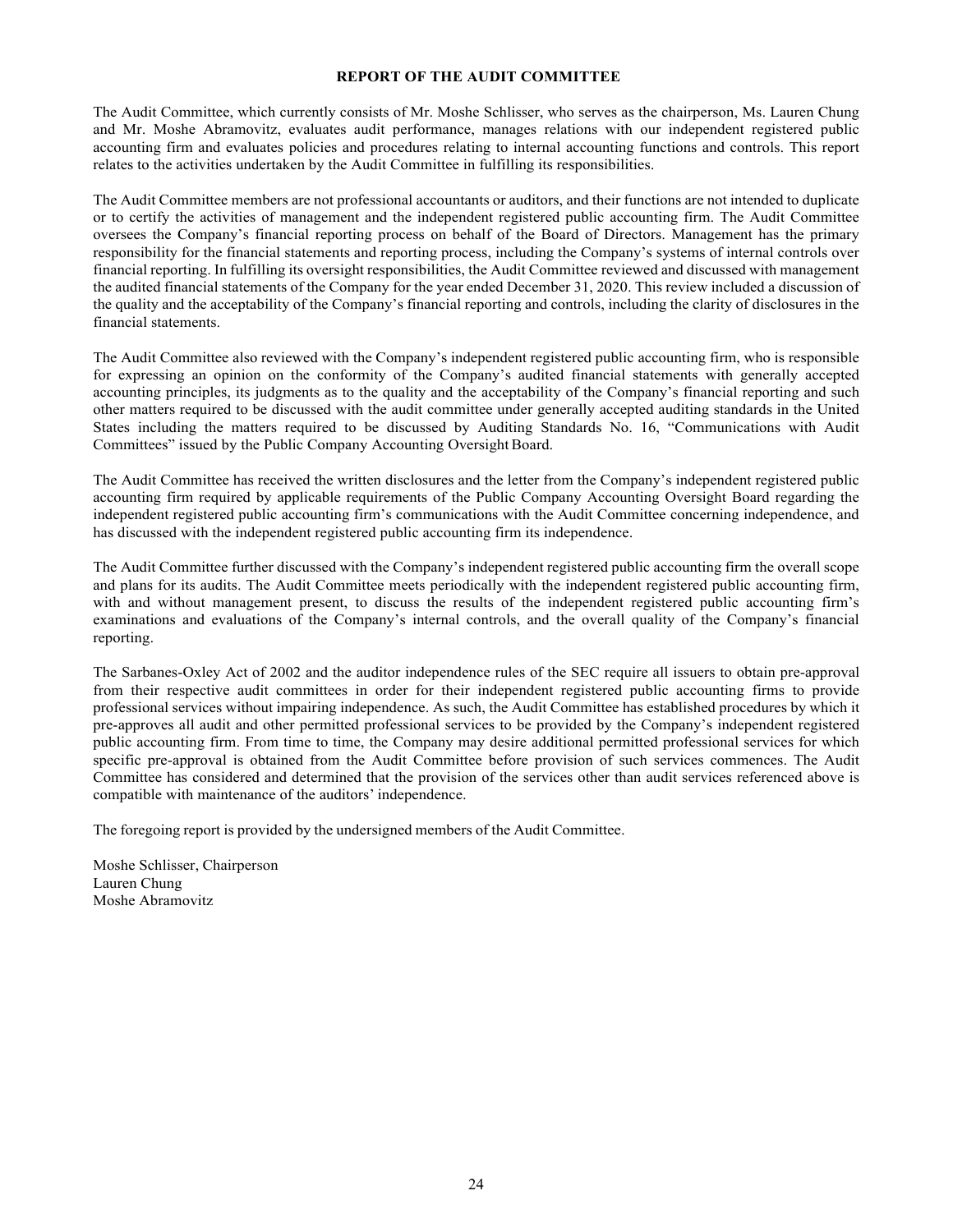# **SECURITY OWNERSHIP OF CERTAIN BENEFICIAL OWNERS AND MANAGEMENT AND RELATED STOCKHOLDER MATTERS**

# **Security Ownership**

The following table describes, as of March 31, 2021, the beneficial ownership of Todos ordinary shares by:

- each person we believe beneficially holds more than 5% of the outstanding ordinary shares based solely on our review of SEC filings;
- each of our named executive officers:
- each of our directors; and
- all of our directors and executive officers as a group.

|                                                             | <b>No. of Shares</b><br><b>Beneficially</b><br>Owned | Percentage<br>Owned |
|-------------------------------------------------------------|------------------------------------------------------|---------------------|
| Directors and executive officers:                           |                                                      |                     |
| Dr. Herman Weiss                                            | 300,000                                              | *                   |
| Gerald Commissiong $^{(1)}$                                 | 78,025,645                                           | 14.08%              |
| Rami Zigdon <sup>(2)</sup>                                  | 3,423,850                                            | *                   |
| Lauren Chung                                                | $\theta$                                             | $\ast$              |
| Moshe Abramovitz                                            |                                                      | *                   |
| Moshe Schlisser                                             | $\theta$                                             | $\ast$              |
| Daniel Hirsch                                               | 54,000                                               | $\ast$              |
| The Strategic Group                                         | 44,744,827                                           | 8.1%                |
| All directors and executive officers as a group (7 persons) | 81,803,495                                           | 14.18.%             |

The address of each shareholder is c/o Todos Medical Limited, 121 Derech Menachem Begin, 30th Floor, Tel Aviv, 6701203 Israel.

- \* Indicates beneficial ownership of less than 1% of the total ordinary shares outstanding.
- (1) Consists of shares owned by Amarantus. Gerald Commissiong is the Executive Chairman and controlling shareholder of Amarantus and in such capacity holds voting and dispositive power over the securities held by such entity.
- (2) Includes 1,000 shares underlying a warrant which is currently exercisable and 1,241,163 employee option shares that were granted to Mr. Zigdon in January 2016 (when the Company was a private company), 103,428 out of which were vested and exercised by Mr. Zigdon and are currently held by ESOP Management & Trust Services Ltd. for the benefit of Mr. Zigdon. As of March 31, 2021, 1,137,735 of these employee option shares are outstanding.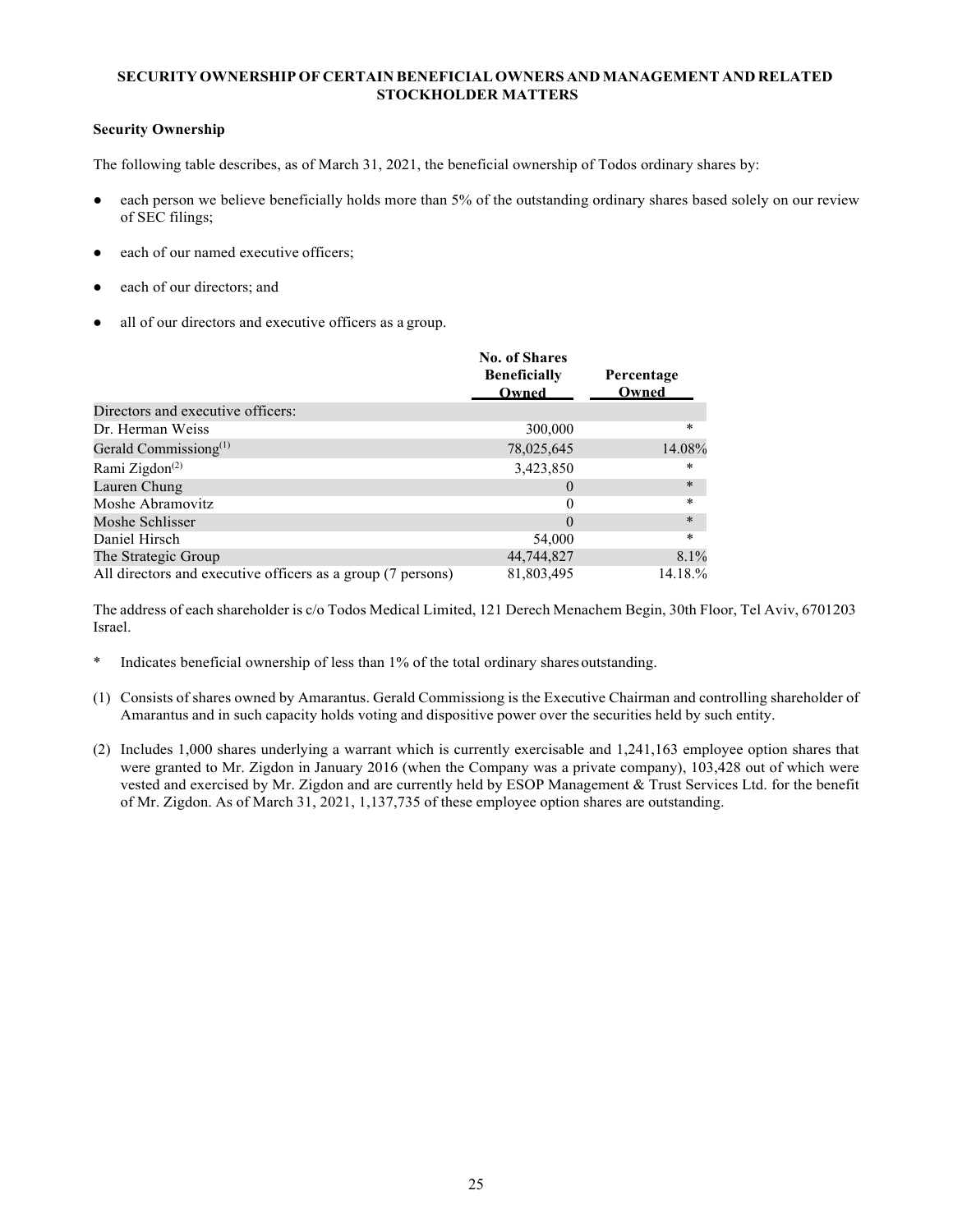# **MANAGEMENT**

## **Directors**

The following table sets forth information regarding the directors of Todos as of March 31, 2021:

| <b>Name</b>                                         | Age | <b>Director Since</b> | <b>Term Ends</b> |
|-----------------------------------------------------|-----|-----------------------|------------------|
| Gerald Commissiong, Chief Executive Officer and     |     |                       |                  |
| Director                                            | 39  | 2020                  | 2021             |
| Daniel Hirsch, Chief Financial Officer and Director | 52  | 2020                  | 2021             |
| Rami Zigdon, Chief Business Officer                 | 58  |                       |                  |
| Dr. Herman Weiss, Chairman of the Board             | 50  | 2017                  | 2021             |
| Dr. Lauren Chung, Director                          | 48  | 2020                  | 2021             |
| Moshe Schlisser, Director                           | 32  | 2016                  | 2021             |
| Moshe Abramovitz, Director                          | 39  | 2016                  | 2021             |

# **OTHER BUSINESS**

Our board of directors is not aware of any other business to be transacted at the meeting. However, if any other matters are properly presented to the meeting, the persons named as proxies in the enclosed form of proxy will vote upon such matters in accordance with their best judgment, including any matters or motions dealing with the conduct or adjournment of the meeting.

The prompt return of your proxy will be appreciated and helpful in obtaining the necessary quorum and vote. Therefore, whether or not you expect to attend the meeting, please complete and sign the form of proxy provided herewith and return it in the enclosed envelope, so that it is received at our offices at least one business day before the meeting.

By Order of the Board of Directors

*/s/ Herman Weiss, MD Dr. Herman Weiss Chairman and Director*

June 30, 2021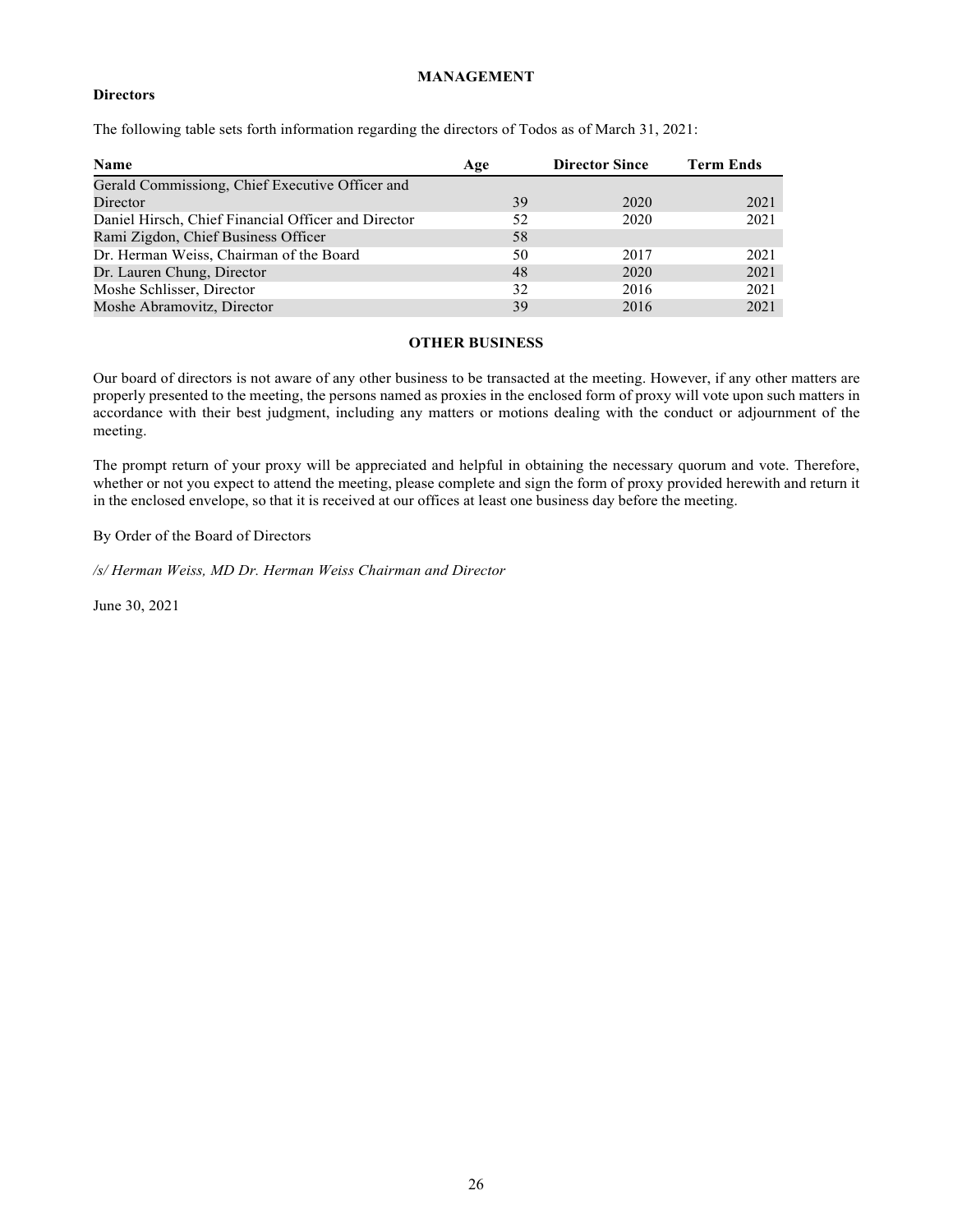#### **Annex A: Proposed Amendments to Articles of Association**

The Companies Law, 5759-1999

Todos Medical, Ltd., Company No. 514437128 (the "**Company**")

Amendments to the Company's Articles of Association (the "**Articles**") adopted at the Company's Extraordinary General Meeting of July 26, 2021

- 1. Article 4 of the Articles is hereby amended and restated, as follows:
	- 4. Authorized Share Capital. The authorized share capital of the Company is as follows:
		- (a) NIS 50,000,000, consisting of 5,000,000,000 Ordinary Shares par value NIS 0.01 each;
		- (b) NIS 500 consisting of 50,000 Preferred A Shares par value NIS 0.01 each; and
		- (c) NIS 50 consisting of 5,000 Preferred B Shares par value NIS 0.01 each.
- 2. A new Article 6A shall be inserted following Article 6 the Articles, and shall read as follows:
	- 6A. Rights of Preferred Shares:
		- (a) The Preferred A Shares and the Preferred B Shares shall be redeemable shares, in accordance with Section 312 of the Companies Law, under the terms described in Article 6C below.
		- (b) Neither the Preferred A Shares nor the Preferred B Shares shall have the right to participate or vote in the General Meeting.
		- (c) In all other respects the Preferred A Shares and the Preferred B Shares shall be identical to Ordinary Shares.
		- (d) For the avoidance of doubt, neither the Preferred A Shares nor the Preferred B Shares shall enjoy any distribution or liquidation preferences.
- 3. A new Article 6B shall be inserted following Article 6A, and shall read as follows:

### 6B. Allocation of Preferred Shares:

- (a) The issuance of Preferred A Shares is exclusively allocated to the full or partial exchange for outstanding Convertible Notes and/or other securities issued under and/or in the framework of those certain Securities Purchase Agreements dated as of January 22, 2021, and April 14, 2021, respectively, by and between the Company and Yozma Global Genomic Fund 1, including as such agreement and/or securities issued pursuant thereto may be validly transferred or assigned.
- (b) The issuance of Preferred B Shares is exclusively allocated to the full or partial exchange for outstanding amounts under and/or in the framework of that certain Convertible Promissory Note (including without limitation reference to Section 2(b)(iii) thereof), dated as of April 19, 2021, and issued by the Company pursuant to that certain Agreement to Purchase Provista Diagnostics, Inc., by and between the Company, Strategic Investment Holdings, LLC and Ascenda Biosciences LLC.
- (c) Notwithstanding the above, the Board of Directors may issue Preferred A Shares and/or Preferred B Shares, if the Board determines in a written statement that such issuance is warranted under special circumstances
- 4. A new Article 6C shall be inserted following Article 6B, and shall read as follows:
	- 6C.Conversion and Redemption.
		- (a) The Board may, at any time and in its uncontrolled discretion, elect to convert any or all Preferred A Shares, or any or all Preferred B Shares, to Ordinary Shares at a conversion rate of 1,000 Ordinary Shares per Preferred A Share or Preferred B Share.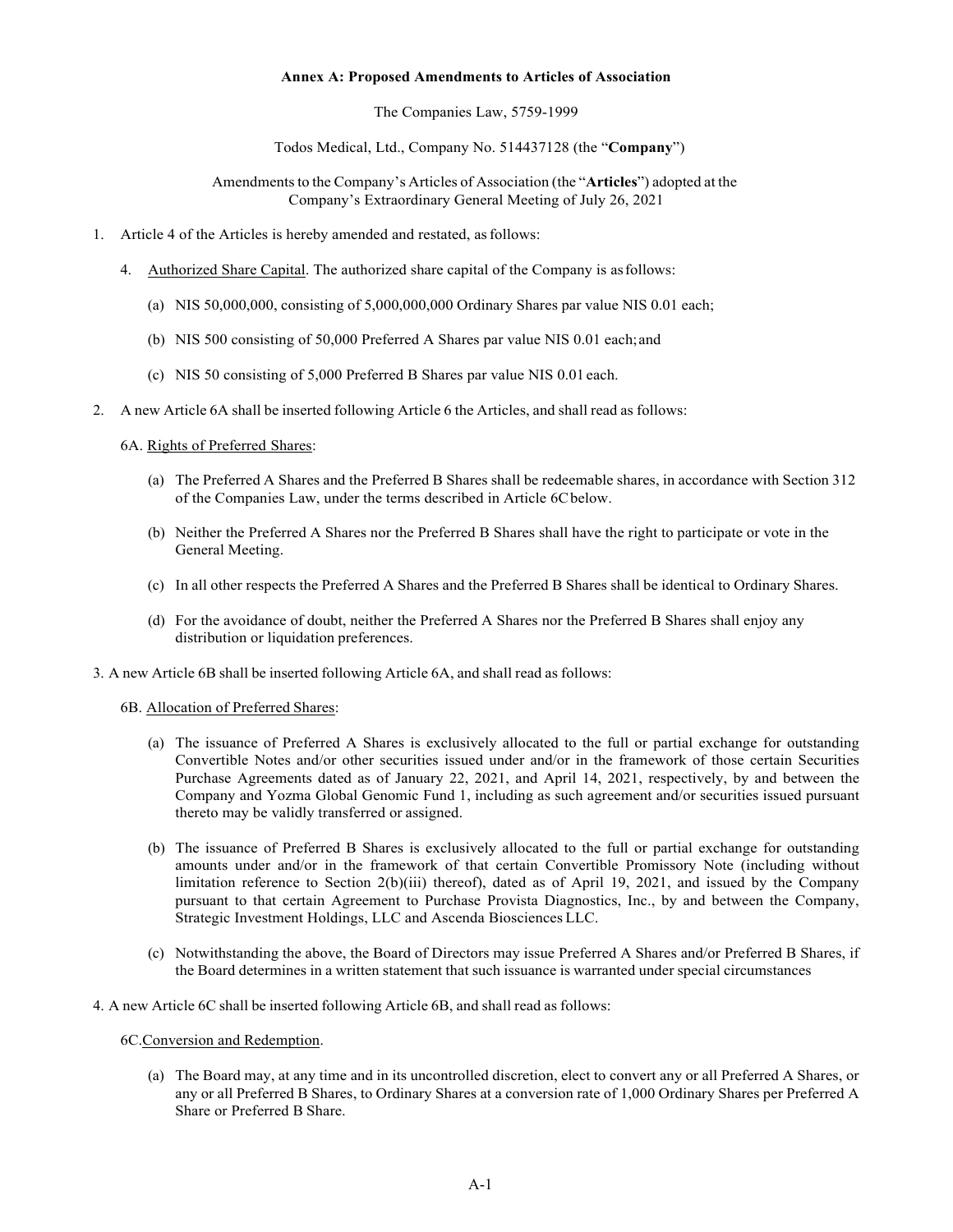- (b) The Board may, at any time and in its uncontrolled discretion, elect to redeem any or all Preferred A Shares, or any or all Preferred B Shares, by a cash redemption as per Section 312 of the Companies Law, or by exchange for any note of subordinated indebtedness as the Board may deem appropriate under the circumstances, all of the above at the conversion price by which such Preferred Shares (as the case may be) were obtained at their time of conversion, including without limitation as per the relevant Conversion Price as described in the transaction documents noted in Article 6B.
- 5. A new sub-article 34(c) shall be added to Article 34, and shall read as follows:

34(c) Notwithstanding anything else to the contrary, the Board may, to the maximum extent allowed by the Companies Law, decide that its compliance with applicable foreign law regarding the appointment and terms of service of independent directors and the constitution of audit, compensation, and/or other corporate governance committees, shall come *in lieu* of compliance with provisions of the Companies Law related to such matters, including without limitation Sections 115, 116A, 118A, 219(a), 239(a), 243 and 249 of the Companies Law, all of the above being subject the terms of such dispensations as allowed by the Companies Law and the Regulations promulgated thereto. Upon such decision, the Board may recharacterize the service of the External Directors as independent directors, subject to applicable foreign law.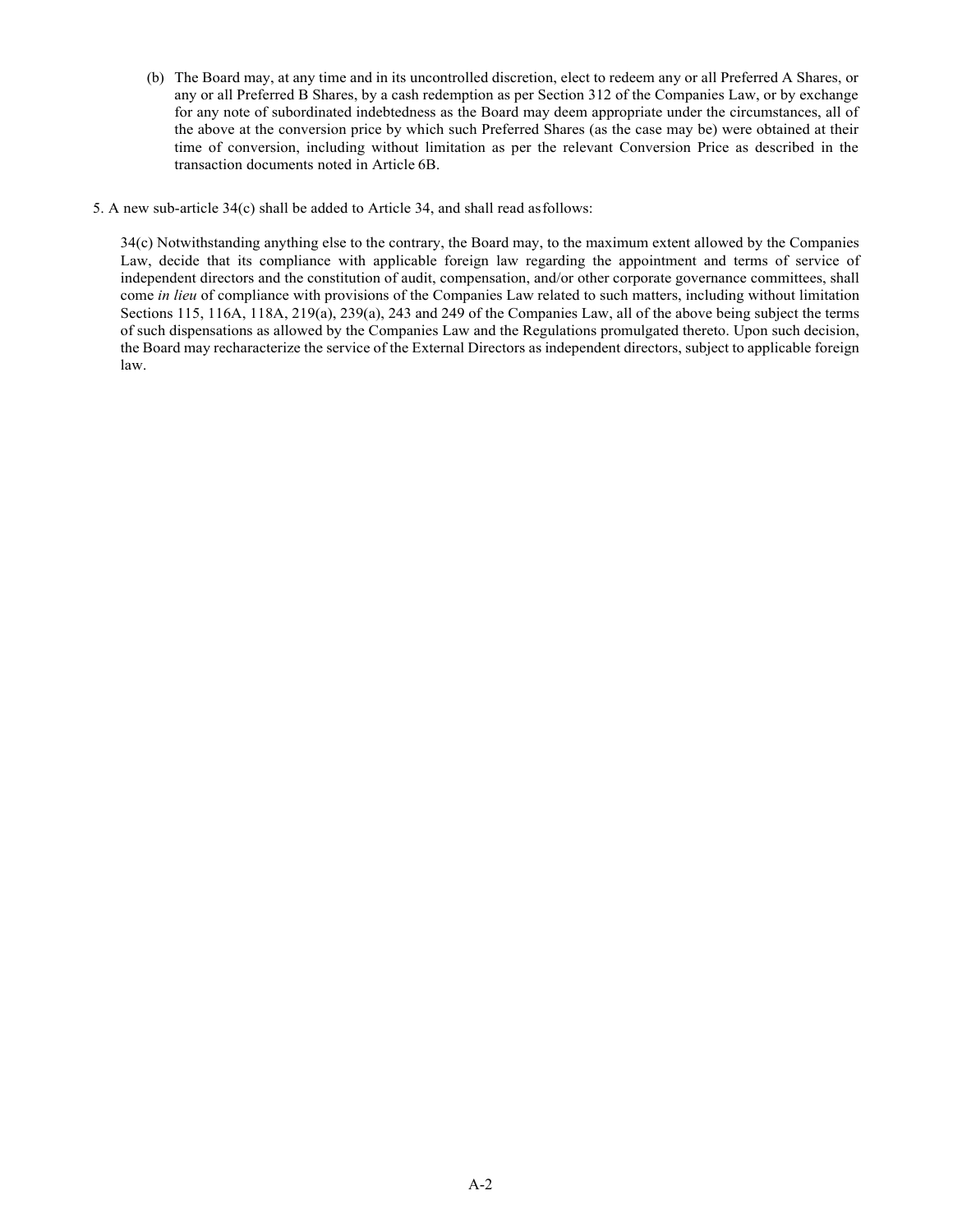**Additional** 

## **1. General**

a) **Board and C-level Officer Composition**:

| Additional<br><b>Office</b> |
|-----------------------------|
|                             |
| <b>CEO</b>                  |
| <b>CFO</b>                  |
|                             |
|                             |
|                             |
|                             |
|                             |
|                             |
|                             |
|                             |
|                             |

- b) **Board Discretion**: The Board (and/or relevant Committee thereof) may, at its discretion, appoint additional officers and enter, amend and/or modify the terms of this Compensation Schedule and/or any compensation package offered or under consideration to any Director or officer, as the Board may deem appropriate under the circumstances, to the maximum extent allowed by applicable law.
- c) **Compensation Committee Discretion**: This Compensation Schedule, upon its approval by the Shareholders' Meeting as described in the Proxy Statement, shall be deemed to constitute the Shareholders' approval, sense and intent regarding its content; however, the Compensation Committee and the Board, in their consideration of the Company's general compensation policy and/or specific application thereof, reserve the full discretion afforded to their respective authorities under the Companies Law.
- d) **Modification Requirements**: Notwithstanding any of the foregoing: (a) modification of the CEO or any Director's compensation (including compensation for additional duties or services) requires shareholders' approval as per the procedures prescribed by the Companies Law; and (b) there will be no modification of any External Director's compensation for the duration of that External Director's term as such, other than under the circumstances allowed under the Companies Law, including shareholders' approval as per the procedures prescribed thereby.

## **2. Key Individual Cash Incentive**

Each Key Individual will be entitled to a short-term cash incentive. The Board will create a pool equivalent to 5% of gross margin for 2021, to be allocated as a short-term cash incentive as follows:

CEO: 1.5%.

CFO: 0.5%.

Other Key Individuals, at Board's discretion: up to the remaining 3%.

**3. CEO Compensation Package** (not inclusive of compensation as Director)

- Base salary of \$400,000 per year
- Immediate grant of 50% of salary in restricted shares (i.e., \$200,000 in RSUs), for uncompensated efforts to date
- Cash bonus: 50% of base salary (i.e., \$200,000) upon Uplisting
- Stock bonus: 20 million restricted shares bonus upon Uplisting
- 8,750,000 stock options, vesting quarterly, over a 5-year vesting schedule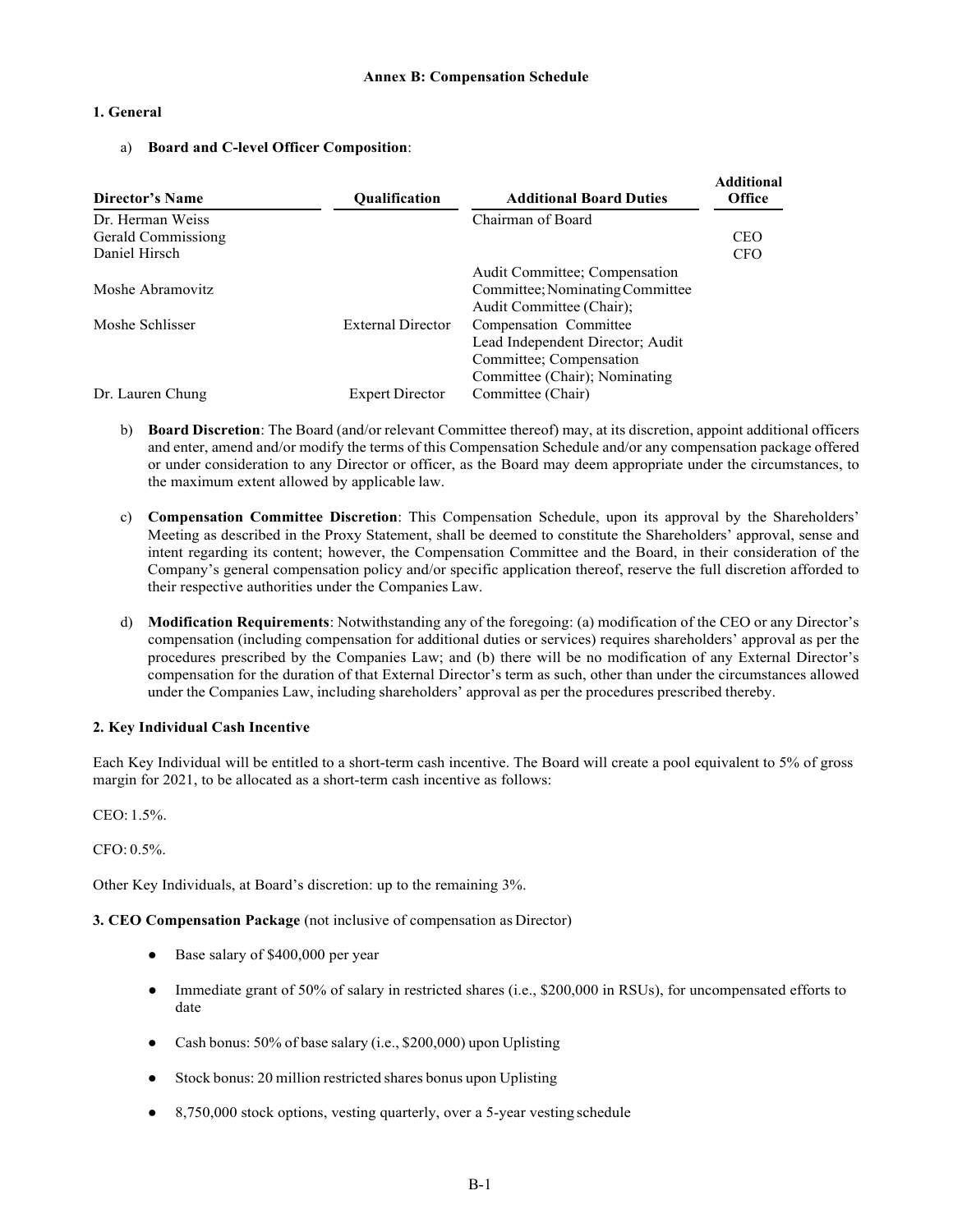Milestone bonuses based on cumulative sales, from July 1, 2020:

- at \$25 million, \$250,000 restricted shares plus \$250,000 cash bonus;
- at \$50 million, an additional \$350,000 restricted shares plus additional \$250,000 cash bonus
- at \$100 million, an additional \$1.4 million restricted shares plus additional \$1million cash bonus

Milestone based on market cap

- at \$1 billion market cap, \$10 million in restricted shares
- at \$2 billion market cap, an additional \$40 million in restricted shares

**4. CFO Compensation Package** (not inclusive of compensation as Director)

- Base salary of \$250,000 per year
- Immediate grant of 50% of salary in restricted shares (i.e., \$125,000 in RSUs) for uncompensated efforts to date.
- Cash bonus:  $50\%$  of base salary (i.e., \$125,000) upon Uplisting
- Stock bonus: 10 million restricted shares stock bonus upon Uplisting
- 5m stock options, vesting quarterly, over a 5-year vesting schedule

Milestone bonuses based on cumulative sales, from July 1, 2020:

- at \$25 million: \$50,000 restricted shares plus \$75, 000cash bonus
- at \$50 million: an additional \$50,000 restricted shares, plus additional \$75,000 cash bonus
- at \$100 million: an additional \$100,000 restricted shares, plus additional \$150,000 cash bonus

### **5. Board of Directors Compensation Package:**

- Each Board member's respective Compensation Package is the full and complete consideration for that Board member's service as a Director of the Company, including all Board meetings, and further including that Board member's Additional Board Duties as detailed in Section 1(a) above, including all relevant Committee meetings.
- Each Board member shall receive \$65,000 annual salary.
- The Expert Director shall receive \$86,450 annual salary.
- Each Board member shall receive \$150,000 in RSU annually, *provided that*: (a) RSU grant for 2021 vests immediately, and for subsequent years over a 3-year period (34%/34%/32% basis); and (b) no less than 50% of each grant must remain in the possession of the Board member or the trustee under the 2021 Equity Incentive Plan, without sale, encumbrance or transfer, until the conclusion of the Board members' service on good leaving terms.
- Upon Uplisting, each Director shall be granted RSU's equal to the dollar amount of that Director's total annual compensation, *provided that* the terms applicable to Board members' annual RSU grant shall apply.

### **6. Reimbursement of Expenses**

Each Board member will be entitled to reimbursement of out-of-pocket expenses reasonably incurred in the course of their official duties, *provided that*, with regards to in-person attendance at Board or Committee meetings:

- (1) For meetings held within the Board member's area of residence, no expenses will be reimbursed;
- (2) For meetings held within the Board member's country of residence, only travel expenses will be reimbursed; and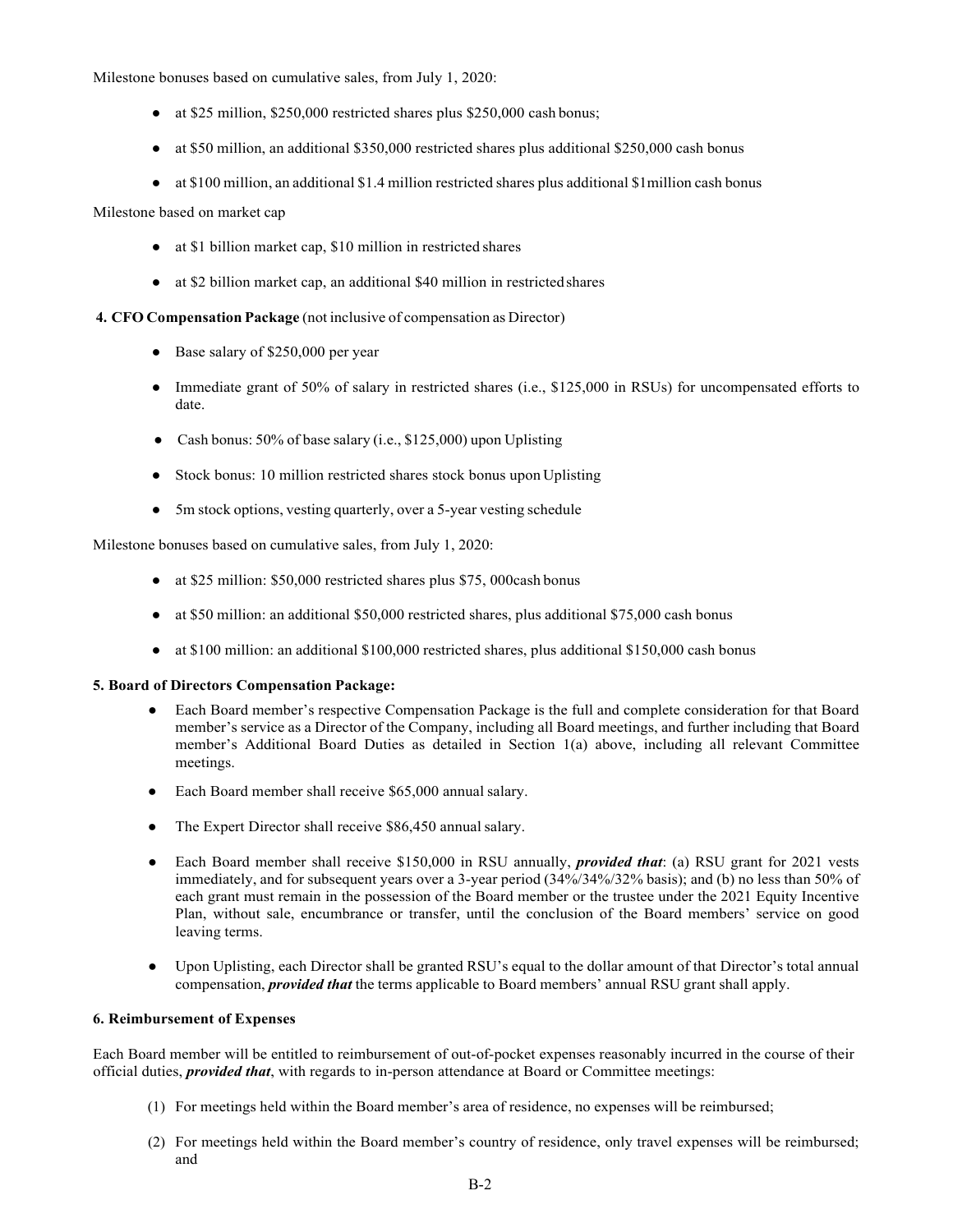(3) For meetings held outside of the Board member's country of residence, only expenses directly related to the Board member's participation in the meeting will be reimbursed.

## **7. Additional Compensation Terms**

Subsequent to a Regulation 5D Election, the Board may, in its discretion and in accordance with any procedure and/or advice which the Board deems necessary or advisable: (a) continue to compensate an Independent Director who previously served as an External Director as per the compensation package previously relevant to that person as External Director, including the continuity of vesting and/or beneficial holding of shares and/or stock options, provided that such individual's *de facto*  service on the Board and its Committees remains seamless and continuous, and provided further that such person's fiduciary duty shall be deemed seamless and continuous thereby; and (b) pay a one-time bonus to the following Directors:

- (i) Audit Committee Chair: \$20,000 cash + equal amount in RSU
- (ii) Other Audit Committee members: \$10,000 cash + equal amount in RSU
- (iii) Compensation Committee Chair: \$15,000 cash + equal amount in RSU
- (iv) Other Compensation Committee members: \$7,500 cash + equal amount in RSU
- (v) Nominating Committee Chair: \$12,000 cash + equal amount in RSU
- (vi) Other Nominating Committee members: \$6,000 cash + equal amount in RSU
- (vii)Lead Independent Director: \$43,550 + \$150,000 in RSU

## **8. Waiver, Indemnification and Insurance**

The Board shall be authorized to approve waiver, indemnification and insurance provisions for each of the Company's Directors and officers, and to procure directors' and officers' insurance for each such Director and officer, at the Company's expense, up to the greatest extent allowed by applicable law.

# **9. Definitions**

"**2021 Equity Incentive Plan**" means the Company's stock option incentive plan for key employees, officers and directors, as may be established or amended by the Board in its discretion;

"**Audit Committee**" means the Company's Audit Committee as validly constituted under the Companies Law or, subsequent to a Regulation 5D Election, as may be validly constituted by the Board in accordance with the Qualified Exchange Regulations;

"**common stock**" means the Company's Ordinary Shares, as set forth in its Articles of Association;

the "**Companies Law**" means the Israeli Companies Law, 1999, including all relevant Companies Law Regulations;

"**Companies Law Regulations**" means any and/or all regulations promulgated pursuant to the Companies Law;

the "**Company**" means Todos Medical Ltd., a company incorporated in the State of Israel;

"**Compensation Committee**" means the Company's Compensation Committee as validly constituted under the Companies Law or, subsequent to a Regulation 5D Election, as may be validly constituted by the Board in accordance with the Qualified Exchange Regulations;

this "**Compensation Schedule**" means the terms of this Annex, upon its due approval by the Shareholders' Meeting, with the required majority contemplated in the Proxy Statement;

"Director" means any member of the Company's Board of Directors;

"**Expert Director**" means an External Director who is an Expert External Director, as that term is defined in the Companies Law Regulations pertaining to External Director compensation;

"**External Director**" means a Director serving as an external director under the relevant provisions of the Companies Law;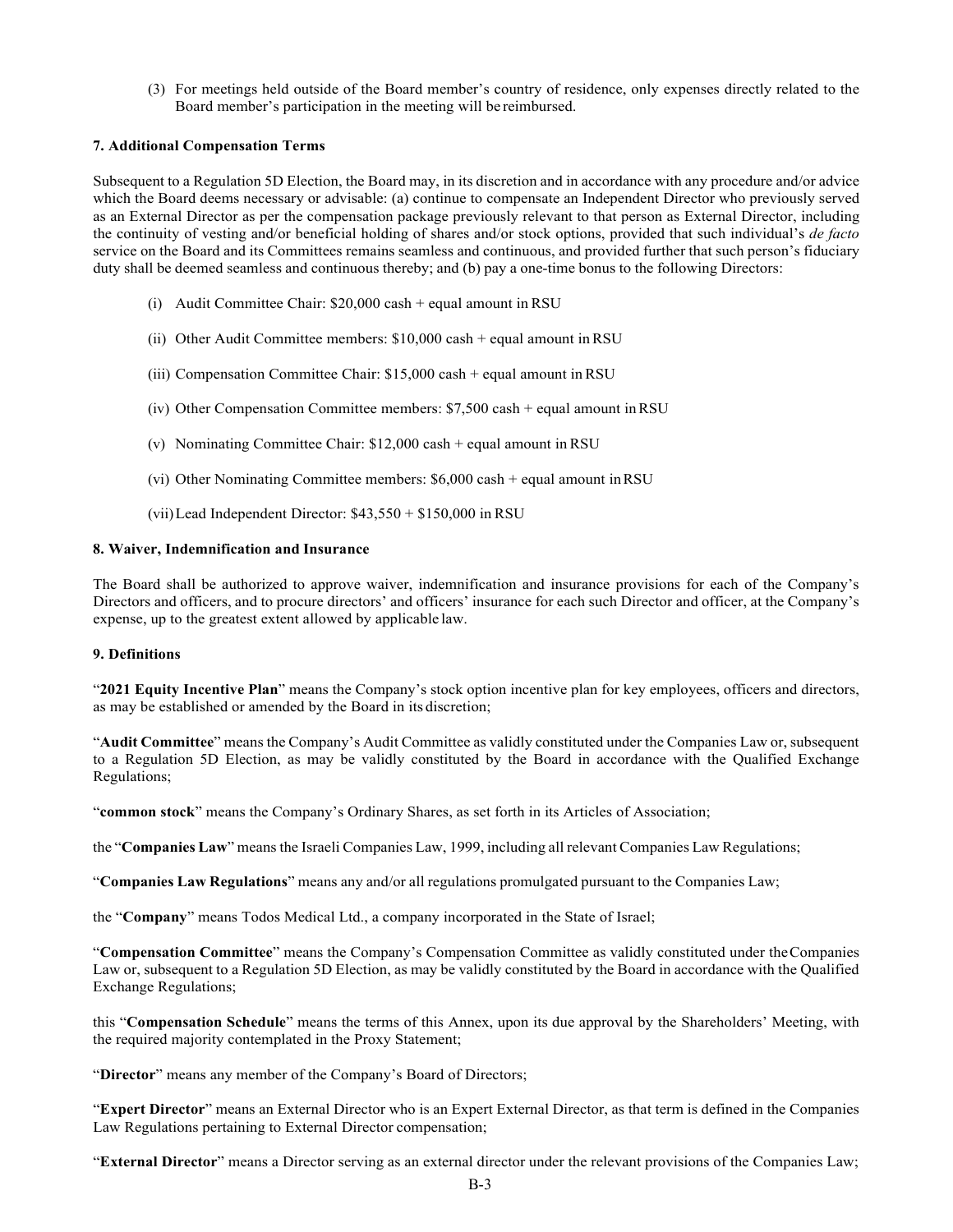"**Independent Director**" means a Director serving as an independent director in accordance with the Qualified Exchange Regulations, who has been duly appointed as such under the Qualified Exchange Regulations, subsequent to the Company's Regulation 5D Election;

"**Key Individual**" means the CEO, the CFO, and any other officer or employee of the Company identified by the Company's management as a key individual for the initial ramp up;

"**Lead Independent Director**" means the person so designated in Section 1(a) of this Compensation Schedule, upon such person's due appointment as an Independent Director;

the "**Proxy Statement**" means the proxy statement to which this Annex is attached;

"**market cap**" means the Company's market capitalization, as per a metric to be determined by the Board, after receiving the approval and recommendation of the Compensation Committee.

"**Qualified Exchange**" means a non-Israeli exchange qualified for certain leniencies under the Companies Law Regulations, and "**Qualified Exchange Regulations**" means the applicable laws, regulations, rules referenced thereby, *all of the above* as further defined in the Proxy Statement;

"**Regulation 5D Election**" means the Company's election, upon or subsequent to Uplisting and pursuant to the Companies Law Regulations, to comply with the Qualified Exchange Regulations *in lieu* of Companies Law provisions regarding External Directors and the composition of the Audit and Compensation Committees;

"**RSU**" or "**restricted shares**" means shares or stock options, under the terms of the Company's 2021 Equity Incentive Plan, vesting over a 3-year period (34%/34%/32% vesting schedule), or other vesting schedule if so specified, to be granted at dates and/or intervals which shall be determined in advance by the Board in its discretion, after receiving the approval and recommendation of the Compensation Committee;

"**salary**" means an annual salary, to be paid in quarterly installments;

"**shares**" or "**stock**" means shares of the Company's common stock before the reverse split contemplated in the Proxy Statement (the "**Reverse Split**"), and/or shares of the Company's common stock after the Reverse Split, after adjusting for the Reverse Split;

a **\$-based amount of shares or RSUs or shares** means a quantity of shares or RSUs derived from such \$ amount, based on such parameters and/or mechanism(s) that the Board may set forth in its discretion, in advance of the issue of such shares or RSUs, after receiving the approval and recommendation of the Compensation Committee;

"**stock options**" means options to purchase stock at par value;

"**Shareholders**" means holders of shares entitled to vote as such at a Shareholders' Meeting;

"**up to**" implies a maximum amount, under which the Board may, in its uncontrolled discretion, approve none, some, or all of the amount described subsequent; and

"**Uplisting**" means the listing of the Company's common stock for trade on a Qualified Exchange.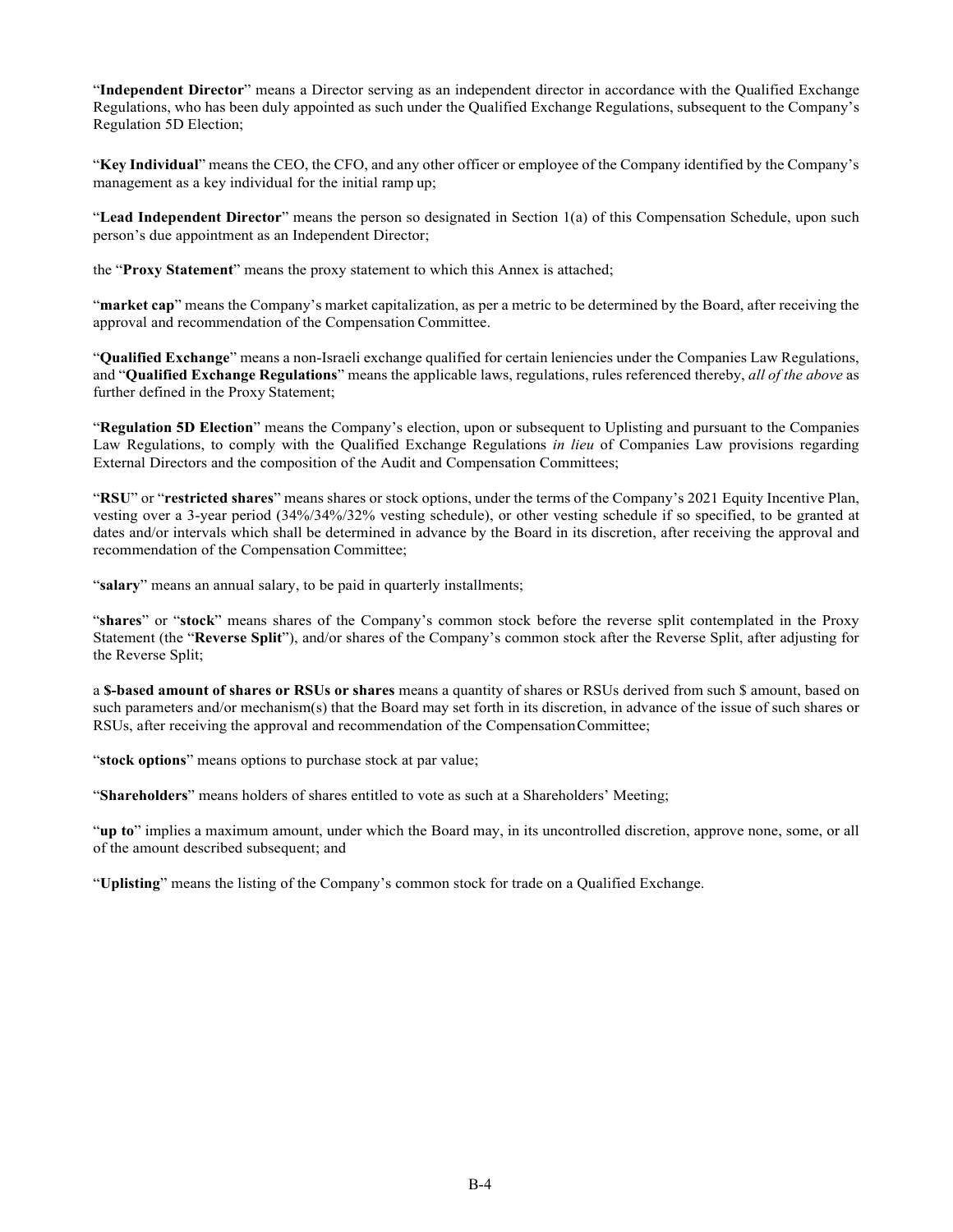## **TODOS MEDICAL LTD.**

# 2021 EQUITY INCENTIVE PLAN

## **1. PURPOSE**

The purpose of this Equity Incentive Plan is to secure for Todos Medical Ltd. and its shareholders the benefits arising from ownership of share capital by employees, officers, directors, service providers and consultants of the Company and its Affiliates (as defined below), who are expected to contribute to the Company's future growth and success, by providing them with opportunities to acquire a proprietary interest in the Company by the issuance of Shares or restricted Shares ("**Restricted Shares**") of the Company, by the grant of options to purchase Shares and Restricted Share Units ("**RSUs**") .

Awards Granted under the Plan to service providers in various jurisdictions may be subject to specific terms and conditions for such Grants as may be set forth in one or more separate appendices to the Plan, as may be approved by the Board from time to time.

# **2. DEFINITIONS**

2.1. Defined Terms. Initially capitalized terms, as used in this Plan, shall have the meaning ascribed thereto as set forth below:

| "Administrator" | means the Board, or a committee to which the Board shall have delegated power<br>to act on its behalf with respect to the Plan. Subject to the Articles of Association<br>of the Company, the Administrator, if it is a committee, shall consist of such<br>number of members (but not less than two) as may be determined by the Board<br>(the "Committee"). The Board will cause the Committee to satisfy the<br>applicable requirements of any securities exchange on which the Shares may<br>then be listed. For purposes of Awards to Participants who are subject to Section<br>16 of the U.S. Securities Exchange Act of 1934, Committee means all of the<br>members of the Committee who are "non-employee directors" within the<br>meaning of Rule 16b-3 adopted under the U.S. Securities Exchange Act of 1934. |
|-----------------|---------------------------------------------------------------------------------------------------------------------------------------------------------------------------------------------------------------------------------------------------------------------------------------------------------------------------------------------------------------------------------------------------------------------------------------------------------------------------------------------------------------------------------------------------------------------------------------------------------------------------------------------------------------------------------------------------------------------------------------------------------------------------------------------------------------------------|
| "Affiliate(s)"  | means with respect to any Person, (i) any other Person, directly or indirectly,<br>controlling, controlled by or under common control with such Person, and (ii)<br>any other Person determined by the Administrator. With respect to Awards under<br>Section 102, an Affiliate shall mean any "employing company" within the<br>meaning of Section 102 of the Tax Ordinance.                                                                                                                                                                                                                                                                                                                                                                                                                                             |
| "Award"         | shall mean any Option (including Incentive Stock Options and Non-Qualified<br>Stock Options, as such terms are defined in the US Sub-Plan), Share, Restricted<br>Share, RSUs or any Other Share-based Award (including, but not limited to,<br>Share Appreciation Rights ("SARs")).                                                                                                                                                                                                                                                                                                                                                                                                                                                                                                                                       |
| "Award Letter"  | means a letter from the Company or Affiliate to a Participant in which the<br>Participant is notified of the decision to Grant to the Participant Awards<br>according to the terms of the Plan. The Award Letter shall specify (i) the type of<br>Award (ii) the Tax Provision under which the Award is Granted; (iii) the Tax<br>Track that the Company chose according to Section 11 of the Plan (if<br>applicable); (iv) the Exercise Price; (v) the number of Awards Granted to the<br>Participant; (vi) the Vesting Schedule; and (vii) any other terms the Company<br>deems fit.                                                                                                                                                                                                                                    |
| "Board"         | means the board of directors of the Company.                                                                                                                                                                                                                                                                                                                                                                                                                                                                                                                                                                                                                                                                                                                                                                              |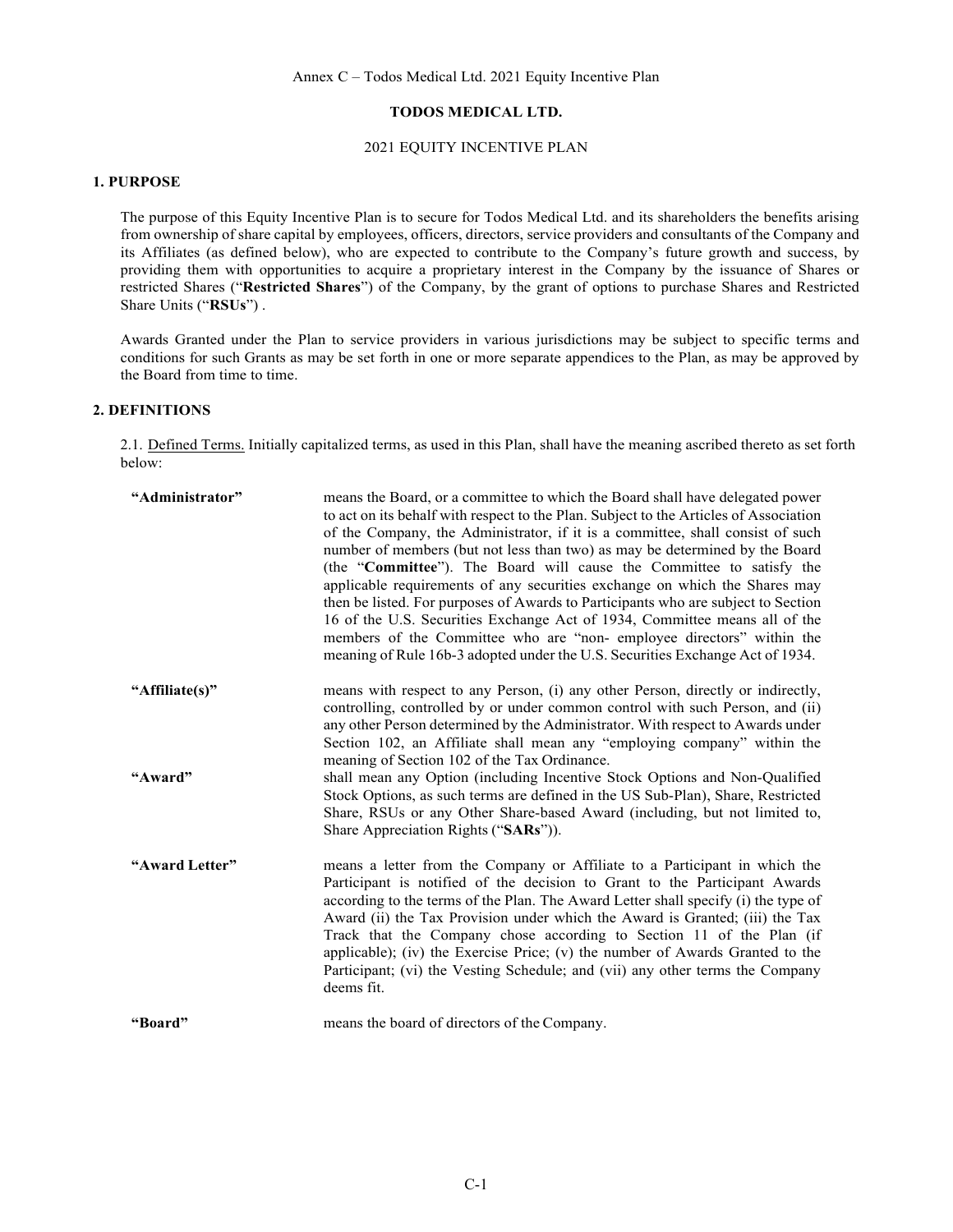| "Cause"                                                     | shall, with respect to each Participant, have the same meaning ascribed to such<br>term or a similar term in the Participant's employment or other engagement<br>agreement or other documents to which the Company or any of its parents,<br>subsidiaries, affiliates or related entities and the Participant are a party<br>concerning the provision of services by the Participant to the Company or any<br>such entities, or, in the absence of such an agreement or definition: (i) any breach<br>of Participant's obligations towards the Company (or any of its Affiliates) in<br>accordance with such Participant's employment agreement, services agreement,<br>non-disclosure agreement, assignment of invention agreement, non-compete<br>agreement, or any other instrument or agreement to which the Participant is<br>bound; (ii) any dishonest act on the part of the Participant including without<br>limitation - fraud, theft, breach of fiduciary duty, embezzlement; (iii) any<br>criminal offense by Participant; (iv) any act by Participant that may adversely<br>affect the reputation, business, or business relationship of the Company (or its<br>Affiliates); (v) any failure by Participant to abide by the Company's policies or<br>code of conduct; or (vi) any circumstances that constitute grounds for<br>termination for cause under the Participant's employment or service agreement<br>with the Company or its Affiliates. |  |  |
|-------------------------------------------------------------|-----------------------------------------------------------------------------------------------------------------------------------------------------------------------------------------------------------------------------------------------------------------------------------------------------------------------------------------------------------------------------------------------------------------------------------------------------------------------------------------------------------------------------------------------------------------------------------------------------------------------------------------------------------------------------------------------------------------------------------------------------------------------------------------------------------------------------------------------------------------------------------------------------------------------------------------------------------------------------------------------------------------------------------------------------------------------------------------------------------------------------------------------------------------------------------------------------------------------------------------------------------------------------------------------------------------------------------------------------------------------------------------------------------------------------------------------------------------|--|--|
| "Commencement<br>Date"                                      | means the date of commencement of the vesting schedule with respect to a Grant of<br>Awards which, unless otherwise determined by the Administrator, shall be the date of<br>the decision of the Grant of the Awards by the Administrator.                                                                                                                                                                                                                                                                                                                                                                                                                                                                                                                                                                                                                                                                                                                                                                                                                                                                                                                                                                                                                                                                                                                                                                                                                      |  |  |
| "Company"                                                   | means Todos Medical Ltd., a company incorporated under the laws of the State of Israel.                                                                                                                                                                                                                                                                                                                                                                                                                                                                                                                                                                                                                                                                                                                                                                                                                                                                                                                                                                                                                                                                                                                                                                                                                                                                                                                                                                         |  |  |
| "Consideration"                                             | means with respect to outstanding Awards, the right to receive, for each Share subject to<br>the Award immediately prior to the M&A Transaction, the consideration (whether<br>shares, cash, or other securities or property) received in the M&A Transaction by<br>holders of Shares of the Company for each Share held on the effective date of the<br>Transaction, or any type of consideration determined by the Administrator, at its sole<br>discretion, including a cashless exercise method.                                                                                                                                                                                                                                                                                                                                                                                                                                                                                                                                                                                                                                                                                                                                                                                                                                                                                                                                                            |  |  |
| "Consultant"                                                | means any third party who is not entitled to receive Awards under Section 102, on<br>behalf of whom an Award is Granted under Section 3(i).                                                                                                                                                                                                                                                                                                                                                                                                                                                                                                                                                                                                                                                                                                                                                                                                                                                                                                                                                                                                                                                                                                                                                                                                                                                                                                                     |  |  |
| "Control,"<br>"Controlled," and<br><b>Correlative Terms</b> | mean the ability to direct the activity of a Person, and a Person shall be presumed to<br>control another Person if he holds 10% or more of (1) the voting rights at a general<br>meeting (or the equivalent governing body) of a Person; or (2) the right to appoint<br>directors (or the equivalent governing body) of a Person.                                                                                                                                                                                                                                                                                                                                                                                                                                                                                                                                                                                                                                                                                                                                                                                                                                                                                                                                                                                                                                                                                                                              |  |  |
| "Disability"                                                | means total and permanent physical or mental impairment or sickness of a Participant,<br>that is potentially permanent in character or that can be expected to last for a continuous<br>period of not less than 12 months, making it impossible for the Participant to continue<br>such Participant's employment with or service to the Company or Affiliate.                                                                                                                                                                                                                                                                                                                                                                                                                                                                                                                                                                                                                                                                                                                                                                                                                                                                                                                                                                                                                                                                                                   |  |  |
| <b>Correlative Terms</b>                                    | "Exercise," "Exercised," and mean, when referring to an Award that does not require exercise or that is settled<br>upon vesting (such as may be the case with RSUs or Restricted Shares, if so<br>determined in their terms), the vesting of such an Award (regardless of whether<br>or not the wording included reference to vesting of such an Award explicitly).                                                                                                                                                                                                                                                                                                                                                                                                                                                                                                                                                                                                                                                                                                                                                                                                                                                                                                                                                                                                                                                                                             |  |  |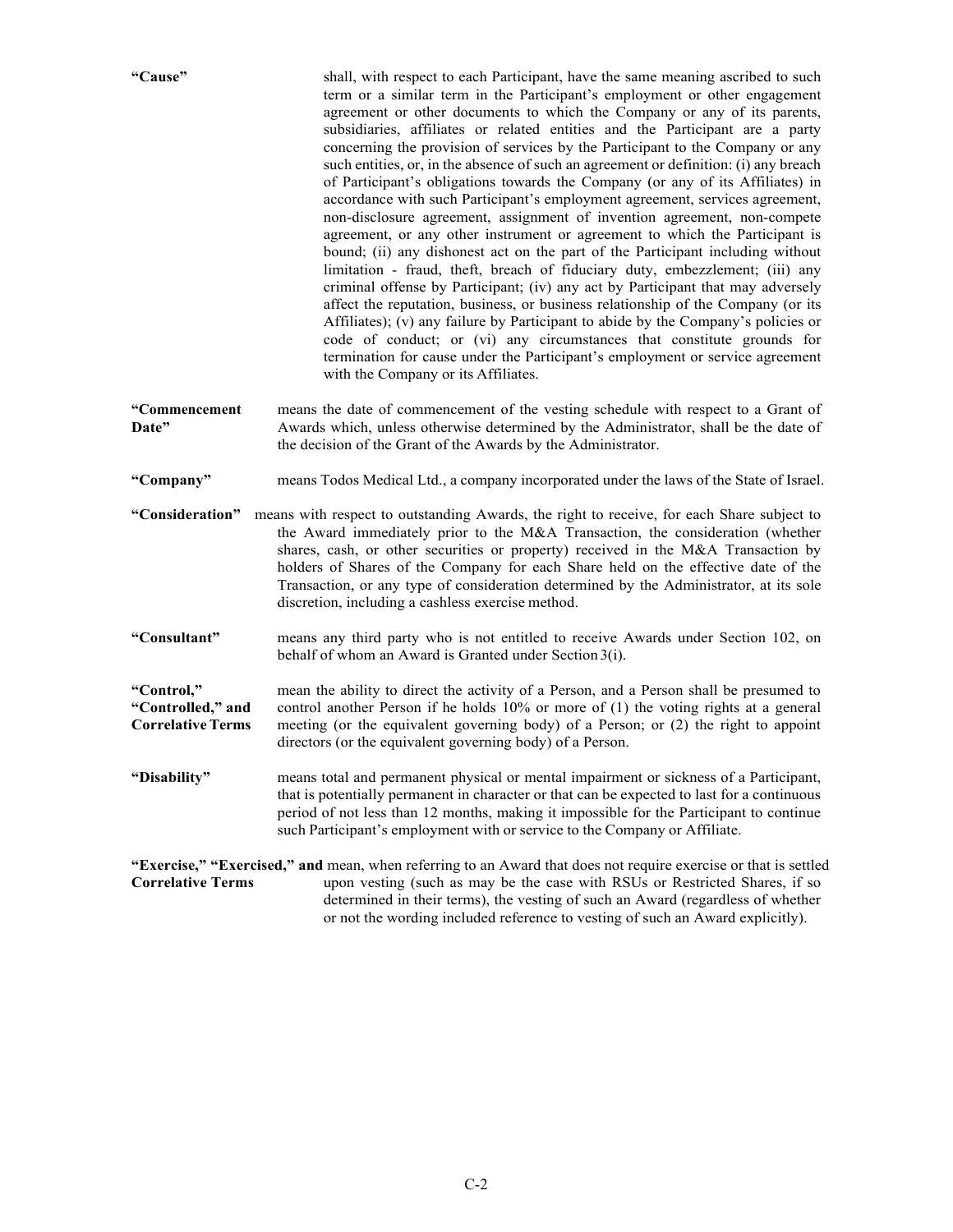**"Exercise Price"** means, the price determined by the Administrator in accordance with Section 7.1 below which is to be paid to the Company in order to exercise a Granted Option and convert such into an Underlying Share, the per Share exercise price of a SAR granted to a Participant, or the purchase price for each Share covered by any other Award.

**"Fair Market** means, as of any date, the value of a Share determined as follows: **Value"**

|                                                       |                     | (i) If the Shares are listed on any established stock exchange or a national market system, the Fair<br>Market Value shall be the closing sales price for such Shares (or the closing bid, if no sales were<br>reported), as quoted on such exchange or system for the last market trading day prior to time of<br>determination, as reported in the Wall Street Journal, or such other source as the Board deems<br>reliable. Without derogating from the above, solely for the purpose of determining the tax<br>liability pursuant to Section $102(b)(3)$ of the Tax Ordinance, if at the Date of Grant the<br>Company's shares are listed on any established stock exchange or a national market system or if<br>the Company's shares will be registered for trading within 90 days following the Date of Grant,<br>the Fair Market Value of a Share at the Date of Grant shall be determined in accordance with the<br>average value of the Company's shares on the 30 trading days preceding the Date of Grant or on<br>the 30 trading days following the date of registration for trading, as the case may be;                                                                                                                                                                                                                                                    |
|-------------------------------------------------------|---------------------|--------------------------------------------------------------------------------------------------------------------------------------------------------------------------------------------------------------------------------------------------------------------------------------------------------------------------------------------------------------------------------------------------------------------------------------------------------------------------------------------------------------------------------------------------------------------------------------------------------------------------------------------------------------------------------------------------------------------------------------------------------------------------------------------------------------------------------------------------------------------------------------------------------------------------------------------------------------------------------------------------------------------------------------------------------------------------------------------------------------------------------------------------------------------------------------------------------------------------------------------------------------------------------------------------------------------------------------------------------------------------|
|                                                       |                     | (ii) If the Shares are regularly quoted by a recognized securities dealer but selling prices are not<br>reported, the Fair Market Value shall be the mean between the high bid and low asked prices for<br>the Shares on the last market trading day prior to the day of determination; or                                                                                                                                                                                                                                                                                                                                                                                                                                                                                                                                                                                                                                                                                                                                                                                                                                                                                                                                                                                                                                                                               |
|                                                       |                     | (iii) In the absence of an established market for the Shares, the Fair Market Value thereof shall be<br>determined in good faith by the Board.                                                                                                                                                                                                                                                                                                                                                                                                                                                                                                                                                                                                                                                                                                                                                                                                                                                                                                                                                                                                                                                                                                                                                                                                                           |
| "Grant,"<br>"Granted,"<br>and<br>Correlative<br>Terms | to the Participant. | means the grant of Awards by the Company to a Participant pursuant to an Award Letter issued                                                                                                                                                                                                                                                                                                                                                                                                                                                                                                                                                                                                                                                                                                                                                                                                                                                                                                                                                                                                                                                                                                                                                                                                                                                                             |
| "Holding Period"                                      |                     | means with regard to Awards Granted under Section 102, the period in which the<br>Awards Granted to a Qualified Participant or, upon exercise thereof the<br>Underlying Shares, are to be held by the Trustee on behalf of the Qualified<br>Participant, in accordance with Section 102, and pursuant to the Tax Track<br>which the Company selects.                                                                                                                                                                                                                                                                                                                                                                                                                                                                                                                                                                                                                                                                                                                                                                                                                                                                                                                                                                                                                     |
| "Law"                                                 |                     | means the laws of the State of Israel as are in effect from time to time.                                                                                                                                                                                                                                                                                                                                                                                                                                                                                                                                                                                                                                                                                                                                                                                                                                                                                                                                                                                                                                                                                                                                                                                                                                                                                                |
| "M&A Transaction"                                     |                     | means a "Deemed Liquidation Event" or other similar terms defined in the<br>Articles of Association of the Company, and in the absence of such definition<br>each of the following events: (i) any merger, reorganization or consolidation of<br>the Company with or into another incorporated Person, or the acquisition of the<br>Company by another Person by means of any transaction or series of related<br>transactions, except any such merger, reorganization or consolidation in which<br>the issued shares of the Company as of immediately prior to such transaction<br>continue to represent, or are converted into or exchanged for shares that<br>represent, immediately following such merger, reorganization, or consolidation,<br>at least a majority, by voting power, of the outstanding shares of the surviving or<br>acquiring incorporated Person; or (ii) a sale or other disposition of all or<br>substantially all of the shares or assets of the Company (including, for this<br>purpose, a conveyance, sale or disposition, or a license of all or substantially all<br>of the intellectual property rights of the Company, which has the effect or<br>economic impact similar to a sale of all or substantially all of the intellectual<br>property rights of the Company), in a single transaction or a series of related<br>transactions. |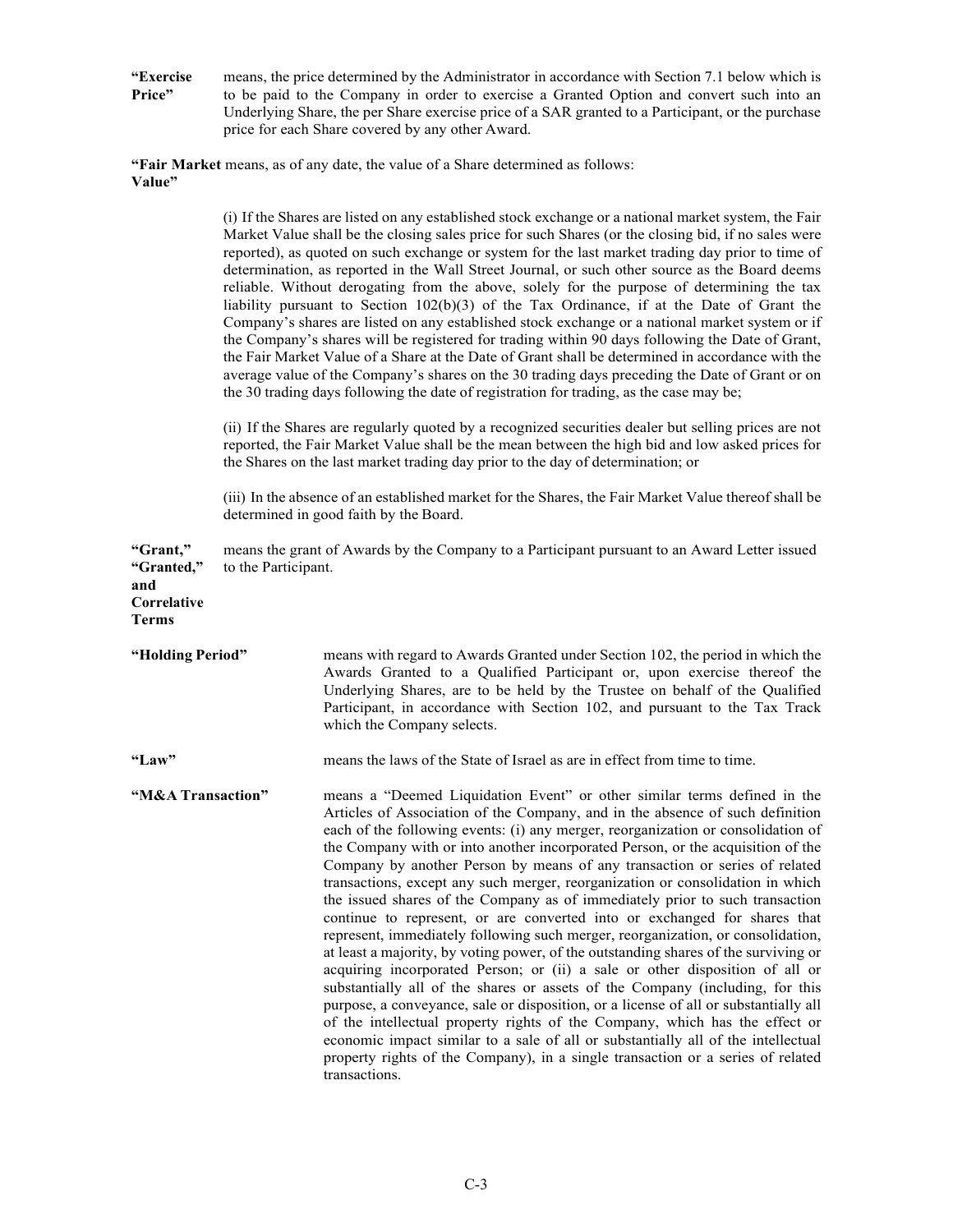|                                                    |                                                                                                                                                                                                                                                                                                                                                                            | "Non-Qualified Participant" means any person who is not qualified to receive Awards under the provisions of<br>Section 102, on behalf of whom an Award is Granted pursuant to Section 3(i).                                                                                                                                                                                                                                                                                                                          |  |  |
|----------------------------------------------------|----------------------------------------------------------------------------------------------------------------------------------------------------------------------------------------------------------------------------------------------------------------------------------------------------------------------------------------------------------------------------|----------------------------------------------------------------------------------------------------------------------------------------------------------------------------------------------------------------------------------------------------------------------------------------------------------------------------------------------------------------------------------------------------------------------------------------------------------------------------------------------------------------------|--|--|
| "Notice of Exercise"                               |                                                                                                                                                                                                                                                                                                                                                                            | shall have the meaning set forth in Section 7.4 below.                                                                                                                                                                                                                                                                                                                                                                                                                                                               |  |  |
| "Option"                                           |                                                                                                                                                                                                                                                                                                                                                                            | means an option to purchase one Share of the Company.                                                                                                                                                                                                                                                                                                                                                                                                                                                                |  |  |
|                                                    |                                                                                                                                                                                                                                                                                                                                                                            | "Other Share-based Award" means Awards, other than Options, consisting of Share units, or other Awards,<br>valued in whole or in part by reference to, or otherwise based on, Shares.                                                                                                                                                                                                                                                                                                                                |  |  |
| "Participant"                                      |                                                                                                                                                                                                                                                                                                                                                                            | means a Qualified Participant, or a Non-Qualified Participant.                                                                                                                                                                                                                                                                                                                                                                                                                                                       |  |  |
| "Person"                                           | means any individual, corporation, partnership, company, estate, trust, association or other<br>organization or entity.                                                                                                                                                                                                                                                    |                                                                                                                                                                                                                                                                                                                                                                                                                                                                                                                      |  |  |
| "Plan" or<br>"Incentive Plan" applicable Sub-Plan. |                                                                                                                                                                                                                                                                                                                                                                            | means this 2019 Equity Incentive Plan, as may be amended from time to time, and any                                                                                                                                                                                                                                                                                                                                                                                                                                  |  |  |
| "Qualified<br>Participant"                         | means an Israeli who is employed by the Company or its Affiliates, including an individual<br>who is serving as a director or an office holder, but excluding any controlling stockholder<br>according to the meaning ascribed to it in Section $32(9)$ of the Tax Ordinance, all in<br>accordance with and subject to the provisions of Section 102 of the Tax Ordinance. |                                                                                                                                                                                                                                                                                                                                                                                                                                                                                                                      |  |  |
|                                                    |                                                                                                                                                                                                                                                                                                                                                                            | "Retirement" means the termination of a Participant's employment as a result of his or her reaching the<br>earlier of (i) the age of retirement as defined by Law; or (ii) the age of retirement specified in<br>the Participant's employment agreement.                                                                                                                                                                                                                                                             |  |  |
| "Section 102"                                      |                                                                                                                                                                                                                                                                                                                                                                            | means Section 102 of the Tax Ordinance.                                                                                                                                                                                                                                                                                                                                                                                                                                                                              |  |  |
| "Section 102<br>Rules"                             |                                                                                                                                                                                                                                                                                                                                                                            | means the Income Tax Rules (Tax Relief for Issuance of Shares to Employees), 2003.                                                                                                                                                                                                                                                                                                                                                                                                                                   |  |  |
| "Section 3(i)<br>Rules"                            | "Section $3(i)$ " or means Section $3(i)$ of the Tax Ordinance and the applicable rules thereto or under applicable<br>regulations.                                                                                                                                                                                                                                        |                                                                                                                                                                                                                                                                                                                                                                                                                                                                                                                      |  |  |
| "Share(s)"                                         |                                                                                                                                                                                                                                                                                                                                                                            | means an ordinary share(s) of the Company with par value of NIS 0.01 (or of such other class<br>as determined by the Board).                                                                                                                                                                                                                                                                                                                                                                                         |  |  |
| "Sub-Plan"                                         |                                                                                                                                                                                                                                                                                                                                                                            | means any supplements or sub-plans to this Plan adopted by the Board, applicable to<br>Participants employed or otherwise engaged in a certain country or region or subject to the<br>laws of a certain country or region, as deemed by the Board to be necessary or desirable to<br>comply with the laws of such country or region, or to accommodate the tax policy or custom<br>thereof, which, if and to the extent applicable to any particular Participant, shall constitute an<br>integral part of this Plan. |  |  |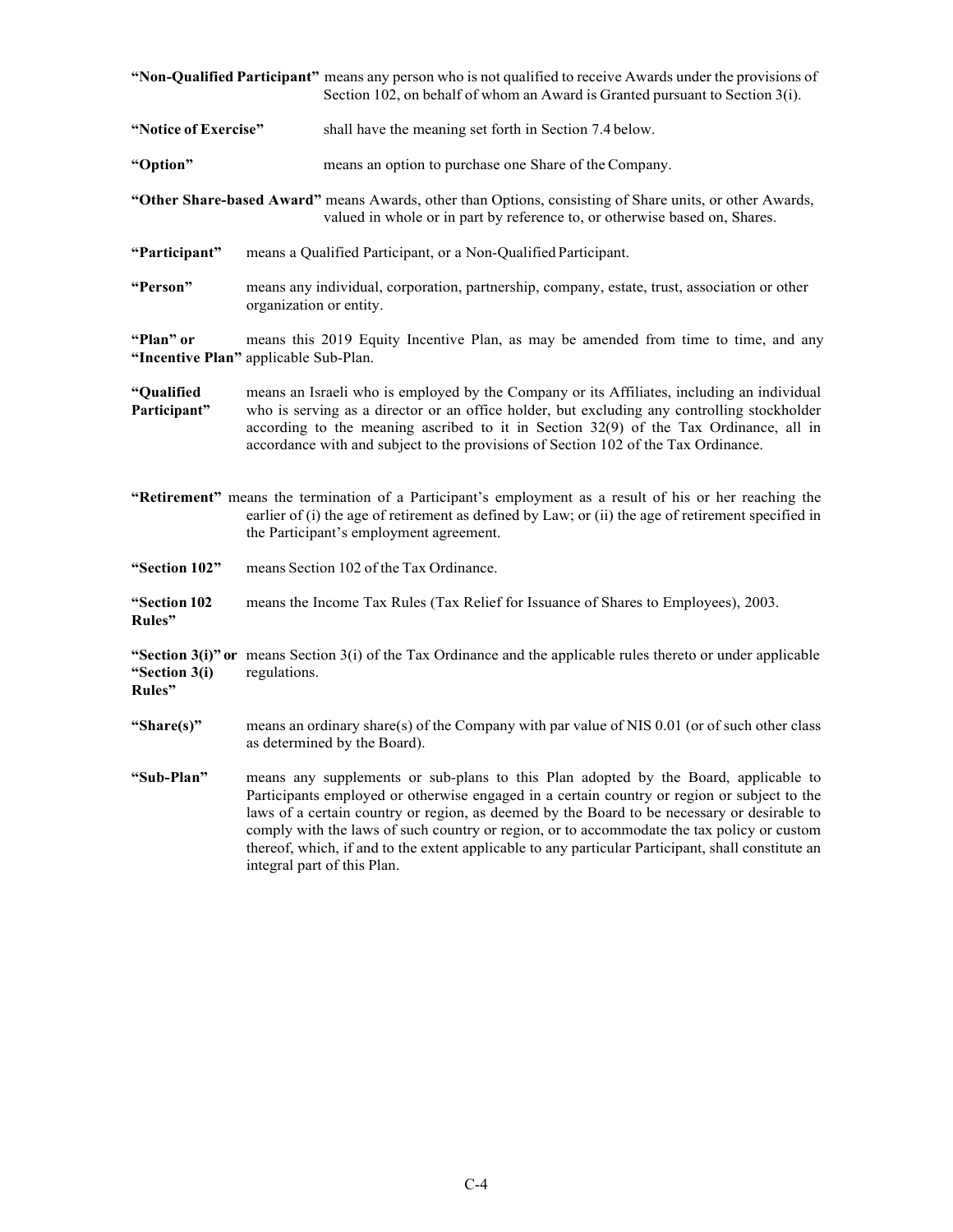| "Tax Ordinance"      | means the Israeli Income Tax Ordinance [New Version], 1961, as amended, and<br>any regulations, rules, orders, or procedures promulgated thereunder.                                                                                            |
|----------------------|-------------------------------------------------------------------------------------------------------------------------------------------------------------------------------------------------------------------------------------------------|
| "Tax Track"          | means one of the tax tracks described under Section 102.                                                                                                                                                                                        |
| "Tax Provision"      | means, with respect to the Grant of Awards, the provisions of one of the three<br>Tax Tracks in Section 102, or the provisions of Section 3(i).                                                                                                 |
| "Term of the Awards" | means, with respect to Granted but unexercised Awards, the time period set forth<br>in Section 9 below.                                                                                                                                         |
| "Trustee"            | means a Trustee appointed by the Company to hold in trust, Options and the<br>Underlying Shares issued upon exercise of such Options, Restricted Shares,<br>Other Share-based Awards, Performance Awards or RSU's on behalf of<br>Participants. |
| "Underlying Shares"  | means Shares issued or to be issued upon exercise of Granted Awards, all in<br>accordance with the Plan.                                                                                                                                        |

2.2. General. Without derogating from the meanings ascribed to the capitalized terms above, all singular references in this Plan shall include the plural and vice versa, and reference to one gender shall include the other, unless otherwise required by the context.

## **3. SHARES AVAILABLE FOR AWARDS**

The total number of Underlying Shares reserved for issuance under the Plan and any modification thereof, shall be determined from time to time by the Board. Such number of Shares shall be subject to adjustment as required for the implementation of the provisions of the Plan, in accordance with Section 4 below.

In the event that Awards Granted under the Plan expire or otherwise terminate in accordance with the provisions of the Plan, such expired or terminated Awards shall become available for future Grants under the Plan.

The grant of any Award may be contingent upon the Participant executing the appropriate Award Agreement. The Company may retain the right in an Award Agreement, other than an Award Agreement with a Qualified Participant, to cause a forfeiture of the gain realized by a Participant on account of actions taken by the Participant in violation or breach of or in conflict with any employment agreement, non- competition agreement, any agreement prohibiting solicitation of employees or clients of the Company or any Affiliate thereof or any confidentiality obligation with respect to the Company or any Affiliate thereof, or otherwise in competition with the Company or any Affiliate thereof, to the extent specified in such Award Agreement applicable to the Participant. Furthermore, the Company may annul an Award if the Participant is terminated for Cause.

## **4. ADJUSTMENTS; REPRICING**

In the event that any dividend or other distribution (whether in the form of cash, Shares, other securities, or other property), recapitalization, stock split, reverse stock split, reorganization, merger, consolidation, split-up, spin-off, combination, repurchase, or exchange of Shares or other securities of the Company, or other change in the corporate structure of the Company affecting the Shares occurs, the Administrator, in order to prevent diminution or enlargement of the benefits or potential benefits intended to be made available under the Plan, may (in its sole discretion) adjust the number and class of Shares that may be delivered under the Plan and/or the number, class, and price of Shares covered by each outstanding Award. Upon the occurrence of any such adjustment, references in this Plan to Shares and Underlying Shares shall be construed to mean the Shares of the Company subject to the Plan as so determined by the Administrator, following such adjustment.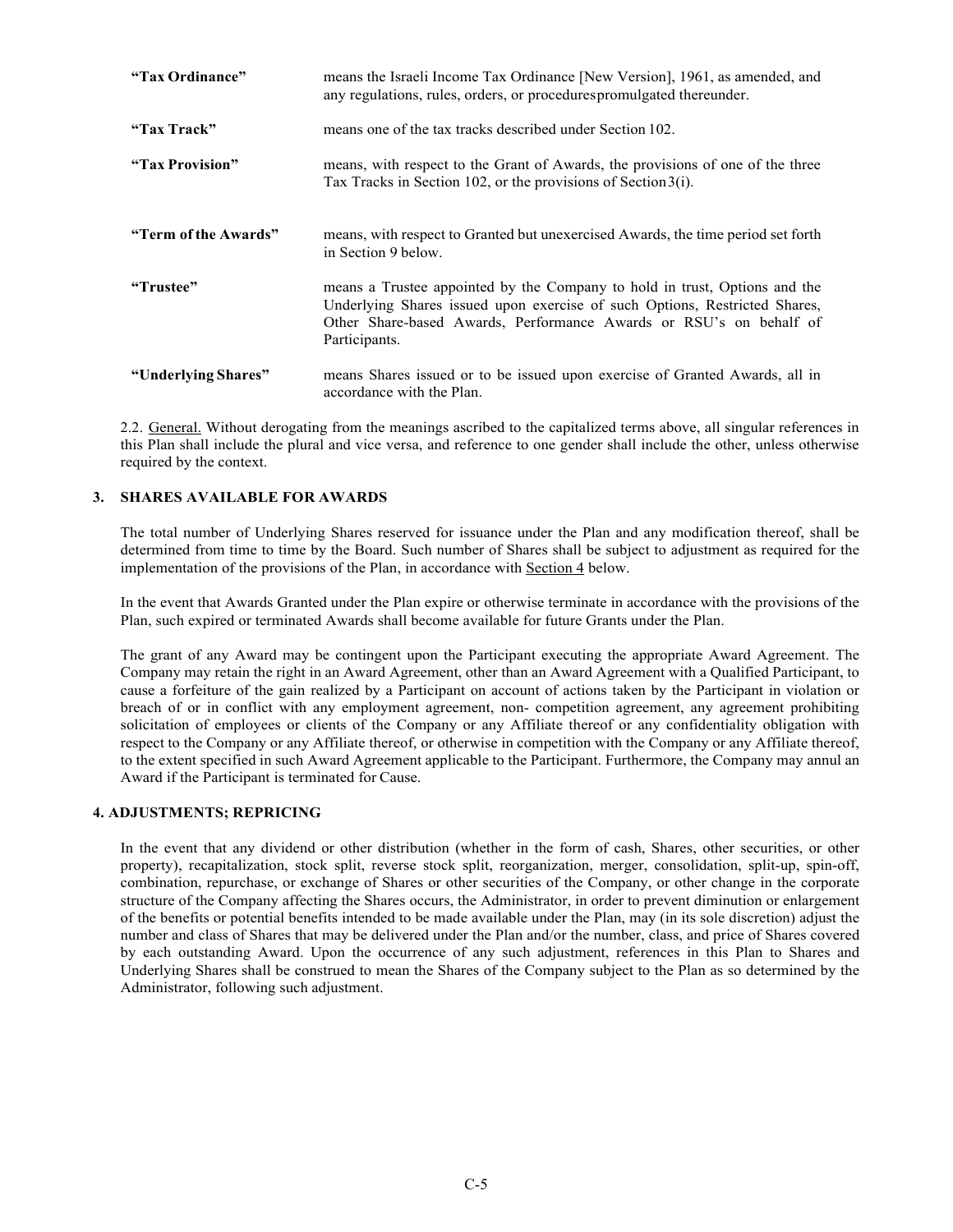In case of distribution of a cash dividend, so long as Shares deposited with the Trustee on behalf of a Participant are held in trust, the Company shall transfer to the Trustee the amount of dividend resulting from the Underlying Shares held by the Trustee for the benefit of Participants in accordance with the provisions of this Plan. The Trustee shall deduct all applicable taxes from the dividend amount and transfer the remaining dividend amount to such Participants in accordance with Section 102 and the Section 102 Rules.

Notwithstanding any provision herein to the contrary, the repricing of Options or any Other Share-based Award is prohibited without prior approval of the Company's shareholders. For this purpose, a "repricing" means any of the following (or any other action that has the same effect as any of the following): (i) changing the terms of an Option or Other Share-based Award to lower its Exercise Price; (ii) any other action that is treated as a "repricing" under generally accepted accounting principles; and (iii) repurchasing for cash or cancelling an Option or Other Share-based Award at a time when its Exercise Price is greater than the Fair Market Value of the underlying Shares in exchange for another award, unless the cancellation and exchange occurs in connection with a change in capitalization or similar change hereunder. A cancellation and exchange under clause (iii) would be considered a "repricing" regardless of whether it is treated as a "repricing" under generally accepted accounting principles and regardless of whether it is voluntary on the part of the Participant.

## **5. ADMINISTRATION OF THE PLAN**

5.1. Power. Subject to the Law, the Articles of Association of the Company, and any resolution to the contrary by the Board, the Administrator is authorized, in its sole and absolute discretion, to exercise all powers and authorities either specifically granted to it under the Plan or necessary or advisable in the administration of the Plan, including, without limitation, to do the following:

- (a) Determine the identity of the Participants in the Plan;
- (b) Determine the number of Awards to be Granted for each Participant's benefit and the Exercise Price (subject to the approval of the Board if such approval is required by Law);
- (c) Determine the time or times at which Awards shall be Granted;
- (d) Determine whether, to what extent, and under what circumstances an Award may be settled, cancelled, forfeited, exchanged, or surrendered;
- (e) Determine any terms and conditions in addition to those specified in the Plan under which an Award may be Granted;
- (f) Determine any measures, and to take actions, necessary or advisable for the administration and implementation of the Plan;
- (g) Interpret the provisions of the Plan and to take all actions resulting therefrom including without limitation;
	- Subject to Section 7, accelerate the date on which any Award under the Plan becomes exercisable;
	- Waive or amend Plan provisions relating to exercise of Awards, including exercise of Awards after termination of employment, for any reason;
	- Amend any of the terms of the Plan, or any prior determinations of the Administrator; and
	- Adopt supplements to the Plan, including without limitations in order to accommodate tax regime of foreign jurisdictions.

All decisions made by the Administrator with respect to the Plan, and the interpretation thereof, shall be final and binding upon all Participants.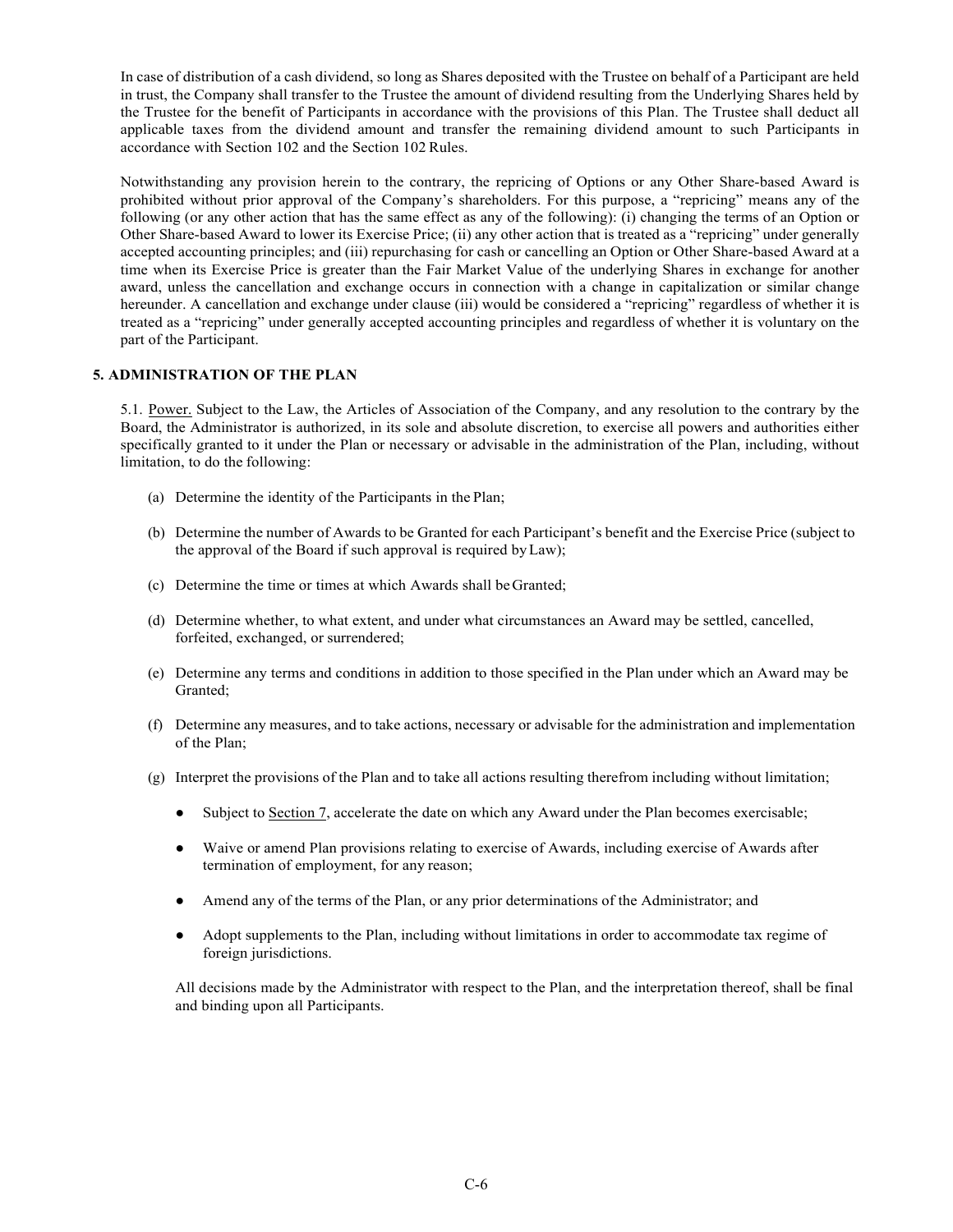## 5.2. Limitations.

- (a) With respect to any action necessary for the administration of the Plan, which is under any applicable Law or the Company's Articles of Association, required to be taken by the Board, without any right of delegation, notwithstanding anything to the contrary herein, such action shall be taken by the Board.
- (b) Notwithstanding the provisions of Section 5.1 above, no interpretations, determinations or actions of the Administrator shall contradict the provisions of applicable Law.
- (c) Notwithstanding any other provisions herein to the contrary and unless otherwise decided by the Administrator, no Award of Options or SARs shall be granted with an Exercise Price of less than the Fair Market Value as of the date of such Grant.

## **6. GRANT AND ALLOCATION OF AWARDS**

6.1. Timing of Initial Grant of Awards. Initial Awards may be Granted pursuant to the Ordinance at any time following 30 days after a request for approval of the Plan has been submitted for approval to the Israeli Income Tax Authorities pursuant to the requirements of the Tax Ordinance.

6.2. Conditions for Grant of Awards.

The Grant of Awards shall be subject to the following conditions:

- (a) The Grant has been approved by the necessary corporate bodies of the Company; and
- (b) All other approvals, consents or requirements necessary by Law have been received or met.

6.3. Date of Grant. The date on which Awards shall be deemed Granted under the Plan shall be the date the Administrator resolves to Grant such Award or any future date determined to be the effective date of a Grant of an Award, if so expressly stated by the Administrator in its determination relating to the Grant of an Award, subject to the execution by the Participant of all such instruments required by the Company with respect to the Grant, and (with respect to all Awards issued to the Trustee) the timely delivery of all such instruments required by the Trustee with respect to such Grant, in accordance with the provisions of the Tax Ordinance ("**Date of Grant**").

6.4. Clawbacks. Any Award, amount, or benefit received under the Plan shall be subject to potential cancellation, recoupment, rescission, payback, or other action in accordance with the terms of any applicable Company clawback policy or any applicable law, as may be in effect from time to time, including the requirements of (i) Section 304 of the U.S. Sarbanes Oxley Act and Section 954 of the U.S. Dodd-Frank Wall Street Reform and Consumer Protection Act and any implementing rules and regulations thereunder; (ii) similar rules under the laws of any other jurisdiction; and (iii) any policies adopted by the Company to implement such requirements, all to the extent determined by the Board to be applicable to the Participant, provided that the Clawback provisions under this Section shall not apply to Qualified Participants. By accepting an Award, the Participant shall be deemed to have acknowledged and consented to the Company's application, implementation, and enforcement of any applicable Company clawback policy that may apply to the Participant, whether adopted prior to or following the date of the Award, and any provision of applicable law relating to cancellation, recoupment, rescission, or payback of compensation, and to have agreed that the Company may take such actions as may be necessary to effectuate any such policy or applicable law, without further consideration or action.

6.5. Breach of Agreements. If the Participant breaches a non-competition, non-solicitation, non-disclosure, nondisparagement, or other restrictive covenant set forth in an Award Agreement or any other agreement between the Participant and the Company or any Affiliate, whether while the Participant is an employee, director, officer or Consultant of the Company or Affiliate or after the Participant's Termination of Engagement (as defined in Section 10.1), in addition to any other penalties or restrictions that may apply under any such agreement, state law, or otherwise, the Participant, other than a Qualified Participant, shall forfeit or pay to the Company:

(a) any and all outstanding Awards Granted to the Participant, including Awards that have become earned or vested;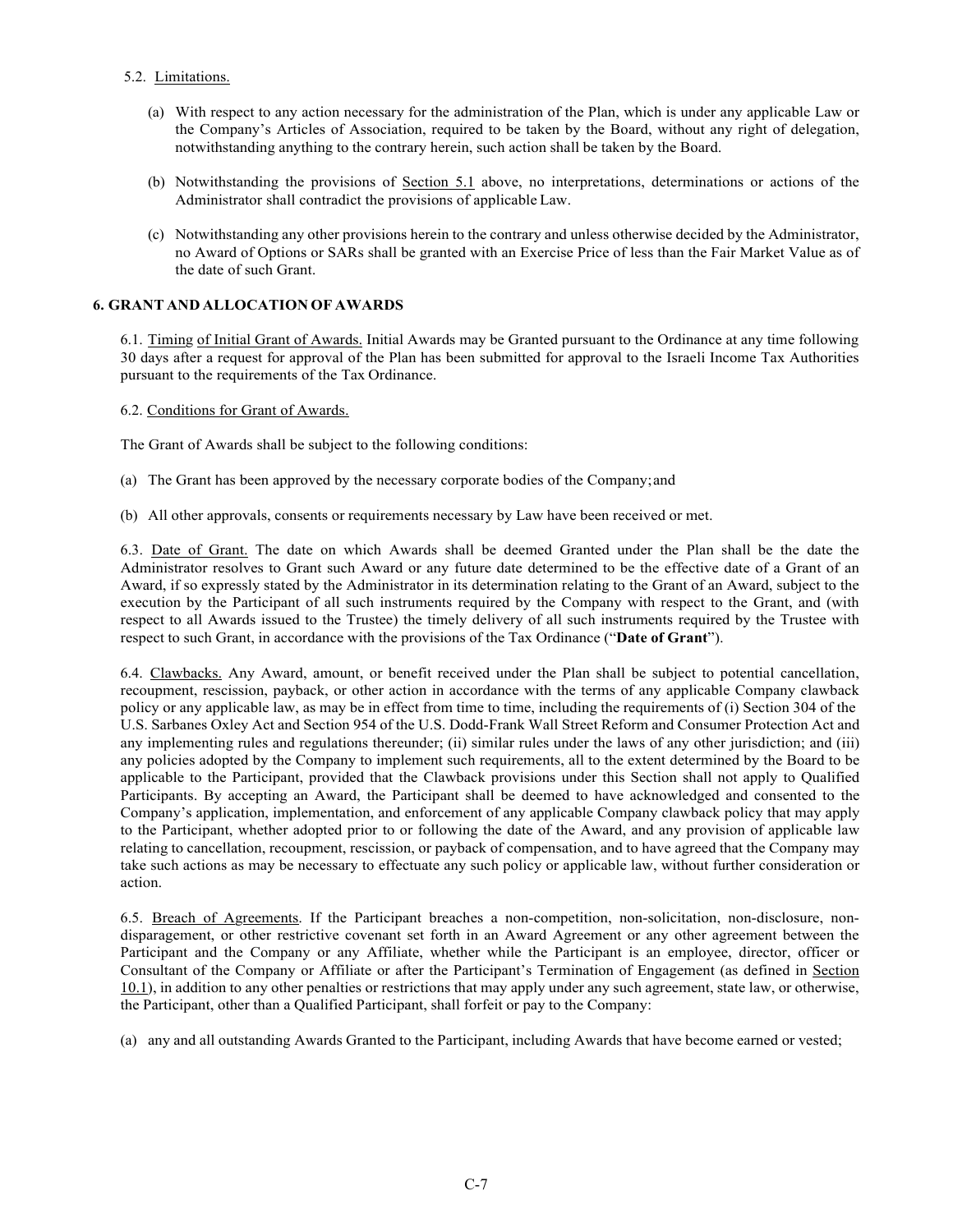- (b) any Shares held by the Participant in connection with the Plan that were acquired by the Participant after the Participant's Termination of Engagement and within the 12-month period immediately preceding the Participant's Termination of Engagement; and
- (c) the profit realized by the Participant from the sale, or other disposition for consideration, of any Shares received by the Participant in connection with the Plan after the Participant's Termination of Engagement, and within the 12 month period immediately preceding the Participant's Termination of Engagement where such sale or disposition occurs in such similar time period.

### **7. EXERCISE OF AWARDS**

7.1. Exercise Price. The Exercise Price per Underlying Share deliverable upon the exercise of an Award shall be determined by the Administrator as of the Date of Grant of the Award. The Exercise Price shall be set forth in the Award Letter.

7.2. Vesting Schedule. Unless otherwise determined by the Administrator (at its sole discretion), all Awards Granted on a certain date shall, subject to continued employment with or service to the Company or Affiliate by the Participant, and shall vest and become exercisable in accordance with the vesting schedule determined by the Administrator and specified in the Award Agreement.

7.3. Exercise of a portion of the Awards. The exercise of a portion of the Awards Granted shall not cause the expiration, termination or cancellation of the remaining unexercised Awards held by the Trustee on behalf of the Participant.

- 7.4. Manner of Exercise. An Award may be exercised by and upon the fulfilment of the following:
- *(a) Notice of Exercise*

The signing by the Participant, and delivery to both the Company (at its principal office) and the Trustee (if the Awards are held by a Trustee), of an exercise notice form as prescribed by the Administrator, including but not limited to: (i) the identity of the Participant, (ii) the number of Awards to be exercised, and (iii) the Exercise Price to be paid (the "**Notice of Exercise**").

*(b) Exercise Price*

The payment by the Participant to the Company, in such manner as shall be determined by the Administrator, of the Exercise Price with respect to all the Awards exercised, as set forth in the Notice of Exercise.

Notwithstanding the aforementioned, in the event the following payment method is included in the Award Letter or otherwise approved by the Administrator , the Exercise Price of each Award may be payable upon the exercise of part or all of vested Awards through a "**Net Exercise**" method so that the Participant will be entitled to receive pursuant to the exercise of the Awards only the number of Shares representing the benefit component in the Awards, based on the following formula, in exchange for paying only the par value of the Share. For the avoidance of doubt, according to this exercise method, the Participant will not actually pay the Exercise Price which is used only for calculating the benefit component.

$$
X = \frac{Y(A-B)}{A-N}
$$

 $X =$  the number of Exercised Shares to be issued to the Participant;

 $Y =$  the number of vested exercisable Awards that the Participant wishes to exercise into Shares; A  $=$  the Fair Market Value (as defined below) of the Share at the date of exercise;

 $B =$  the Exercise Price:

 $N =$  the par value of the Share.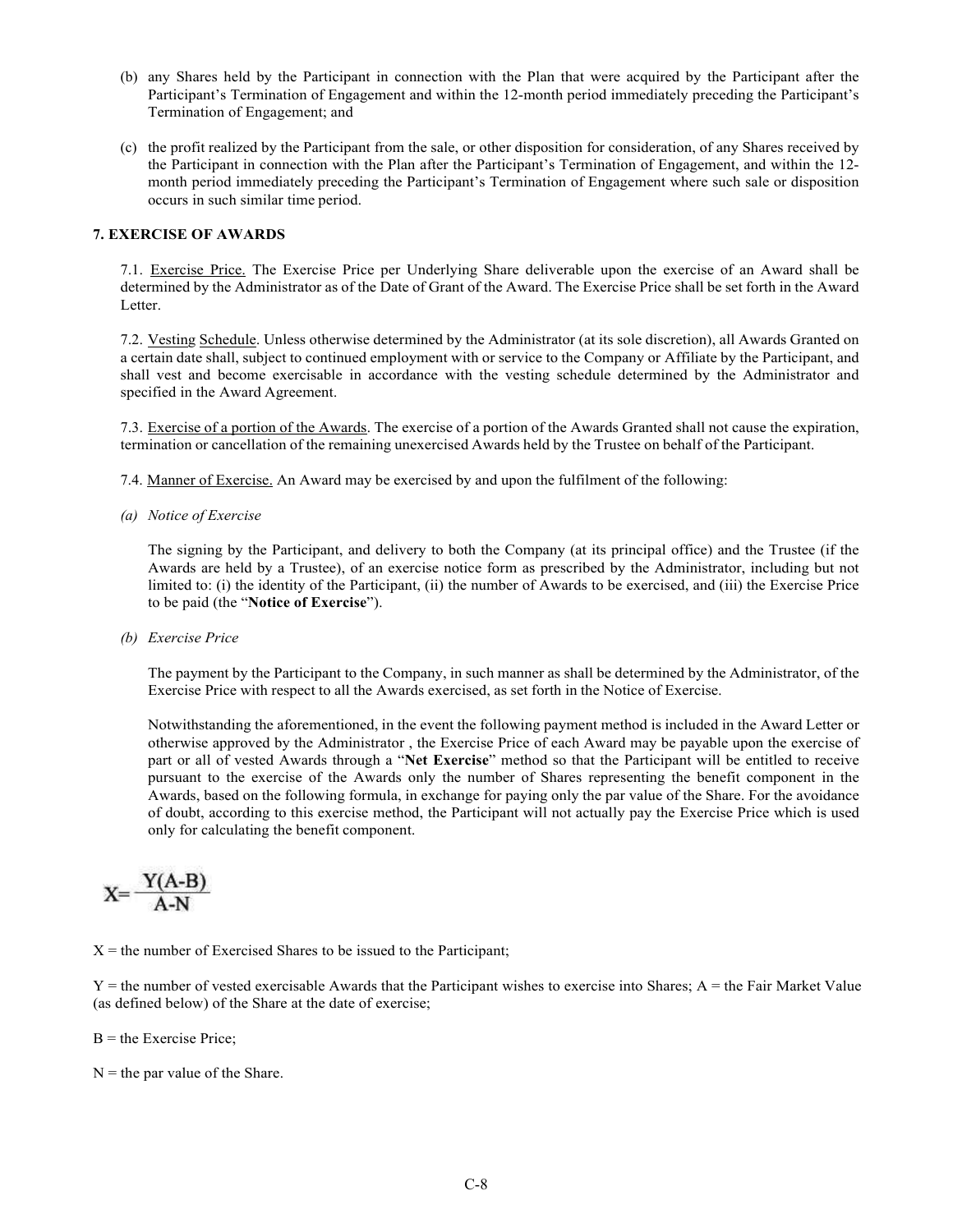*(c)* Allocation of Shares

Upon the delivery of a duly signed Notice of Exercise and the payment to the Company of the Exercise Price with respect to all the Awards specified therein, the Company shall issue the Underlying Shares to the Trustee or to the Participant, as the case may be.

*(d)* Expenses

Unless otherwise agreed in writing by the Company, all costs and expenses including broker fees and bank commissions, derived from the exercise of Awards or Underlying Shares, shall be borne solely by the Participant.

### **8. WAIVER OF AWARD RIGHTS**

At any time prior to the expiration of any Granted (but unexercised) Awards, a Participant may waive his rights to such Award by a written notice to the Company's principal office. Such notice shall specify the number of Awards Granted, which the Participant waives, and shall be signed by the Participant.

Upon receipt by the Company of a notice of waiver of such rights, such Awards shall expire and shall become available for future Grants under the Plan.

## **9. TERM OF THE AWARDS**

Unless earlier terminated pursuant to the provisions of this Plan, all Granted but unexercised Awards shall expire and cease to be exercisable at 5:00 p.m. Israel time on the 10th anniversary of the Date of Grant.

## **10. TERMINATION OF ENGAGEMENT**

10.1. Termination of Engagement. If a Participant ceases to be an employee, director, officer or Consultant of the Company or Affiliate for any reason ("**Termination of Engagement**") other than death, Retirement, Disability or Cause, then unless otherwise determined in a Participant's Award Agreement or by the Administrator prior to the Termination of Engagement, any vested but unexercised Awards on the date of Termination of Engagement (as shall be determined by the Company or Affiliate, in its sole discretion), Granted to Participant may be exercised, if not previously expired, not later than the earlier of (i) 90 days after the date of Termination of Engagement, or (ii) the Term of the Awards.

Unless otherwise determined in a Participant's Award Agreement, all other Awards Granted for the benefit of Participant shall expire upon the date of Termination of Engagement unless modified by the Administrator prior to the Termination of Engagement.

10.2. Termination for Cause. If subsequent to the Participant's Termination of Engagement, but prior to the exercise of Awards Granted to such Participant, the Administrator determines that either prior or subsequent to the Participant's Termination of Engagement, the Participant engaged in conduct which would constitute Cause, then the Participant's right to exercise the Awards Granted to such Participant shall immediately cease upon such determination, and the Awards shall thereupon expire.

If at any time, the Administrator determines that the Participant engaged in conduct which would constitute Cause, then any Underlying Shares issued to the Participant, whether held by the Participant or the Trustee, shall be subject to repurchase by the Company (or anyone designated by the Company), for no consideration, or for the exercise price actually paid to the Company with respect to such Underlying Shares, all subject to applicable Law. In any case whereby the Participant fails to transfer such Underlying Shares to the Company, the Company may take any action the Company deems fit in order to affect such transfer (by virtue of forfeit, transfer, redemption or any other action), including without limitations authorize any party to execute any instrument so required on behalf of the Participant, in order to effect such transfer.

The determination by the Administrator as to the occurrence of Cause shall be final and conclusive for all purposes of this Plan.

10.3. Termination by Reason of Death, Retirement, or Disability. Unless otherwise determined in a Participant's Award Agreement, in the event of Termination of Engagement of a Participant by reason of death, Retirement, or Disability, any vested but unexercised Awards shall be exercisable in the case of death, by his or her estate, personal representative or beneficiary, or in the case of Retirement or Disability, by the Participant or his or her personal representative (as the case may be), until the earlier of (i) 360 days after the date of Termination of Engagement; or (ii) the Term of the Awards.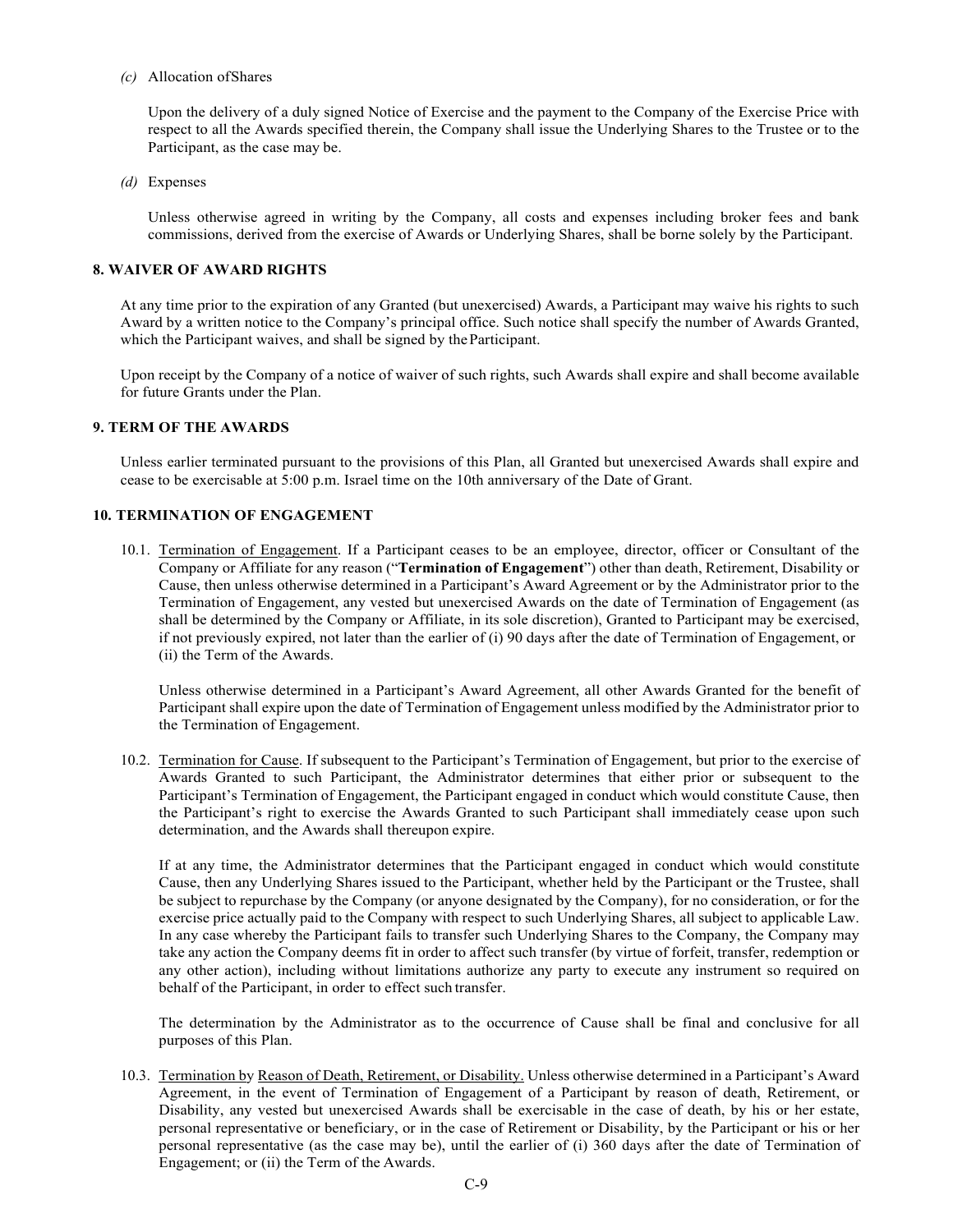- 10.4. Exceptions. In special circumstances, pertaining to the Termination of Engagement of a certain Participant, the Administrator may in its sole discretion decide to extend any of the periods stated above in Sections 10.1-10.3.
- 10.5. Transfer of Employment or Service. A Participant's right to Awards or the exercise thereof that were Granted to him or her under this Plan, shall not be terminated or expire solely as a result of the fact that the Participant's employment or service as an employee, officer, director or Consultant changes from the Company to an Affiliate or vice versa. Furthermore, the Administrator may determine that the transfer of a Participant from a status of an employee, officer or director to a status of a Consultant or from a status of a Consultant to a status of an employee, officer or director, shall not be deemed a Termination of Engagement for purposes hereof.

## **11. AWARDS AND TAX PROVISIONS**

All Awards under this Plan shall be Granted in accordance with one of the Tax Provisions as follows:

- The Company may Grant Awards to Qualified Participants in accordance with the provisions of Section 102 and the Rules.
- The Company may Grant Awards to Non-Qualified Participants in accordance with the provisions of Section 3(i).
- 11.1. Tax Provision Selection. The Company shall elect under which Tax Provision each Award is Granted in accordance with any applicable Law and its sole discretion – i.e., the Company shall elect whether to Grant Awards to Participants under one of the three Section 102 Tax Tracks, or under the provisions of Section 3(i). The Company shall notify each Participant in the Award Letter, under which Tax Provision the Awards are Granted and, if applicable, under which Section 102 Tax Track, each Award is Granted.

Awards Granted according to Section 102 through a Trustee may either be classified as Capital Gains Track Through a Trustee or as Income Tax Track Through a Trustee.

For the avoidance of doubt, such Election shall not prevent the Company from Granting Awards according to Section 102 without a Trustee simultaneously.

In the event the Administrator determines that the Company shall elect one of the Tax Tracks for Grants of Section 102 Awards, all Grants of Section 102 Awards made following such election, shall be subject to the elected Tax Track and the Company shall be entitled to change such election only following the lapse of one year from the end of the tax year in which Section 102 Awards are first Granted under the then prevailing Tax Track or following the lapse of any shorter or longer period, if provided by law.

11.2. Section 102 Trustee Tax Tracks. If the Company elects to Grant Awards to Qualified Participants through (i) the Capital Gains Track Through a Trustee, or (ii) the Income Tax Track Through a Trustee, then, in accordance with the requirements of Section 102, the Company shall appoint a Trustee who will hold in trust on behalf of each Qualified Participant the Granted Awards and the Underlying Shares issued upon exercise of such Awards in trust on behalf of each Qualified Participant. In addition, the following terms shall apply: (i) the Trustee shall hold other shares received subsequently following any realization of rights, including without limitation bonus shares; (ii) in the event the requirements for Section 102 Trustee Tax Tracks are not met, Section 102 awards may be regarded as grants without a Trustee, all in accordance with the provisions of Section 102; (iii) a Qualified Participant shall not sell or release from trust any award/share received upon the exercise of an award and/or any share received subsequently following any realization of rights, including without limitation, bonus shares, until the lapse of the Holding Period required under Section 102 of the Tax Ordinance; (iv) if any such sale or release occurs during the Holding Period, the sanctions under Section 102 of the Ordinance and under any rules, regulations, orders or procedures promulgated thereunder shall apply to and shall be borne by such Qualified Participant. The Participant shall be bound by the trust agreement executed between the Company and any such trustee, including any amendment thereof.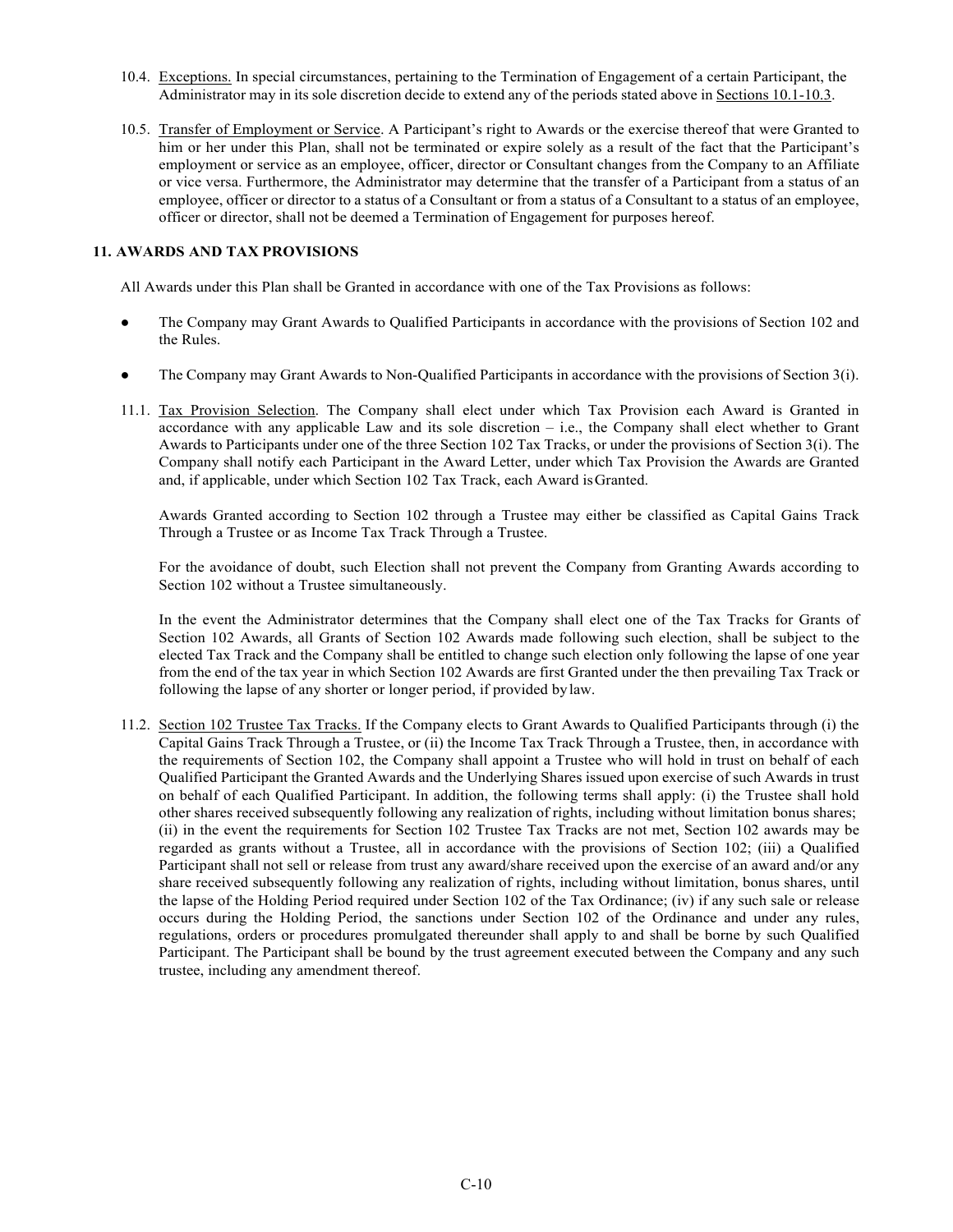- 11.3. Income Tax Track Without a Trustee. If the Company elects to Grant Awards to Israeli Participants according to the provisions of this track, then the Awards will not be subject to a Holding Period of this Plan.
- 11.4. Concurrent Conditions. The Holding Period of Section 102, if any, is in addition to the vesting period as specified in Section 7.2 of the Plan. The Holding Period and vesting period may run concurrently, but neither is a substitute for the other, and each are independent terms and conditions for Awards Granted.
- 11.5. Trust Agreement. The terms and conditions applicable to the trust relating to the Tax Track selected by the Company, as appropriate, shall be set forth in an agreement signed by the Company and the Trustee (the "**Trust Agreement**").

### **12. RIGHTS AS A SHAREHOLDER**

A Participant shall not have any rights as a shareholder with respect to Underlying Shares issued under this Plan, until such time as the Shares shall be registered in the name of the Participant in the Company's register of shareholders.

## **13. NO SPECIAL EMPLOYMENT RIGHTS**

Nothing contained in this Plan shall confer upon any Participant any right with respect to the continuation of employment by or service to the Company or Affiliate or to interfere in any way with the right of the Company or Affiliate, to terminate such employment or service or to increase or decrease the compensation of the Israeli Participant.

## **14. RESTRICTIONS ON SALE OF AWARDS**

- 14.1. Options. Options may not be sold, assigned, transferred, pledged, hypothecated or otherwise disposed of, except by will or the laws of descent.
- 14.2. Shares. No transfer of Underlying Shares shall be effective unless made in compliance with the Articles of Association of the Company (as may be amended from time to time).
- 14.3. Restricted Shares. As stated in Section 26 below.
- 14.4. Restricted Share units. As stated in Section 27 below.
- 14.5. M&A Transaction. In the event of an M&A Transaction, the outstanding (including the unexercised, vested, unvested or restricted) portion of each outstanding Award shall be assumed or substituted with an equivalent Award or the right to receive Consideration by the acquiring or successor corporation or an affiliate thereof, as shall be determined by such entity and/or the Administrator, subject to the terms hereof. In the event that the successor corporation or any affiliate thereof does not provide for such an assumption, and/or substitution of outstanding Awards and/or the provision of Consideration for outstanding Awards, then unless determined otherwise with respect to a specific outstanding Award, the Administrator shall have sole and absolute discretion to determine the effect of the M&A Transaction on the portion of Awards outstanding immediately prior to the effective time of the M&A Transaction, which may include any one or more of the following, whether in a manner equitable or not among individual Participants or groups of Participants: (i) all or a portion of the outstanding Awards shall become exercisable in full on a date no later than two days prior to the date of consummation of the M&A Transaction, or on another date and/or dates or at an event and/or events as the Administrator shall determine at its sole and absolute discretion, provided that unless otherwise determined by the Administrator, the exercise and/or vesting of all Awards that otherwise would not have been exercisable and/or vested in the absence of an M&A Transaction, shall be contingent upon the actual consummation of the M&A Transaction; and/or (ii) that all or a portion or certain categories of the outstanding Awards shall be cancelled upon the actual consummation of the M&A Transaction, and instead the holders thereof will receive Consideration, or no Consideration, in the amount and under the terms determined by the Administrator at it sole and absolute discretion; and/or (iii) that an adjustment or interpretation of the terms of the Awards shall be made in order to facilitate the M&A Transaction and/or otherwise as required in context of the M&A Transaction.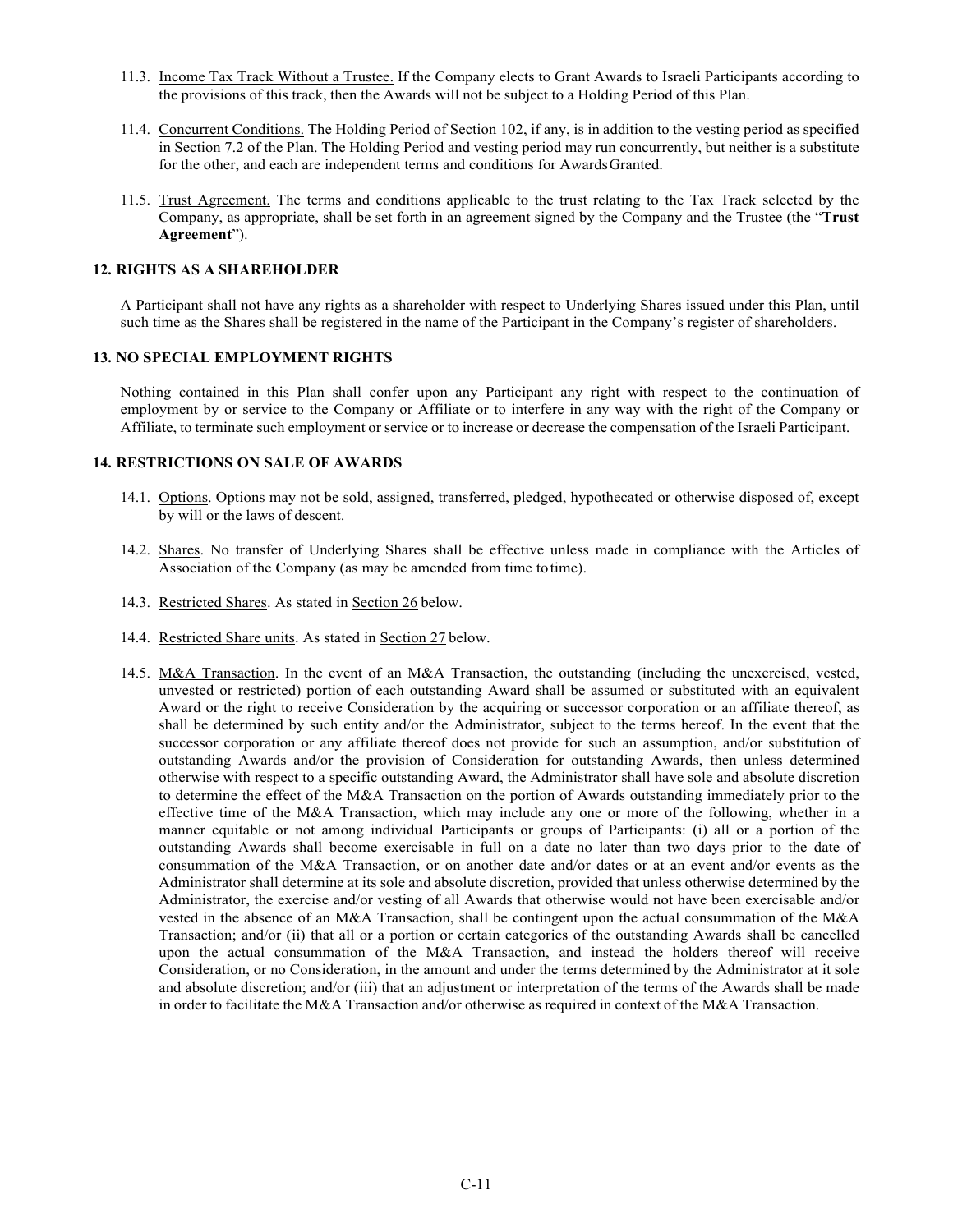14.6. Acceleration Provision. The Administrator, in its sole discretion, may decide to add a provision in certain Award Letters, according to which in case of an M&A Transaction, all or some of the unvested Awards, shall automatically accelerate.

## **15. TAX MATTERS**

This Plan shall be governed by, shall conform with and be interpreted so as to comply with, the requirements of the Tax Ordinance and any written approval from any relevant Tax Authorities. All tax consequences under any applicable Law (other than stamp duty) which may arise from the Grant or Allocation of Awards, from the exercise thereof or from the holding or sale of Underlying Shares (or other securities issued under the Plan) by or on behalf of the Participant, shall be borne solely by the Participant. The Participant shall indemnify the Company and/or any of its Affiliates, as the case may be, and hold them harmless, against and from any liability for any such tax or any penalty, interest or indexing.

If the Company elects to Grant Awards according to the provisions of the Income Tax Track Without a Trustee (Section 11.3 of this Plan), and if prior to the exercise of any and/or all of these Awards, such Qualified Participant ceases to be an employee, director, or officer of the Company or Affiliate, the Qualified Participant shall deposit with the Company a guarantee or other security as required by law, in order to ensure the payment of applicable taxes upon the Exercise of such Awards.

## **16. WITHHOLDING TAXES**

Whenever an amount with respect to withholding tax relating to Awards Granted to a Participant and/or Underlying Shares issued upon the exercise thereof is due from the Participant and/or the Company and/or an Affiliate, the Company and/or an Affiliate shall have the right to demand from a Participant such amount sufficient to satisfy any applicable withholding tax requirements related thereto, and whenever Shares or any other non-cash assets are to be delivered pursuant to the exercise of an Award, or transferred thereafter, the Company and/or an Affiliate shall have the right to require the Participant to remit to the Company and/or to the Affiliate, or to the Trustee an amount in cash sufficient to satisfy any applicable withholding tax requirements related thereto. If such amount is not timely remitted, the Company and/or the Affiliate shall have the right to withhold or set-off (subject to Law) such Shares or any other non-cash assets pending payment by the Participant of such amounts.

With regard to Awards Granted to Qualified Participants, until all taxes have been paid in accordance with Rule 7 of the Section 102 Rules, Awards and/or Underlying Shares may not be sold, transferred, assigned, pledged, encumbered, or otherwise willfully hypothecated or disposed of, and no power of attorney (other than pursuant to Section 15 above) or deed of transfer, whether for immediate or future use may be validly given. Notwithstanding the foregoing, the Awards and/or Underlying Shares may be validly transferred in accordance with Section 19 below, provided that the transferee thereof shall be subject to the provisions of Section 102 and the Section 102 Rules as would have been applicable to the deceased Israeli Participant were he or she to have survived.

## **17. NO TRANSFER OF AWARDS**

The Trustee shall not transfer Awards to any third party, including a Participant, except in accordance with instructions received from the Administrator.

## **18. TRANSFER OF RIGHTS UPON DEATH**

No transfer of any right to an Award or Underlying Share issued upon the exercise thereof by will or by the laws of descent shall be effective to bind the Company unless the Company has been furnished with the following signed and notarized documents:

- (a) A written request for such transfer and a copy of the legal documents creating and confirming the right of the person acting with respect to the Participant's estate and of the transferee;
- (b) A written consent by the transferee to pay any amounts in connection with the Awards and Underlying Shares any payment due according to the provisions of the Plan and otherwise abide by all the terms of the Plan; and
- (c) Any other such evidence as the Administrator may deem necessary to establish the right to the transfer of the Award or Underlying Share issued upon the exercise thereof and the validity of the transfer.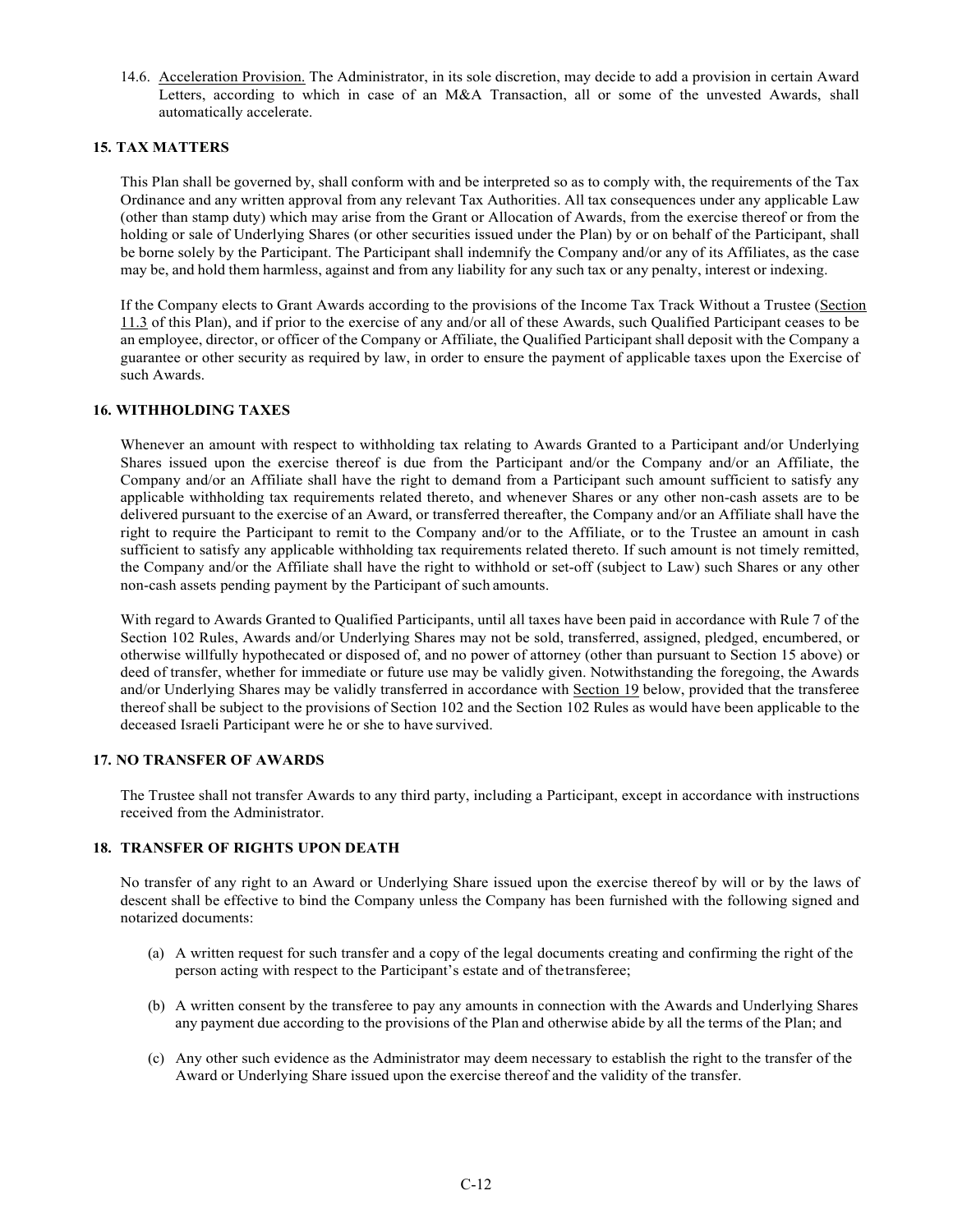# **19. NO RIGHT OF OTHERS TO AWARDS**

Subject to the provisions of the Plan, no person other than the Participant shall have any right with respect to Awards Granted to the Participant under the Plan.

## **20. EXPENSES AND RECEIPTS**

The expenses incurred in connection with the administration and implementation of the Plan (including any applicable stamp duty) shall be borne by the Company. Any proceeds received by the Company in connection with the exercise of any Award may be used for general corporate purposes.

### **21. REQUIRED APPROVALS**

The Plan is subject to the receipt of all approvals required under the Tax Ordinance and the Law.

### **22. APPLICABLE LAW**

This Plan and all documents delivered or executed by the Company or Affiliate in connection herewith shall be governed by, and construed and administered in accordance with the Law.

## **23. TREATMENT OF PARTICIPANTS**

There is no obligation for uniformity of treatment of Participants.

## **24. NO CONFLICTS**

In the event of any conflict between the terms of the Plan and the Award Letter, the Plan shall prevail, unless the Award Letter stated specifically that the conflicting provision in the Award Letter shall prevail.

## **25. PARTICIPANT UNDERTAKINGS**

By entering into this Plan, the Participant shall (1) agree and acknowledge that he or she has received and read the Plan and the Award Letter; (2) undertake all the provisions set forth in: Section 3(i) or Section 102 as applicable (including provisions regarding the applicable Tax Track that the Company has selected), the Plan, the Award Letter and the Trust Agreement (if applicable); and (3) if the Options are Granted under Section 102, the Israeli Participant shall undertake that subject to the provisions of Section 102 and the Rules, he or she shall not sell or release the Underlying Shares from trust before the end of the Holding Period (if any). Any and all rights underlying an Award Granted under Section 102 shall be issued to the Trustee and held thereby until the lapse of the Holding Period, and such rights shall be subject to the Tax Track which is applicable to such Exercised Shares.

## **26. RESTRICTED SHARES**

The Board may award Restricted Shares to any Participant, including under Section 102. Each Award of Restricted Shares under this Plan shall be evidenced by an Award Letter, in such form as the Board shall from time to time approve. The Restricted Shares shall be subject to all applicable terms of this Plan, which in the case of Restricted Shares granted under Section 102 shall include Section 11 hereof, and may be subject to any other terms that are not inconsistent with this Plan. The provisions of the various Restricted Shares Award Letters under this Plan need not be identical. The Restricted Shares Award Letters shall comply with and be subject to the Plan unless otherwise specifically provided in such Award Letter and not inconsistent with this Plan, or applicable Law:

26.1. Purchase Price. Each Restricted Share Award Letter shall state an amount of Exercise Price to be paid by the Participant, if any, in consideration for the issuance of the Restricted Shares and the terms of payment thereof, which may include, payment in cash or other evidence of indebtedness on such terms and conditions as determined by the Board.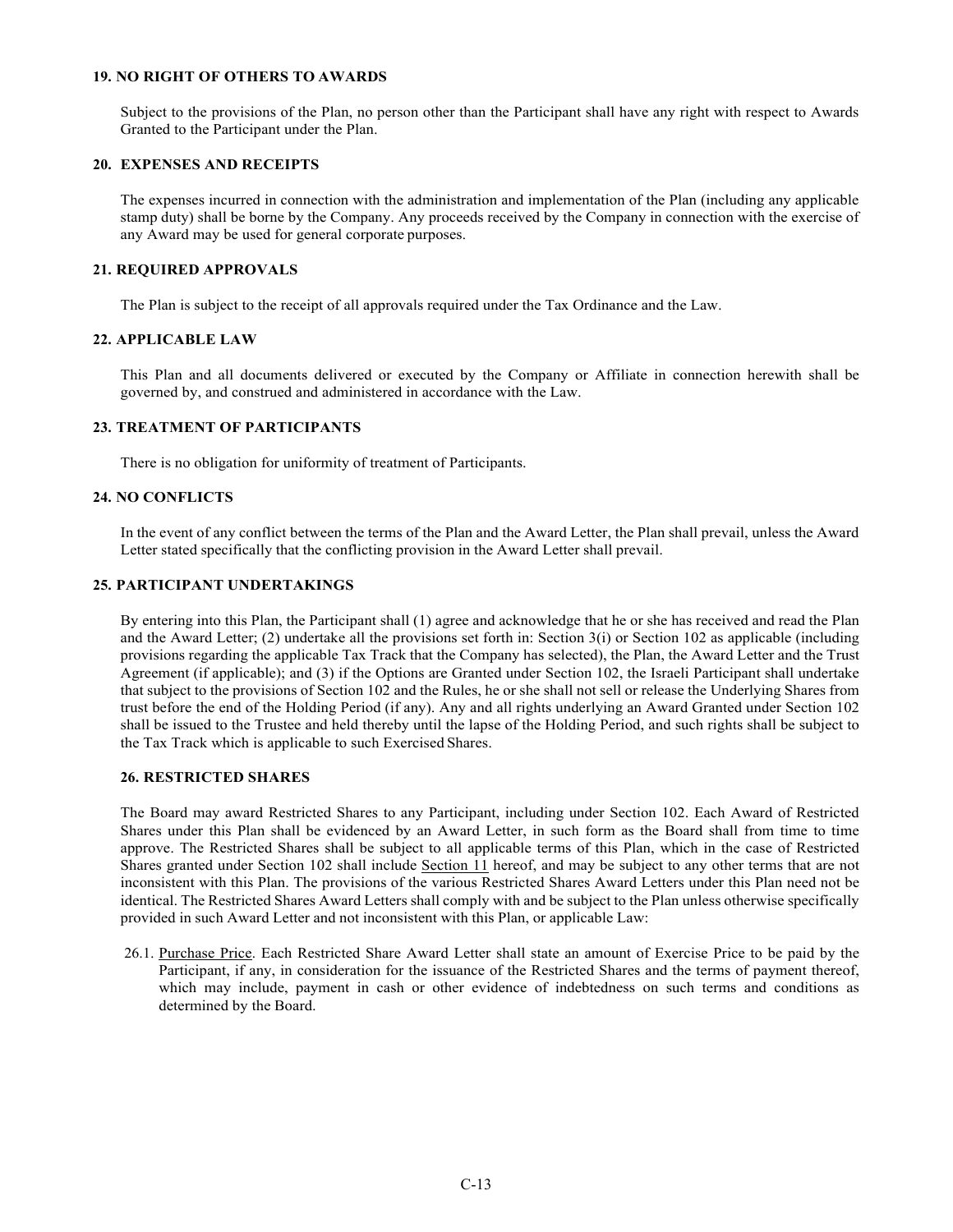- 26.2. Restrictions. Restricted Shares may not be sold, assigned, transferred, pledged, hypothecated, or otherwise disposed of, except by will or the laws of descent and distribution (in which case they shall be transferred subject to all restrictions then or thereafter applicable thereto), until such Restricted Shares shall have vested (the period from the date on which the Award is Granted until the date of vesting of the Restricted Share thereunder being referred to herein as the "**Restricted Period**"). The Board may also impose such additional or alternative restrictions and conditions on the Restricted Shares, as it deems appropriate, including the satisfaction of performance criteria. Such performance criteria may include, but are not limited to, sales, earnings before interest and taxes, return on investment, earnings per share, any combination of the foregoing or rate of growth of any of the foregoing, as determined by the Committee or pursuant to the provisions of any Company policy required under mandatory provisions of applicable Law. Certificates for shares issued pursuant to Restricted Share Awards shall bear an appropriate legend referring to such restrictions, and any attempt to dispose of any such shares in contravention of such restrictions shall be null and void and without effect. Such certificates may, if so determined by the Board, be held in escrow by an escrow agent appointed by the Board, or, if a Restricted Share Award is made pursuant to Section 102, by the Trustee. In determining the Restricted Period of an Award, the Board may provide that the foregoing restrictions shall lapse with respect to specified percentages of the awarded Restricted Shares on successive anniversaries of the date of such Award. To the extent required by the Tax Ordinance, the Restricted Shares issued pursuant to Section 102 shall be issued to the Trustee in accordance with the provisions of the Tax Ordinance and the Restricted Shares shall be held for the benefit of the Participant for such period as may be required by the Tax Ordinance.
- 26.3. Forfeiture; Repurchase. Subject to such exceptions as may be determined by the Board, if the Participant's continuous employment with or service to the Company or any Affiliate thereof shall terminate for any reason prior to the expiration of the Restricted Period of an Award or prior to the timely payment in full of the Exercise Price of any Restricted Shares, any Shares remaining subject to vesting or with respect to which the purchase price has not been paid in full, shall thereupon be forfeited, transferred to, and redeemed, repurchased or cancelled by the Company, as the case may be, in any manner as set forth in this Plan, subject to applicable Laws and the Participant shall have no further rights with respect to such Restricted Shares.
- 26.4. Ownership. During the Restricted Period, the Participant shall possess all incidents of ownership of such Restricted Shares, subject to Section 26.2, including the right to vote and receive dividends with respect to such Shares. All securities, if any, received by a Participant with respect to Restricted Shares as a result of any stock split, stock dividend, combination of shares, or other similar transaction shall be subject to the restrictions applicable to the original Award.

### **27. RESTRICTED SHARE UNITS**

An RSU is an Award covering a number of Shares that is settled, if vested and (if applicable) exercised, by issuance of those Shares. An RSU may be awarded to any Participant, including under Section 102, provided that, to the extent required by applicable Law, a specific ruling is obtained from the Israeli Income Tax Authority to grant RSUs as 102 Trustee Awards. An Award Letter relating to the grant of RSUs under this Plan, shall be in such form as the Board shall from time to time approve. The RSUs shall be subject to all applicable terms of this Plan, *mutatis mutandis*, which in the case of RSUs granted under Section 102 shall include Section 11 hereof, and may be subject to any other terms that are not inconsistent with this Plan. The provisions of the various Award Letters need not be identical. RSUs may be granted in consideration of a reduction in the Participant's other compensation.

- 27.1. Exercise Price. No payment of Exercise Price shall be required as consideration for RSUs, unless included in the Award Letter or as required by applicable Law.
- 27.2. Shareholders' Rights. The Participant shall not possess or own any ownership rights in the Shares underlying the RSUs and no rights as a shareholder shall exist prior to the actual issuance of Shares in the name of the Participant.
- 27.3. Vesting of RSUs. Shares shall be issued to or for the benefit of Participant promptly following each vesting date determined by the Administrator, provided that Participant is still engaged by the Company on the applicable vesting date. After each such vesting date the Company shall promptly cause to be issued for the benefit of Participant Shares with respect to RSUs that became vested on such vesting date. It is clarified that no Shares shall be issued pursuant to the RSUs to Participant until the vesting criteria determined by the Administrator is met.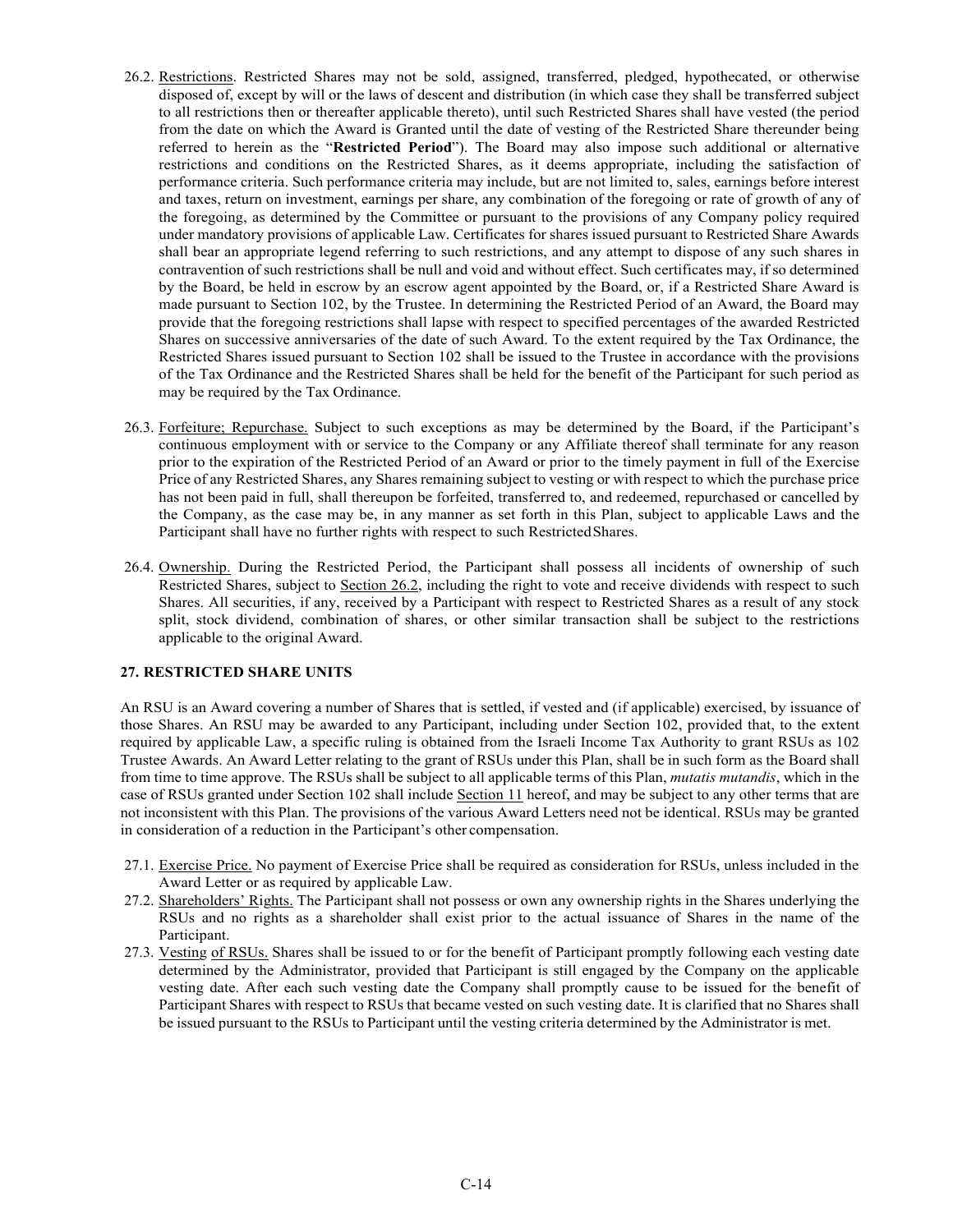27.4. Settlements of Awards. Settlement of vested RSUs shall be made in the form of Shares. Distribution to a Participant of an amount (or amounts) from settlement of vested RSUs can be deferred to a date after settlement as determined by the Board. The amount of a deferred distribution may be increased by an interest factor or by dividend equivalents. Until the grant of RSUs is settled, the number of Shares underlying such RSUs shall be subject to adjustment pursuant hereto, *mutatis mutandis*.

## **28. OTHER SHARE-BASED AWARDS**

- 28.1. Grant of Other Share-based Awards. Other Share-based Awards may be granted either alone or in addition to or in conjunction with other Awards under the Plan. Other Share-based Awards may be granted in lieu of other cash or other compensation to which a Participant is entitled from the Company or may be used in the settlement of amounts payable in Shares under any other compensation plan or arrangement of the Company. Subject to the provisions of the Plan, the Administrator shall have the sole and complete authority to determine the persons to whom and the time or times at which such Awards shall be made, the number of Shares to be granted pursuant to such Awards, and all other conditions of such Awards. Unless the Administrator determines otherwise, any such Award shall be confirmed by an Award Letter, which shall contain such provisions as the Board determines to be necessary or appropriate to carry out the intent of this Plan with respect to such Award.
- 28.2. Terms of Other Share-based Awards. Any Share subject to Awards made under this Section 28 may not be sold, assigned, transferred, pledged or otherwise encumbered prior to the date on which the Shares are issued, or, if later, the date on which any applicable restriction, performance or deferral period lapses.

# **29. RULES PARTICULAR TO SPECIFIC COUNTRIES**

Notwithstanding anything to the contrary herein, the terms and conditions of this Plan may be adjusted with respect to a particular country by means of a Sub-Plan in the form of an addendum to this Plan, and to the extent that the terms and conditions set forth in the Sub-Plan conflict with any provisions of this Plan, the provisions of the applicable Sub-Plan shall govern. Terms and conditions set forth in a Sub-Plan shall apply only to Awards issued to Participants under the jurisdiction of the specific country that is subject of the Sub-Plan and shall not apply to Awards issued to any other Participants. The adoption of any such Sub-Plan shall be subject to the approval of the Board, and, if required, the approval of the shareholders of the Company.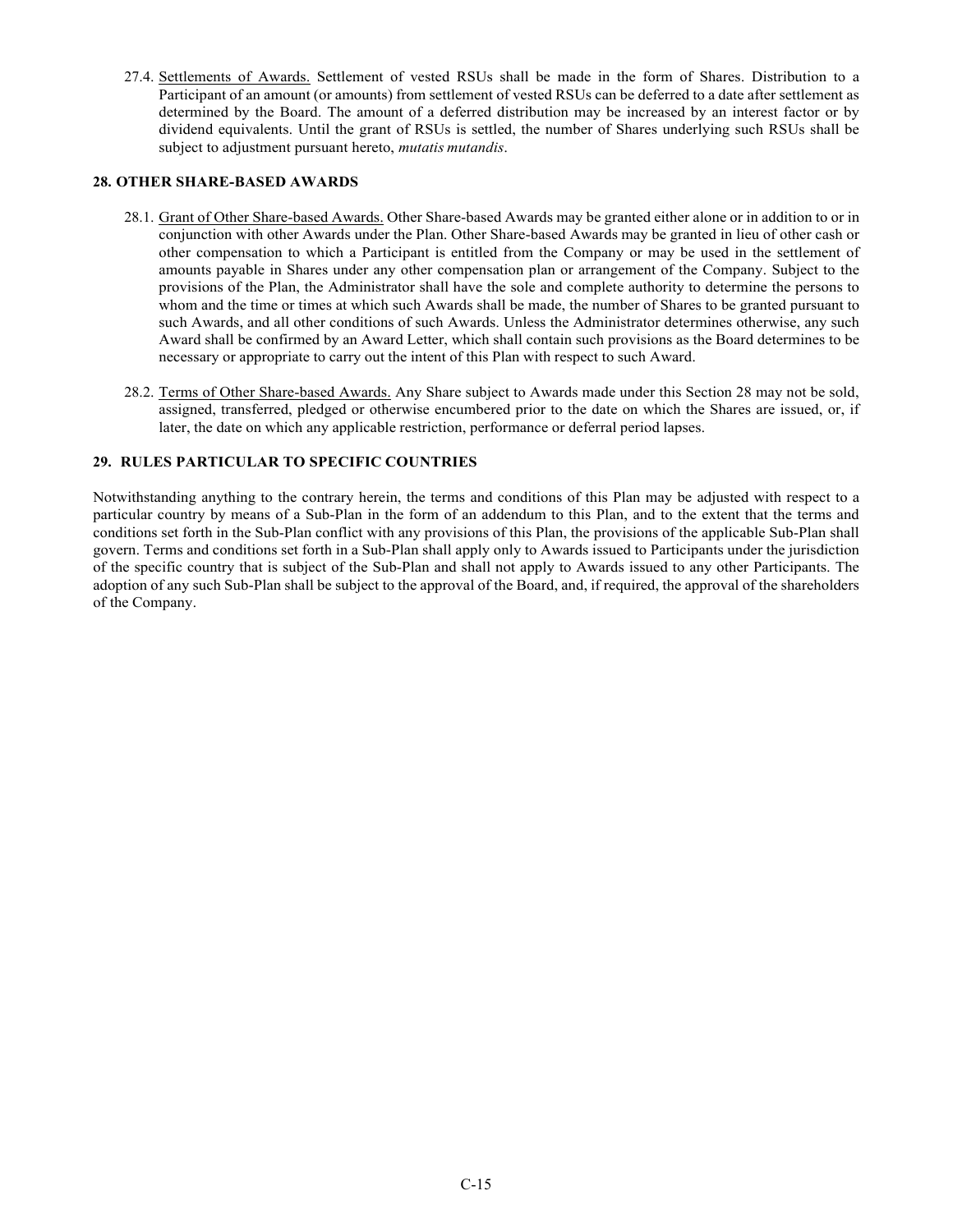## **TODOS MEDICAL LTD.** (the "Company")

### **2021 EQUITY INCENTIVE PLAN US Sub-Plan**

This US Sub-Plan, as amended from time to time, shall be known as the "US Sub-Plan to the Todos Medical Ltd. 2021 Equity Incentive Plan" (the "US Sub-Plan"). This US Sub-Plan is effective as of the date that the Plan becomes effective (the "Effective Date"), subject to the timely approval of the Company's shareholders as set forth in Section 6.1 of the US Sub-Plan. The provisions specified hereunder apply only to Participants who are subject to U.S. federal income tax. The purpose of this US Sub-Plan is to establish certain rules and limitations applicable to Awards that may be granted or issued under the Plan from time to time, in compliance with applicable U.S. tax, securities and other applicable laws currently in force. Except as otherwise provided by this US Sub-Plan, all grants made pursuant to this US Sub-Plan shall be governed by the terms of the Plan. This US Sub-Plan is applicable only to grants made after the Effective Date.

#### 1. Definitions.

Capitalized terms not otherwise defined herein shall have the meaning assigned to them in the Plan. Notwithstanding anything to the contrary in the Plan, the following definitions will apply to grants made pursuant to the Plan and this US Sub-Plan:

"Code" means the U.S. Internal Revenue Code of 1986, as amended. Any reference to a section of the Code herein will be a reference to any successor or amended section of the Code.

"Disability" means, with respect to Incentive Stock Options, a "permanent and total disability" within the meaning of Section 22(e)(3) of the Code.

"Fair Market Value" shall have the meaning set forth in the Plan; provided that, notwithstanding any provision in the Plan to the contrary, (a) with respect to Non-Qualified Stock Options, Fair Market Value shall be determined in a manner that satisfies the applicable requirements of Section 409A of the Code, and (b) with respect to Incentive Stock Options, Fair Market Value shall be determined in a manner that satisfies the applicable requirements of Section 422 of the Code, and subject to Section  $422(c)(7)$  of the Code.

"Family Member" means any child, stepchild, grandchild, parent, stepparent, grandparent, spouse, former spouse, sibling, niece, nephew, mother-in-law, father-in-law, son-in-law, daughter-in-law, brother-in-law, or sister-in-law, including adoptive relationships, any person sharing the employee's household (other than a tenant or employee), a trust in which these persons have more than 50% of the beneficial interest, a foundation in which these persons (or the employee) control the management of assets, and any other entity in which these persons (or the employee) own more than 50% of the voting interests.

"Incentive Stock Option" means any Award awarded to an eligible Participant under the Plan and this US Sub-Plan intended to be, and designated in the Award Letter as, an "incentive stock option" within the meaning of Section 422 of the Code.

"Non-Qualified Stock Option" means any Award awarded under this Plan that is not an Incentive Stock Option.

"Parent" means any parent corporation of the Company within the meaning of Section 424(e) of the Code.

"Performance Award" means an Award made subject to the attainment of performance goals (as described in Section 5) over a performance period of at least one year.

"Subsidiary" means any subsidiary corporation of the Company within the meaning of Section 424(f) of the Code.

"Ten Percent Shareholder" means a person owning stock possessing more than 10% of the total combined voting power of all classes of shares of the Company, its Subsidiaries or its Parent.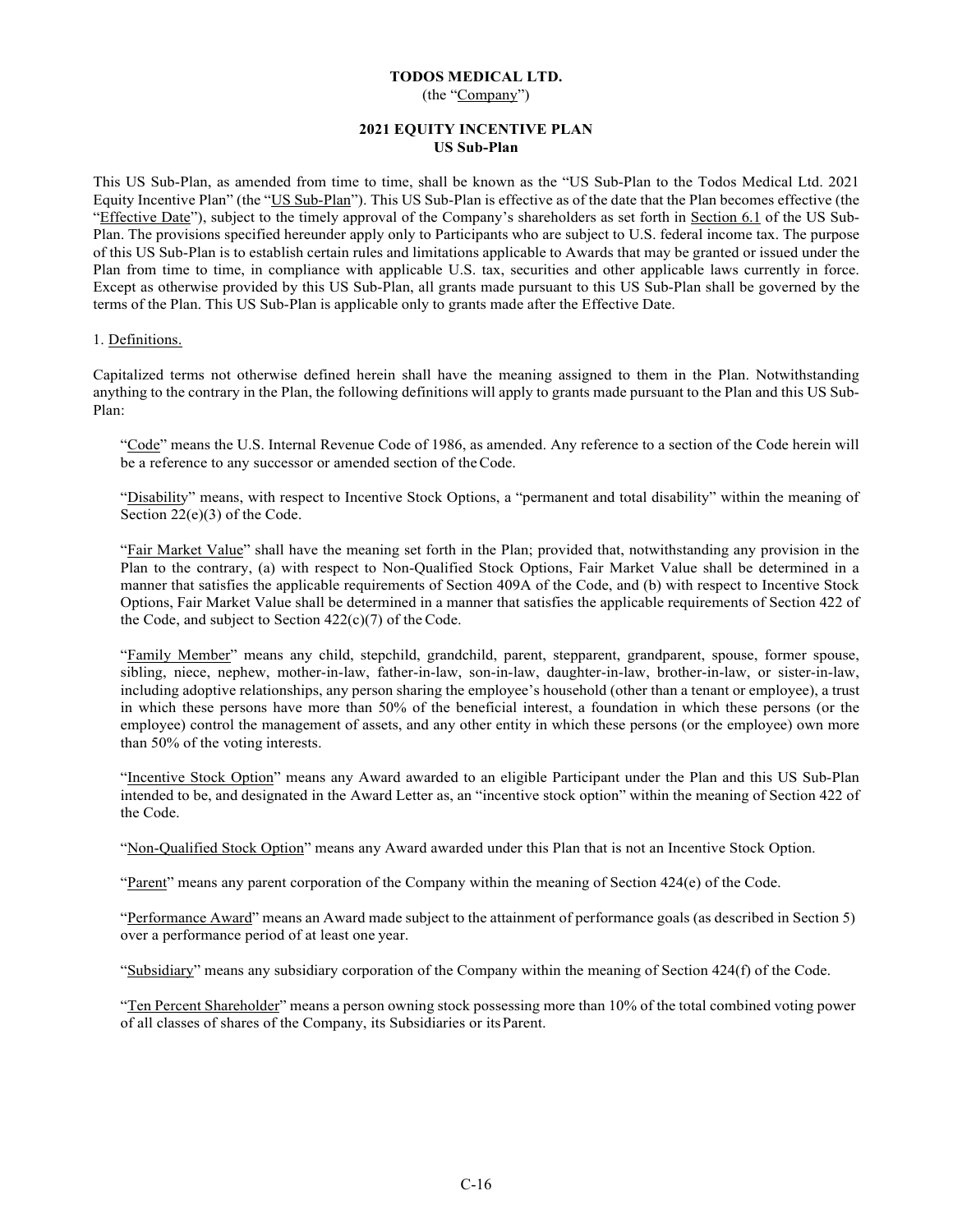## 2. Shares Reserved under US Sub-Plan for Incentive Stock Options.

The maximum aggregate number of Shares that may be issued pursuant to Incentive Stock Options is 750,000,000 (seven hundred and fifty million) Shares, and such reserve of Shares for grants of Incentive Stock Options shall not be increased without the approval of the shareholders of the Company as required pursuant to Section 421 *et seq*. of the Code. The number of Shares stated in this Section 2 shall be subject to adjustment as provided in Section 4 of the Plan (to the extent such adjustments are in accordance with Sections 409A and 424 of the Code, unless otherwise determined by the Board in its discretion). To the extent that an Incentive Stock Option terminates, expires, or lapses for any reason, any Shares subject to the Awards shall again be available for the grant of an Incentive Stock Option pursuant to the Plan and this US Sub-Plan. Additionally, any Shares tendered or withheld to satisfy the exercise price or tax withholding obligation pursuant to any Incentive Stock Option shall again be available for the grant of an Incentive Stock Option pursuant to the Plan and this US Sub-Plan. Notwithstanding the provisions of this Section 2, no Shares may again be granted or awarded if such action would cause an Incentive Stock Option to fail to qualify as an incentive stock option under Section 422 of the Code.

## 3. Grants of Awards.

All employees and Consultants are eligible to be granted Non-Qualified Stock Options under this US Sub-Plan, and only employees of the Company, a Subsidiary or a Parent are eligible to be granted Incentive Stock Options under this US Sub-Plan, if so employed on the grant date of such Incentive Stock Option. Eligibility for the grant of an Award and actual participation in this US Sub-Plan and the Plan shall be determined by the Board in its sole discretion. Notwithstanding anything in this Section 3 to the contrary, Consultants who (a) are not natural persons, (b) do not provide bona fide services to the Company, a Subsidiary or a Parent, or (c) provide services in connection with the offer or sale of securities in a capital raising transaction shall not be eligible to be granted Awards under this US Sub-Plan.

### 4. Special Terms for Incentive Stock Options.

- *4.1 Disqualification*. To the extent that any Award does not qualify as an Incentive Stock Option (whether because of its provisions or the time or manner of its exercise or otherwise), such Award or the portion thereof that does not qualify shall constitute a separate Non-Qualified Stock Option.
- *4.2 Exercise Price*. The exercise price per Share subject to an Incentive Stock Option shall be determined by the Board at the time of grant of such Incentive Stock Option; provided that the per share exercise price of an Award shall not be less than 100% of the Fair Market Value of the Share at the time of grant of such Incentive Stock Option; and provided, <u>further</u>, that if an Incentive Stock Option is granted to a Ten Percent Shareholder, the exercise price per Share shall be no less than 110% of the Fair Market Value of the Share at the time of the grant of such Incentive Stock Option.
- *4.3 Award Term*. The term of each Incentive Stock Option shall be fixed by the Board; provided, however, that no Incentive Stock Option shall be exercisable more than 10 years after the date such Incentive Stock Option is granted; and provided, further, that the term of an Incentive Stock Option granted to a Ten Percent Shareholder shall not exceed five years.
- *4.4 Incentive Stock Option Limitations.* To the extent that the aggregate Fair Market Value (determined as of the time of grant) of Shares with respect to which Incentive Stock Options are exercisable for the first time by an employee during any calendar year under this Plan and/or any other stock option plan of the Company, any Subsidiary or any Parent exceeds \$100,000, such Incentive Stock Options shall be treated as Non-Qualified Stock Options. In addition, if an employee does not remain employed by the Company, any Subsidiary or any Parent at all times from the time an Incentive Stock Option is granted until three months prior to the date of exercise thereof (or such other period as required by Section 422 of the Code), such Incentive Stock Option shall be treated as a Non-Qualified Stock Option.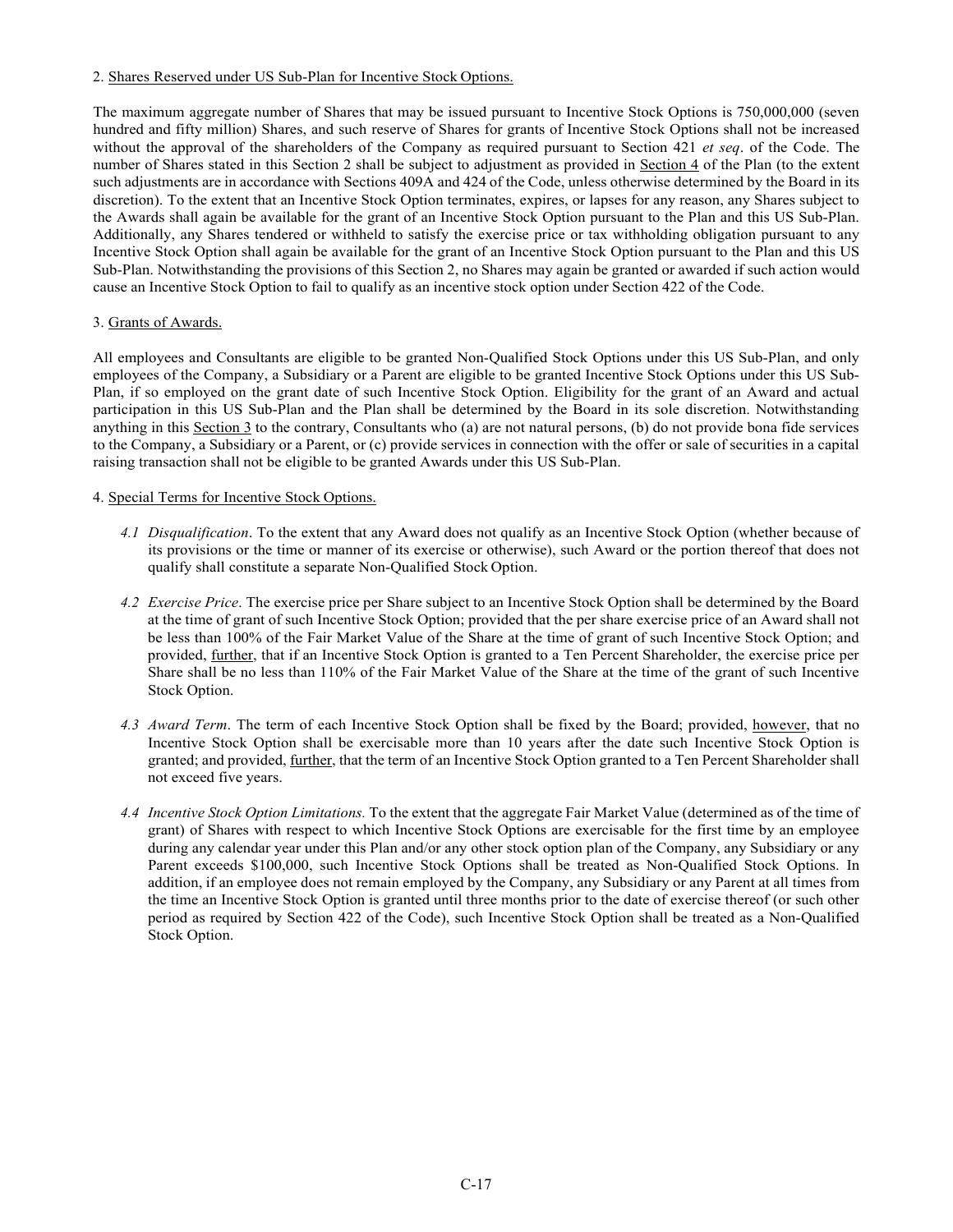- *4.5 Effect of Termination*. Notwithstanding anything to the contrary in the Plan or this US Sub-Plan, and in the absence of a provision specifying otherwise in the relevant Award Letter, then with respect to Incentive Stock Options, the following provisions must be met in order for the Award to qualify as an Incentive Stock Option under the Code:
	- (a) in the event that the Participant ceases to be an employee of the Company or any Subsidiary or Parent for any reason other than the Participant's death or Disability, the Vested Awards must be exercised within 3 months from the Participant's Termination Date;
	- (b) in the event that the Participant's employment with the Company, a Subsidiary or Parent terminates as a result of the Participant's death or Disability, the Vested Award must be exercised within 12 months following the Participant's Termination Date.

For the avoidance of doubt, the provisions of Sections 9 and 10 of the Plan shall remain in full force and effect and apply to Awards granted as Incentive Stock Options. The restrictions set forth above represent special additional limitations that apply to qualify as Incentive Stock Options under the provisions of the Code. To avoid doubt, a Participant may choose to exercise Awards in accordance with the terms of Sections 9 and 10 of the Plan and the relevant Award Letter, and not in compliance with the provisions of the Code relating to "incentive stock options". In that case such Award will not qualify as an Incentive Stock Option and will be treated as a Non-Qualified Stock Option.

- *4.6 Notice of Disposition*. The Participant shall give the Company prompt notice of any disposition of Shares acquired by exercise of an Incentive Stock Option within (i) two years from the date of grant of such Incentive Stock Option or (ii) one year after the transfer of such Shares to the Participant.
- *4.7 Right to Exercise*. During a Participant's lifetime, an Incentive Stock Option may be exercised only by the Participant.

### 5. Terms and Conditions of Performance Awards

- *5.1 Performance Conditions*. The right of a Participant to exercise or receive a grant or settlement of any Award, and the timing thereof, may be subject to such performance conditions as may be specified by the Board. The Board may use such business criteria and other measures of performance as it may deem appropriate in establishing any performance conditions, including but not limited to the Business Criteria listed below in Section 5.3.
- *5.2 Performance Goals Generally*. The performance goals for such Performance Awards shall consist of one or more business criteria and a targeted level or levels of performance with respect to each of such criteria, as specified by the Board consistent with this Section 5.2. The Board may determine that such Performance Awards shall be granted, exercised and/or settled upon achievement of any one performance goal or that two or more of the performance goals must be achieved as a condition for the grant, exercise and/or settlement of such Performance Awards. Performance goals may, in the discretion of the Board, be established on a Company-wide basis, or with respect to one or more business units, divisions, subsidiaries or business segments, as applicable. Performance goals may be absolute or relative (to the performance of one or more comparable companies or indices). Measurement of performance goals may exclude (in the discretion of the Board) the impact of charges for restructuring, discontinued operations, extraordinary items, and other unusual non-recurring items, and the cumulative effects of tax or accounting changes (each as defined by generally accepted accounting principles and as identified in the Company's financial statements or other SEC filings). Performance goals may differ for Performance Awards granted to any one Participant or to different Participants.
- *5.3 Business Criteria*. One or more of the following business criteria for the Company, on a consolidated basis, and/or specified subsidiaries or business units of the Company (except with respect to the total stockholder return and earnings per share criteria), may be used by the Board in establishing performance goals for such Performance Awards: (i) cash flow; (ii) earnings per share, as adjusted for any stock split, stock dividend or other recapitalization; (iii) earnings measures; (iv) return on equity; (v) total shareholder return; (vi) share price performance, as adjusted for any stock split, stock dividend or other recapitalization; (vii) return on capital; (viii) revenue; (ix) income; (x) profit margin; (xi) return on operating revenue; (xii) brand recognition/acceptance; (xiii) customer satisfaction; (xiv) productivity; (xv) expense targets; (xvi) market share; (xvii) cost control measures; (xviii) balance sheet metrics; (xix) strategic initiatives; (xx) implementation, completion or attainment of measurable objectives with respect to recruitment or retention of personnel or employee satisfaction; or (xxi) any other business criteria established by the Board; provided, however, that such business criteria shall include any derivations of business criteria listed above (e.g., income shall include pre-tax income, net income, operating income, etc.).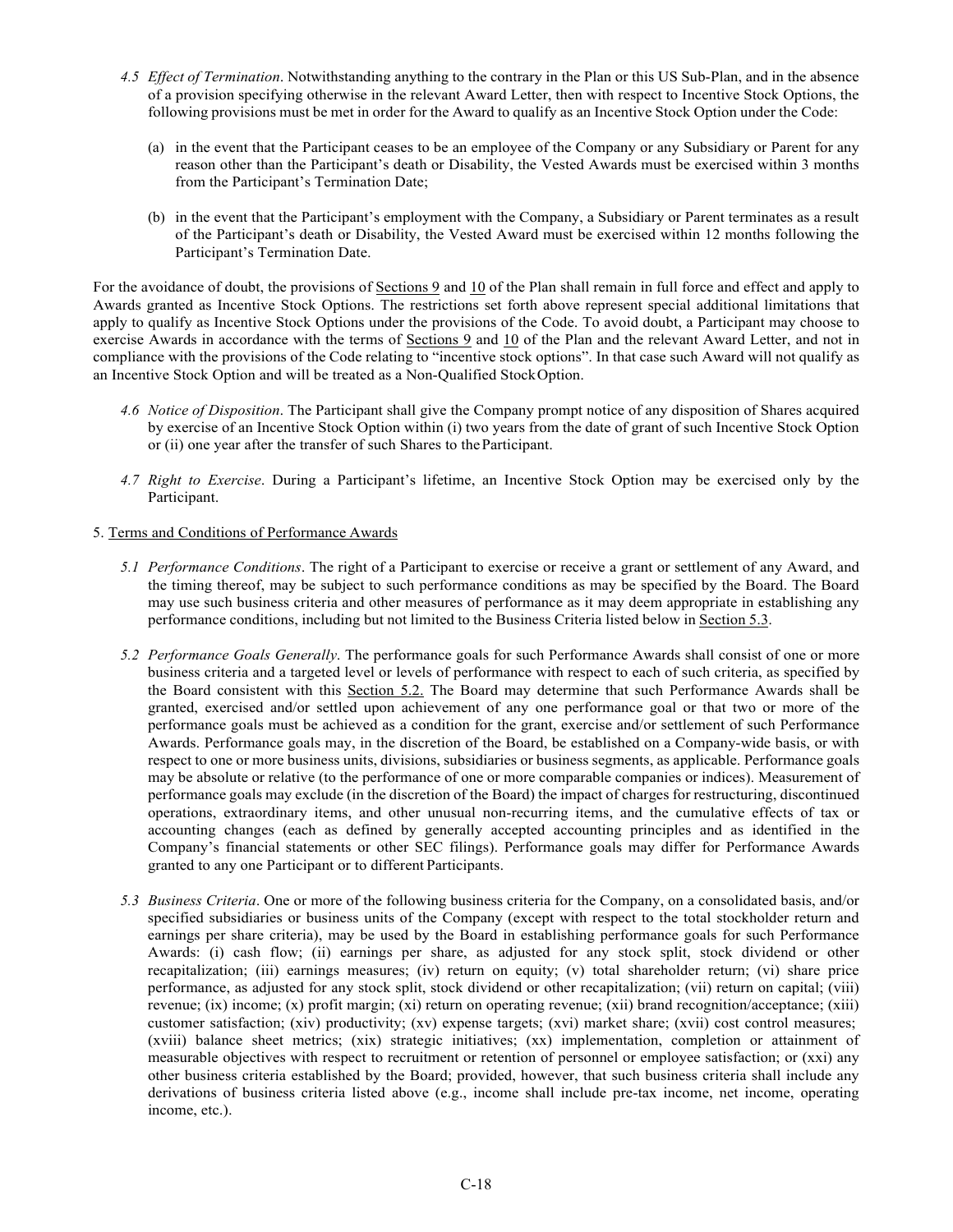- *5.4 Settlement of Performance Awards; Other Terms*. Settlement of Performance Awards shall be in cash, Shares, other Awards or other property, in the discretion of the Board. The Board may, in its discretion make adjustments, including to reduce the amount of a settlement otherwise to be made, in connection with such Performance Awards.
- 6. Shareholder Approval; Amendment of US Sub-Plan and Individual Awards.
	- *6.1 Shareholder Approval.* The Plan and this US Sub-Plan shall be submitted to the Company's shareholders for approval within twelve (12) months after the Effective Date. If the shareholders fail to approve this US Sub-Plan within such period, then any grants, or exercises that have already occurred under this US Sub-Plan will be rescinded and no additional grants or exercises of Awards granted hereunder will thereafter be made under this US Sub-Plan.

#### *6.2 Amendment*.

- (a) This US Sub-Plan may be amended or terminated in accordance with Section 5.1 of the Plan; provided, however, that no amendment may be made without the approval of the shareholders of the Company entitled to vote in accordance with applicable law if such amendment would: (i) increase the aggregate number of Shares that may be issued under this US Sub-Plan as Incentive Stock Options; (ii) change the classification of individuals eligible to receive Incentive Stock Options under this US Sub-Plan; (iii) decrease the minimum exercise price of any Award below the amounts specified herein; (iv) extend the term of the Plan under Section 9 of the Plan; or (v) require shareholder approval in order for the US Sub-Plan to continue to comply with Section 422 of the Code to the extent applicable to Incentive Stock Options or otherwise require shareholder approval to comply with applicable law.
- (b) Notwithstanding any other provisions of the Plan or this US Sub-Plan to the contrary, (i) the Board may amend this US Sub-Plan or any Award granted hereunder without the consent of the Participant if the Board determines that such amendment is required or advisable for the Company, the Plan, this US Sub-Plan or any Award to satisfy, comply with or meet the requirements of any law, regulation, rule or accounting standard, and (ii) neither the Company nor the Board shall take any action pursuant to Section 5 of this US Sub-Plan or Section 5 of the Plan, or otherwise, that would cause an Award that is otherwise exempt under Section 409A of the Code to become subject to Section 409A of the Code, or that would cause an Award that is subject to Section 409A of the Code to fail to satisfy the requirements of Section 409A of the Code.

### 7. Limits on Transfer.

No Award shall be assigned, transferred or otherwise disposed of by a Participant otherwise than by will or by the laws of descent and distribution. Notwithstanding the foregoing, the Board may determine, in its sole discretion, at the time of grant or thereafter that an Award (other than an Incentive Stock Option) granted under this US Sub-Plan that is otherwise not transferable pursuant to this Section  $\frac{7}{1}$  and/or the transfer limitations as set forth in the Plan is transferable to a Family Member in whole or in part and in such circumstances, and under such conditions, as specified by the Board. An Award that is transferred to a Family Member pursuant to the preceding sentence (a) may not be subsequently transferred otherwise than by will or by the laws of descent and distribution and (b) remains subject to the terms of the Plan, the US Sub-Plan and the applicable Award Letter. Any Shares acquired upon the exercise of an Award by a permissible transferee of an Award or a permissible transferee pursuant to a transfer after the exercise of, or issuance of Shares under, an Award shall be subject to the terms of the Plan, the US Sub-Plan and the applicable Award Letter.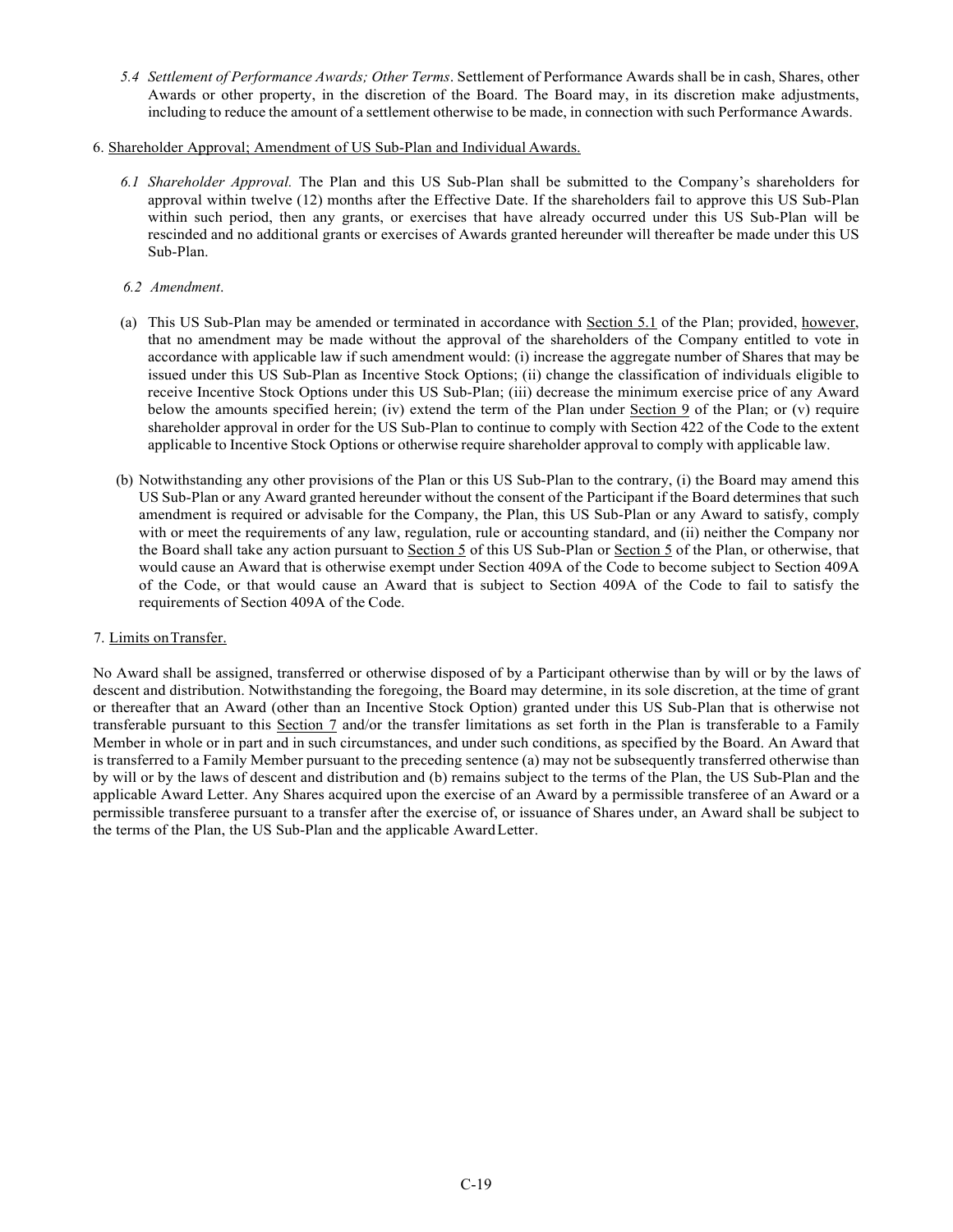## 8. Deferred Compensation.

To the extent that the Board determines that any Award granted under the Plan and this US Sub-Plan is subject to Section 409A of the Code, the Award Letter evidencing such Award shall incorporate the terms and conditions required by Section 409A of the Code. To the extent applicable, the Plan, this US Sub-Plan and the Award Letters shall be interpreted in accordance with Section 409A of the Code and Department of Treasury regulations and other interpretive guidance issued thereunder, including without limitation any such regulations or other guidance that may be issued after the Effective Date. Notwithstanding any provision of the Plan or this US Sub-Plan to the contrary, in the event that following the Effective Date the Board determines that any Award may be subject to Section 409A of the Code and related Department of Treasury guidance (including such Department of Treasury guidance as may be issued after the Effective Date), the Board may adopt such amendments to the Plan or the US Sub-Plan and the applicable Award Letter or adopt other policies and procedures (including amendments, policies and procedures with retroactive effect), or take any other actions, that the Board determines are necessary or appropriate to (a) exempt the Award from Section 409A of the Code and/or preserve the intended tax treatment of the benefits provided with respect to the Award, or (b) comply with the requirements of Section 409A of the Code and related Department of Treasury guidance. No provision of the Plan or the US Sub-Plan shall be interpreted or construed to transfer any liability for failure to comply with the requirements of Section 409A of the Code from a Participant or any other individual to the Company or any of its affiliates, employees or agents.

### 9. Section 25102(o) of the California Corporations Code.

The Plan is intended to comply with Section 25102(o) of the California Corporations Code. In that regard, to the extent required by Section 25102(o), (i) the terms of any Options or Other Share-based Awards (to the extent applicable), to the extent vested and exercisable upon a Participant's Termination of Engagement, shall include any minimum exercise periods following Termination of Engagement specified by Section 25102(o), and (ii) any repurchase right of the Company with respect to Shares issued under the Plan shall include a minimum 90- day notice requirement. Any provision of the Plan that is inconsistent with Section 25102(o) shall, without further act or amendment by the Company, be reformed to comply with the requirements of Section 25102(o).

### 10. Rule 16b-3.

During any time when the Company has a class of equity security registered under Section 12 of the Exchange Act, it is the intent of the Company that Awards, and the exercise of Options granted hereunder will qualify for the exemption provided by Rule 16b-3 under the Securities Exchange Act. To the extent that any provision of the Plan or action by the Board or Committee does not comply with the requirements of Rule 16b-3, it shall be deemed inoperative to the extent permitted by law and deemed advisable by the Committee, and shall not affect the validity of the Plan. In the event that Rule 16b-3 is revised or replaced, the Committee may modify the Plan in any respect necessary to satisfy the requirements of, or to take advantage of any features of, the revised exemption or its replacement.

\* \* \* \* \*